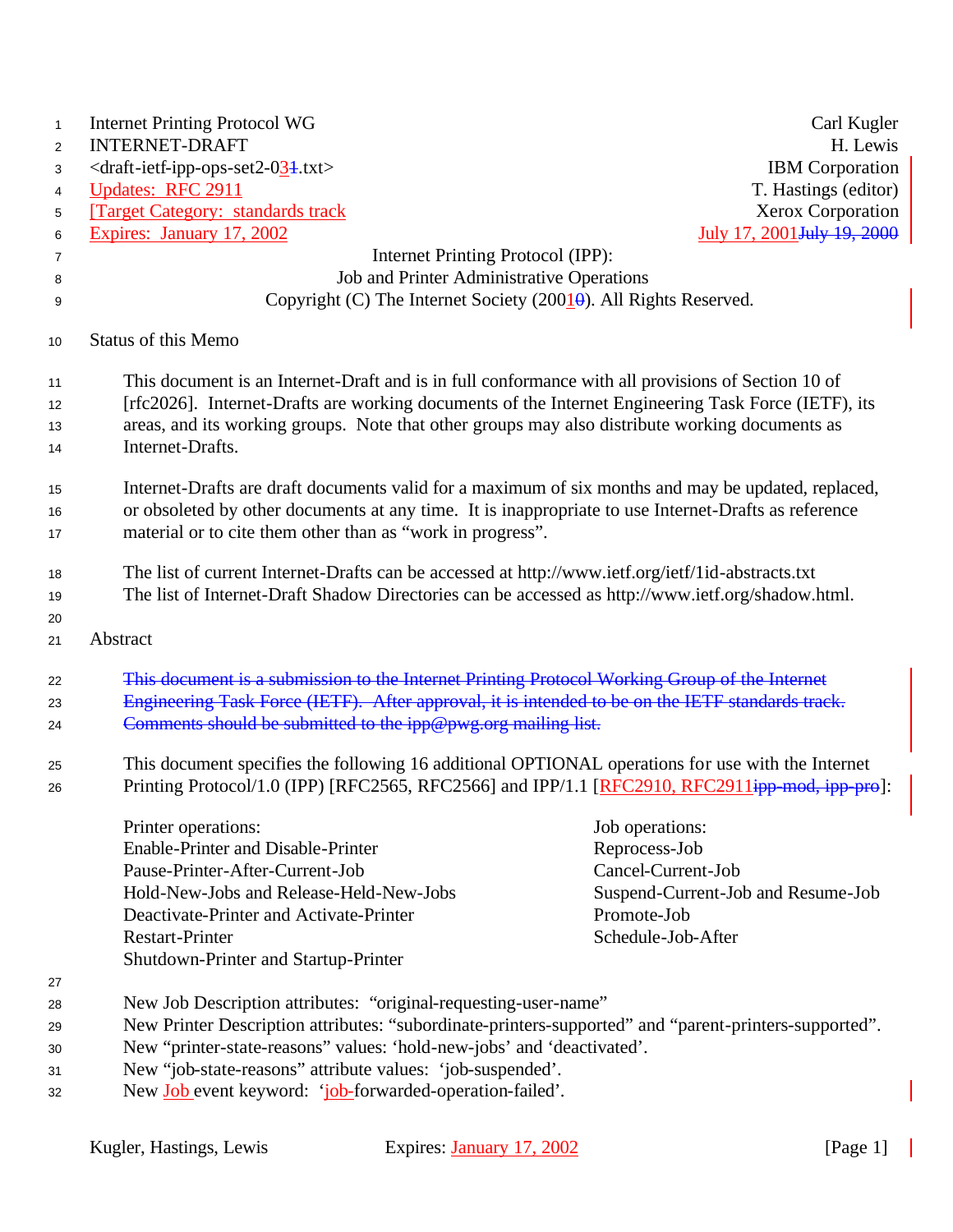$\blacksquare$ 

- <sup>33</sup> New status code: 'server-error-printer-is-deactivated'.
- 34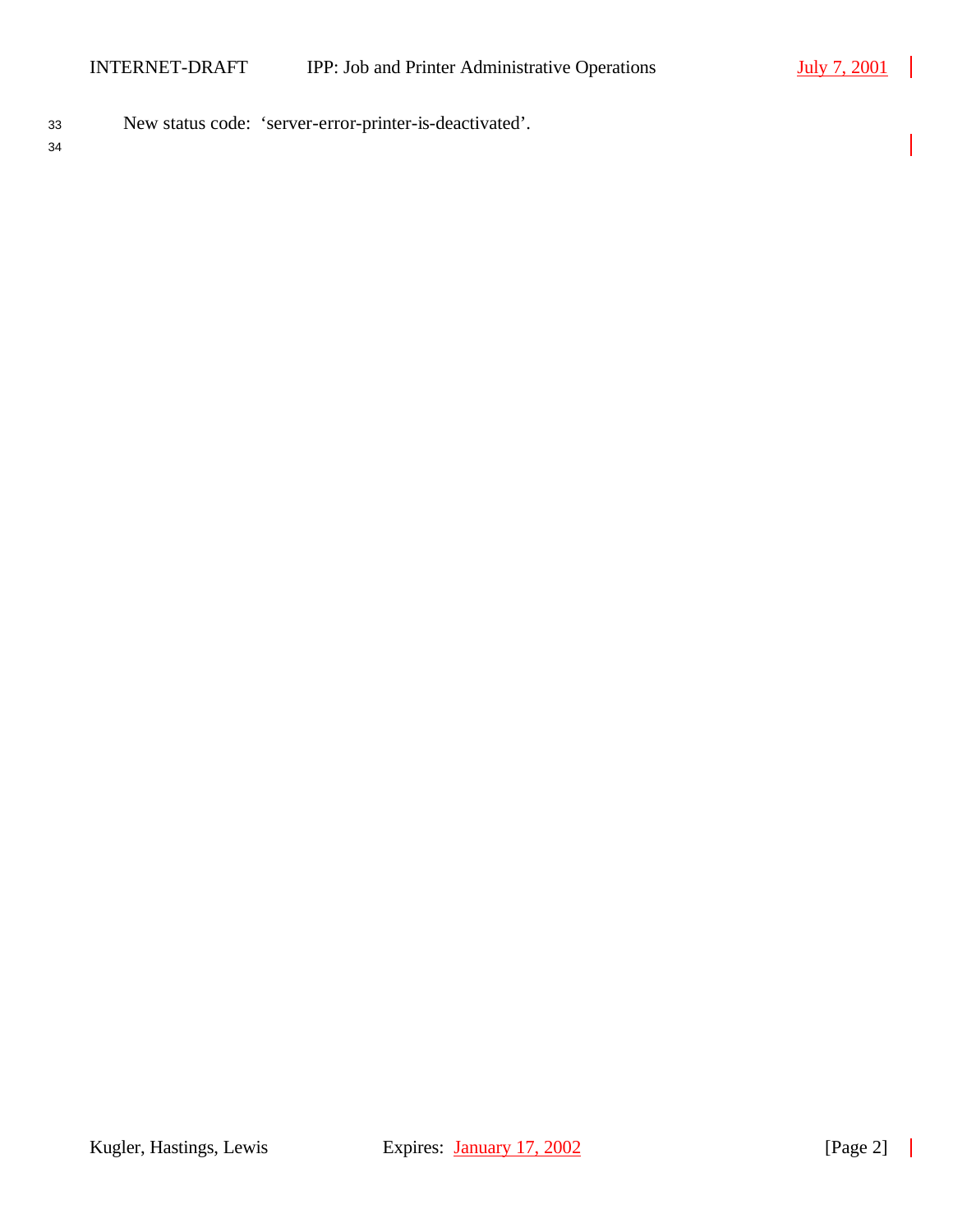| 34<br>35 | The scope of IPP, is characterized in RFC2526 "Design Goals for an Internet Printing Protocol". It is<br>not the intent of this document to revise or clarify this scope or conjecture as to the degree of industry |  |  |  |
|----------|---------------------------------------------------------------------------------------------------------------------------------------------------------------------------------------------------------------------|--|--|--|
| 36       | adoption or trends related to IPP within printing systems. It is the intent of this document to extend the                                                                                                          |  |  |  |
| 37       | original set of operations - in a similar fashion to the Set1 extensions which referred to IPP/1.0 and were                                                                                                         |  |  |  |
| 38       | later incorporated into IPP/1.1.                                                                                                                                                                                    |  |  |  |
| 39       | The full set of IPP documents includes:                                                                                                                                                                             |  |  |  |
| 40       | Design Goals for an Internet Printing Protocol [RFC2567]                                                                                                                                                            |  |  |  |
| 41       | Rationale for the Structure and Model and Protocol for the Internet Printing Protocol [RFC2568]                                                                                                                     |  |  |  |
| 42       | Internet Printing Protocol/1.1: Model and Semantics [IPP-MOD]                                                                                                                                                       |  |  |  |
| 43       | Internet Printing Protocol/1.1: Encoding and Transport [IPP-PRO]                                                                                                                                                    |  |  |  |
| 44       | Internet Printing Protocol/1.1: Implementer's Guide [IPP-IIG]                                                                                                                                                       |  |  |  |
| 45       | Mapping between LPD and IPP Protocols [RFC2569]                                                                                                                                                                     |  |  |  |
| 46       | Internet Printing Protocol (IPP): IPP Event Notification Specification [ipp ntfy]                                                                                                                                   |  |  |  |
| 47       |                                                                                                                                                                                                                     |  |  |  |
| 48       | The "Design Goals for an Internet Printing Protocol" document takes a broad look at distributed                                                                                                                     |  |  |  |
| 49       | printing functionality, and it enumerates real-life scenarios that help to clarify the features that need to                                                                                                        |  |  |  |
| 50       | be included in a printing protocol for the Internet. It identifies requirements for three types of users:                                                                                                           |  |  |  |
| 51       | end users, operators, and administrators. It calls out a subset of end user requirements that are satisfied                                                                                                         |  |  |  |
| 52       | in IPP/1.0. A few OPTIONAL operator operations have been added to IPP/1.1.                                                                                                                                          |  |  |  |
| 53       | The "Rationale for the Structure and Model and Protocol for the Internet Printing Protocol" document                                                                                                                |  |  |  |
| 54       | describes IPP from a high level view, defines a roadmap for the various documents that form the suite of                                                                                                            |  |  |  |
| 55       | IPP specification documents, and gives background and rationale for the IETF working group's major                                                                                                                  |  |  |  |
| 56       | decisions.                                                                                                                                                                                                          |  |  |  |
| 57       | The "Internet Printing Protocol/1.1: Model and Semantics", describes a simplified model with abstract                                                                                                               |  |  |  |
| 58       | objects, their attributes, and their operations that are independent of encoding and transport. It                                                                                                                  |  |  |  |
| 59       | introduces a Printer object and a Job object. The Job object optionally supports multiple documents per                                                                                                             |  |  |  |
| 60       | Job. It also addresses security, internationalization, and directory issues.                                                                                                                                        |  |  |  |
| 61       | The "Internet Printing Protocol/1.1: Encoding and Transport" document is a formal mapping of the                                                                                                                    |  |  |  |
| 62       | abstract operations and attributes defined in the model document onto HTTP/1.1 [RFC2616]. It defines                                                                                                                |  |  |  |
| 63       | the encoding rules for a new Internet MIME media type called "application/ipp". This document also                                                                                                                  |  |  |  |
| 64       | defines the rules for transporting over HTTP a message body whose Content-Type is "application/ipp".                                                                                                                |  |  |  |
| 65       | This document defines a new scheme named 'ipp' for identifying IPP printers and jobs.                                                                                                                               |  |  |  |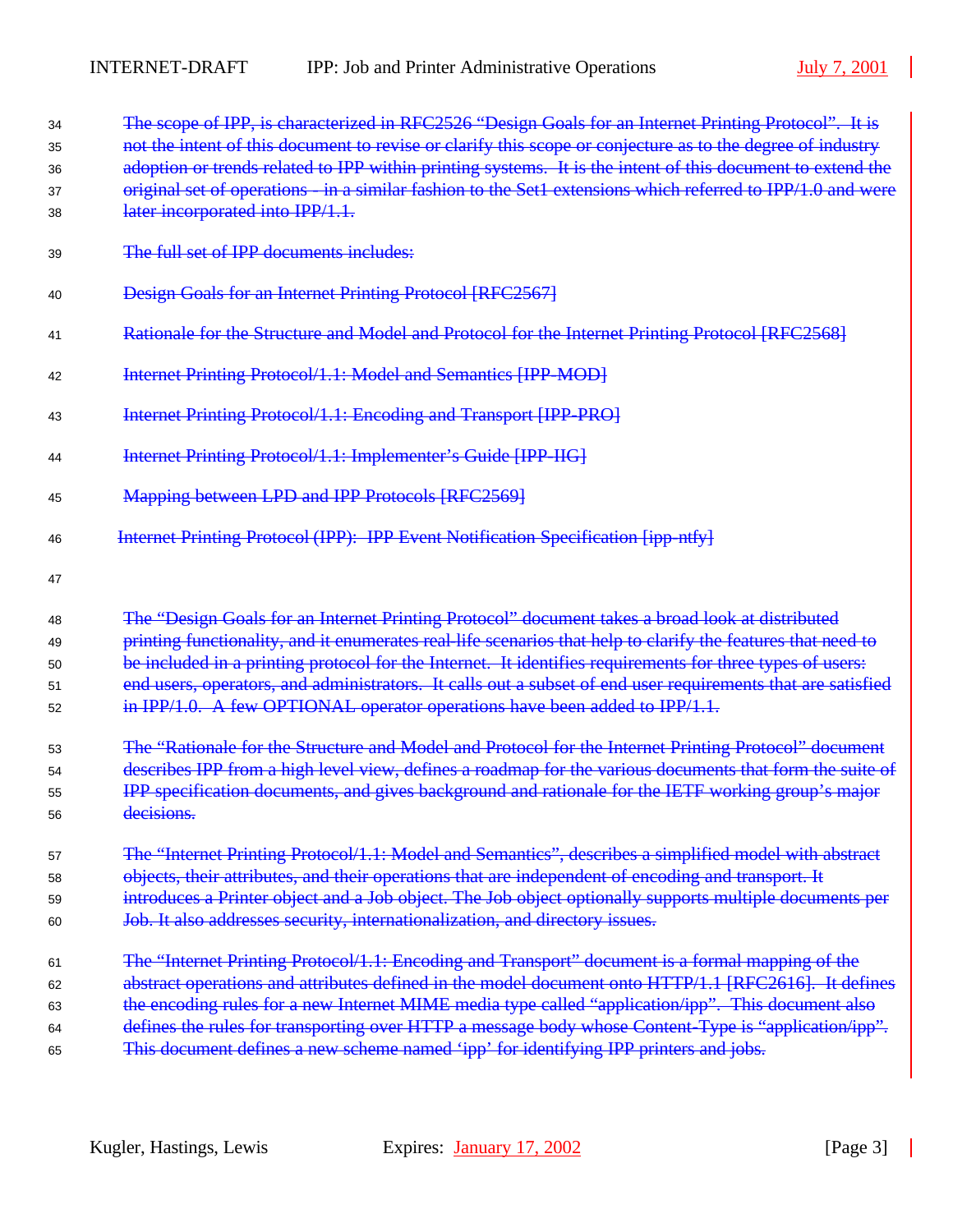$\blacksquare$ 

| 66 | The "Internet Printing Protocol/1.1: Implementer's Guide" document gives insight and advice to           |
|----|----------------------------------------------------------------------------------------------------------|
| 67 | implementers of IPP clients and IPP objects. It is intended to help them understand IPP/1.1 and some     |
| 68 | of the considerations that may assist them in the design of their client and/or IPP object               |
| 69 | implementations. For example, a typical order of processing requests is given, including error checking. |
| 70 | Motivation for some of the specification decisions is also included.                                     |
|    |                                                                                                          |
| 71 | The "Mapping between LPD and IPP Protocols" document gives some advice to implementers of                |
|    | gateways between IPP and LPD (Line Printer Daemon) implementations.                                      |
| 73 | The "Internet Printing Protocol (IPP): IPP Event Notification Specification" document defines the        |
| 74 | semantics for Subscription Creation Operations and the requirements for other Delivery Method            |
| 75 | documents to define a Delivery Method to carry an Event Notifications to a Notification Recipient.       |
|    |                                                                                                          |
| 76 |                                                                                                          |

Kugler, Hastings, Lewis Expires: January 17, 2002 [Page 4]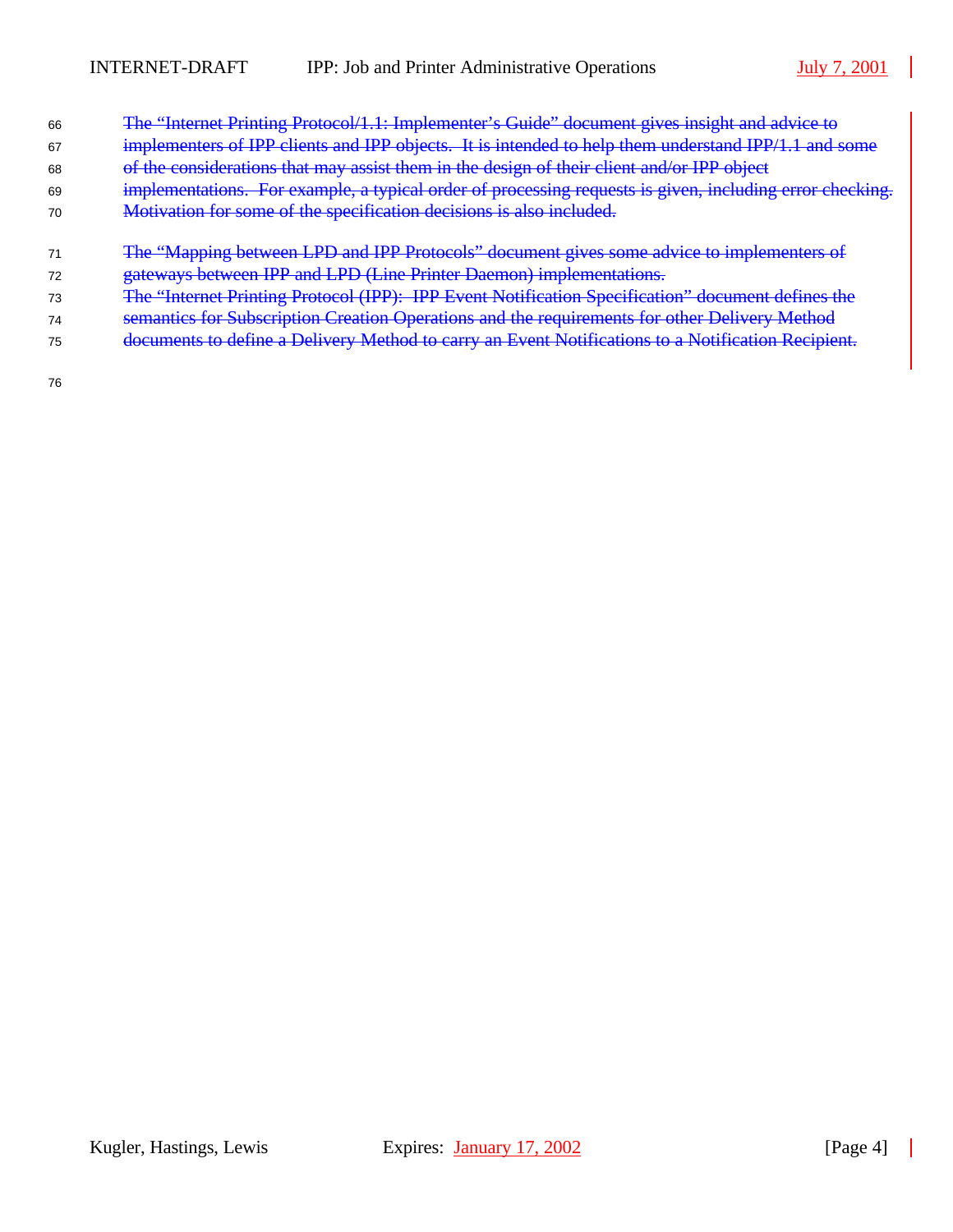$77\,$ 

 ${\bf 78}$ 

 $90\,$ 

 $97\,$ 

**Table of Contents** 

## Kugler, Hastings, Lewis

 $\blacksquare$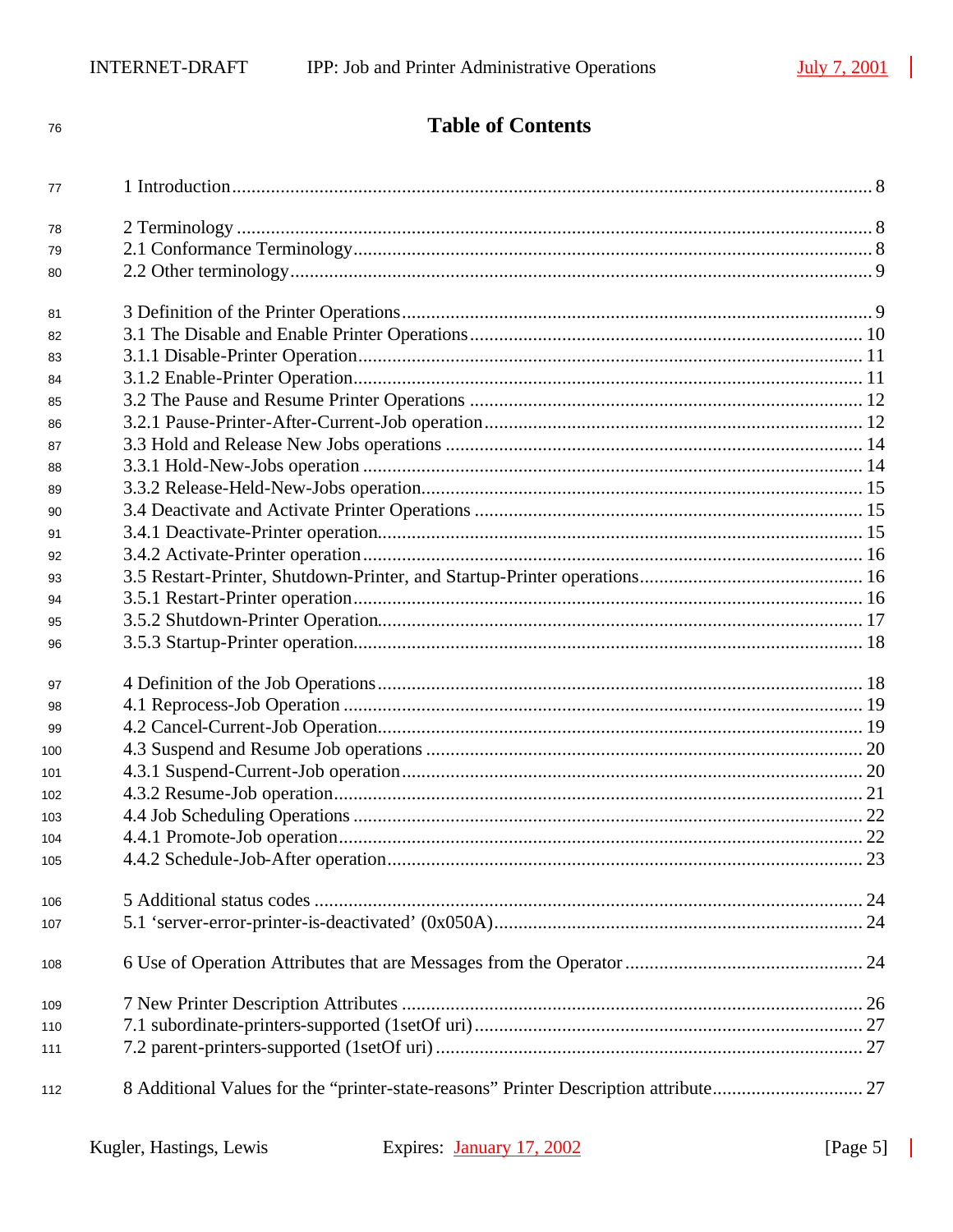$\mathbb{R}^2$ 

| 113 |                                                                                                       |  |
|-----|-------------------------------------------------------------------------------------------------------|--|
| 114 |                                                                                                       |  |
|     |                                                                                                       |  |
| 115 |                                                                                                       |  |
| 116 |                                                                                                       |  |
| 117 |                                                                                                       |  |
| 118 |                                                                                                       |  |
| 119 |                                                                                                       |  |
| 120 |                                                                                                       |  |
| 121 | 11.3 Printer object attributes used to represent Printer Fan-Out and Printer Fan-In 29                |  |
| 122 |                                                                                                       |  |
| 123 |                                                                                                       |  |
| 124 |                                                                                                       |  |
| 125 |                                                                                                       |  |
| 126 |                                                                                                       |  |
| 127 |                                                                                                       |  |
| 128 |                                                                                                       |  |
| 129 | 11.8.1 output-device-assigned (name(127)) Job Description attribute - from [RFC2911]                  |  |
| 130 |                                                                                                       |  |
| 131 |                                                                                                       |  |
| 132 |                                                                                                       |  |
| 133 |                                                                                                       |  |
| 134 |                                                                                                       |  |
| 135 | 13.2.1 Additional Keyword Attribute Value Registrations for the "job-state-reasons" attribute  40     |  |
| 136 | 13.2.2 Additional Keyword Attribute Value Registrations for the "printer-state-reasons" attribute 40  |  |
| 137 | 13.3 Additional Enum Attribute Value Registrations for the "operations-supported" Printer Attribute41 |  |
| 138 | 13.4 Additional keyword Attribute Value Registrations for the "notify-events" Subscription Template   |  |
| 139 |                                                                                                       |  |
| 140 |                                                                                                       |  |
| 141 |                                                                                                       |  |
| 142 |                                                                                                       |  |
| 143 |                                                                                                       |  |
|     |                                                                                                       |  |
| 144 |                                                                                                       |  |
| 145 |                                                                                                       |  |
| 146 |                                                                                                       |  |

 $\blacksquare$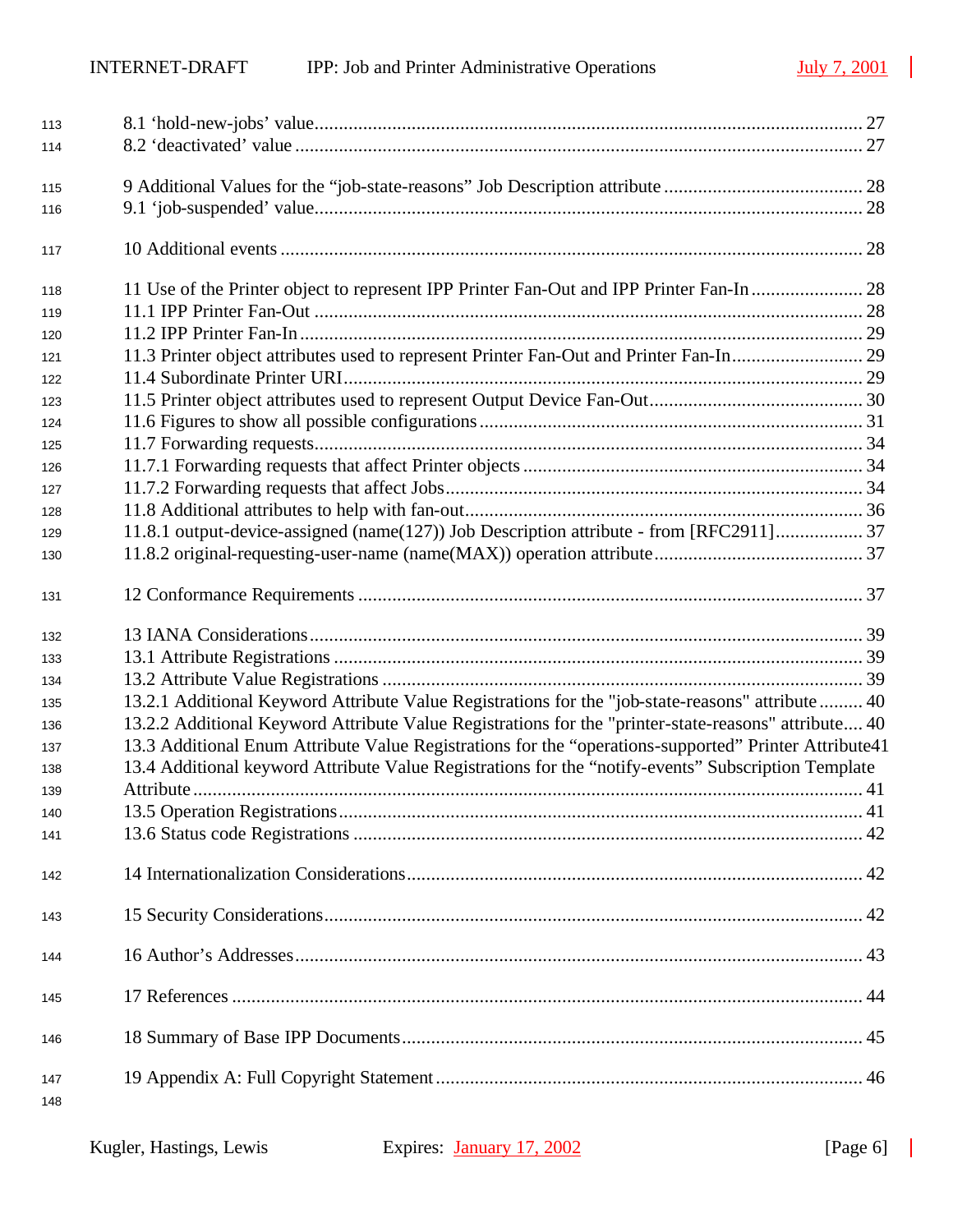## **List of Tables**

| 150 |                                                                                       |  |
|-----|---------------------------------------------------------------------------------------|--|
| 151 |                                                                                       |  |
| 152 | Table 3 - State Transition Table for Pause-Printer-After-Current-Job operation 13     |  |
| 153 |                                                                                       |  |
| 154 |                                                                                       |  |
| 155 |                                                                                       |  |
| 156 |                                                                                       |  |
| 157 |                                                                                       |  |
| 158 |                                                                                       |  |
| 159 | Table 10- Conformance Requirement Dependencies for "printer-state-reasons" Values  38 |  |
| 160 |                                                                                       |  |
| 161 |                                                                                       |  |
| 162 |                                                                                       |  |
| 163 | <b>List of Figures</b>                                                                |  |
| 164 |                                                                                       |  |
| 165 |                                                                                       |  |
| 166 |                                                                                       |  |
| 167 |                                                                                       |  |
| 168 |                                                                                       |  |

Figure 6 - IPP Printer Object Fan-In................................................................................................. 33

 $\overline{\phantom{a}}$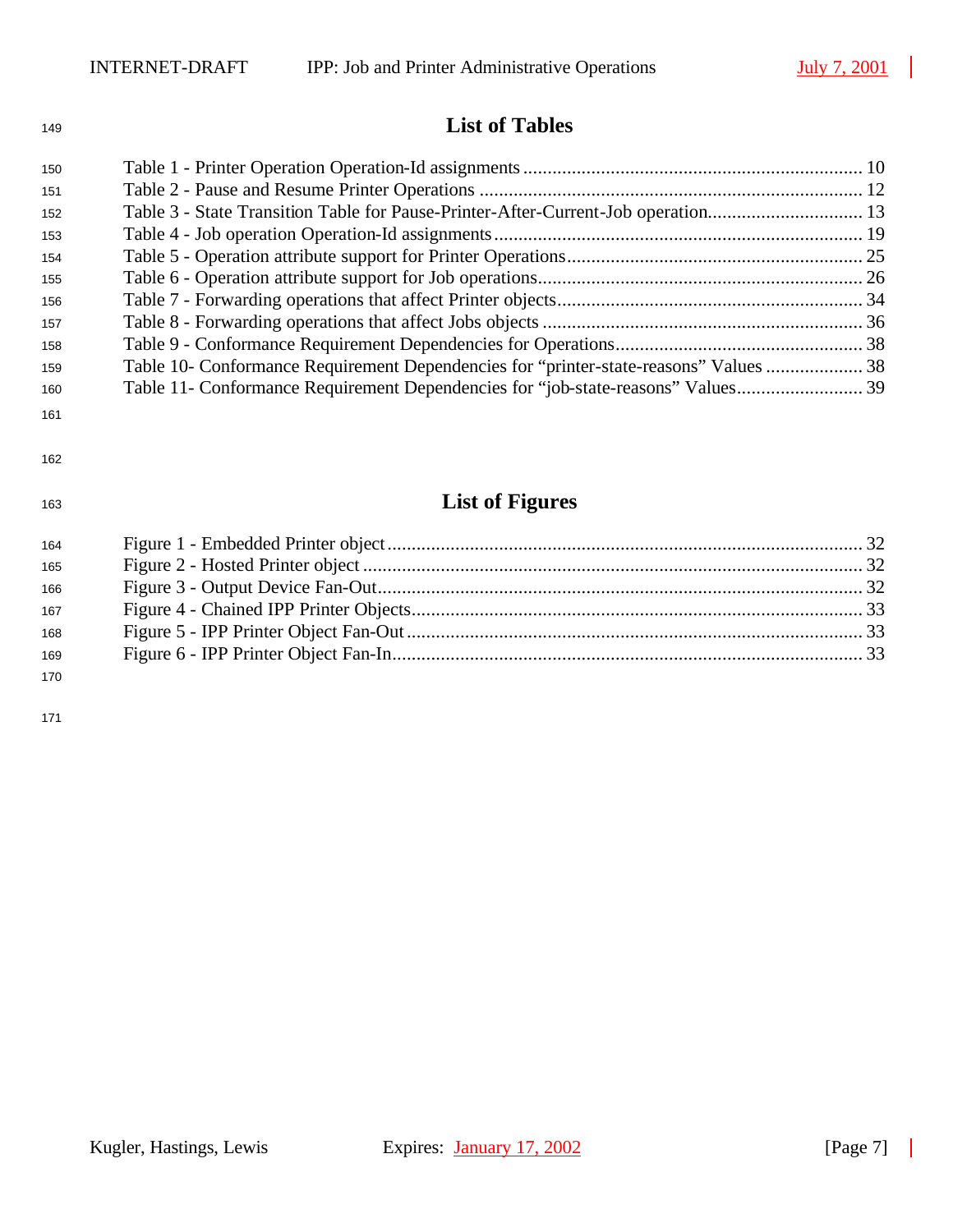## **1 Introduction**

 The Internet Printing Protocol (IPP) is an application level protocol that can be used for distributed 174 printing using Internet tools and technologies. IPP version 1.1 ([ipp-modRFC2911, ipp-proRFC2910]) focuses on end user functionality with a few administrative operations included. This document defines additional OPTIONAL end user, operator, and administrator operations used to control Jobs and Printers. In addition, this document extends the semantic model of the Printer object by allowing them to be configured into trees and/or inverted trees that represent Printer object Fan-Out and Printer object Fan-In, respectively. The special case of a tree with only a single Subordinate node represents Chained Printers. This document is a registration proposal for an extension to IPP/1.0 and IPP/1.1 following the registration procedures in those documents.

182 The requirements and use cases for this document are defined in [ipp-ops-admin-req]. That document also includes requirements and use cases for operations on the Device object which is the subject of a 184 third document [ipp-device-ops]. That [ipp-device-ops] document is not needed in order to implement 185 the operations defined in this document.

## **2 Terminology**

This section defines terminology used throughout this document.

## **2.1 Conformance Terminology**

 Capitalized terms, such as MUST, MUST NOT, REQUIRED, SHOULD, SHOULD NOT, MAY, 190 NEED NOT, and OPTIONAL, have special meaning relating to conformance as specified defined in 191 RFC 2119 [RFC2119] and  $\overline{1}$ <sub>ipp-mod</sub>RFC2911] section 12.1. If an implementation supports the extension defined in this document, then these terms apply; otherwise, they do not. These terms define conformance to *this document only*; they do not affect conformance to other documents, unless 194 explicitly stated otherwise. These terms refer to conformance to this document or a particular operation, **if this document or operation is implemented.**  The following specialization of these terms apply to this document: REQUIRED: if an implementation supports an operation described in this document, it MUST support

- **a REQUIRED feature described with that operation.**
- **OPTIONAL: if an implementation supports an operation described in this document, it MAY support** an OPTIONAL feature described with that operation.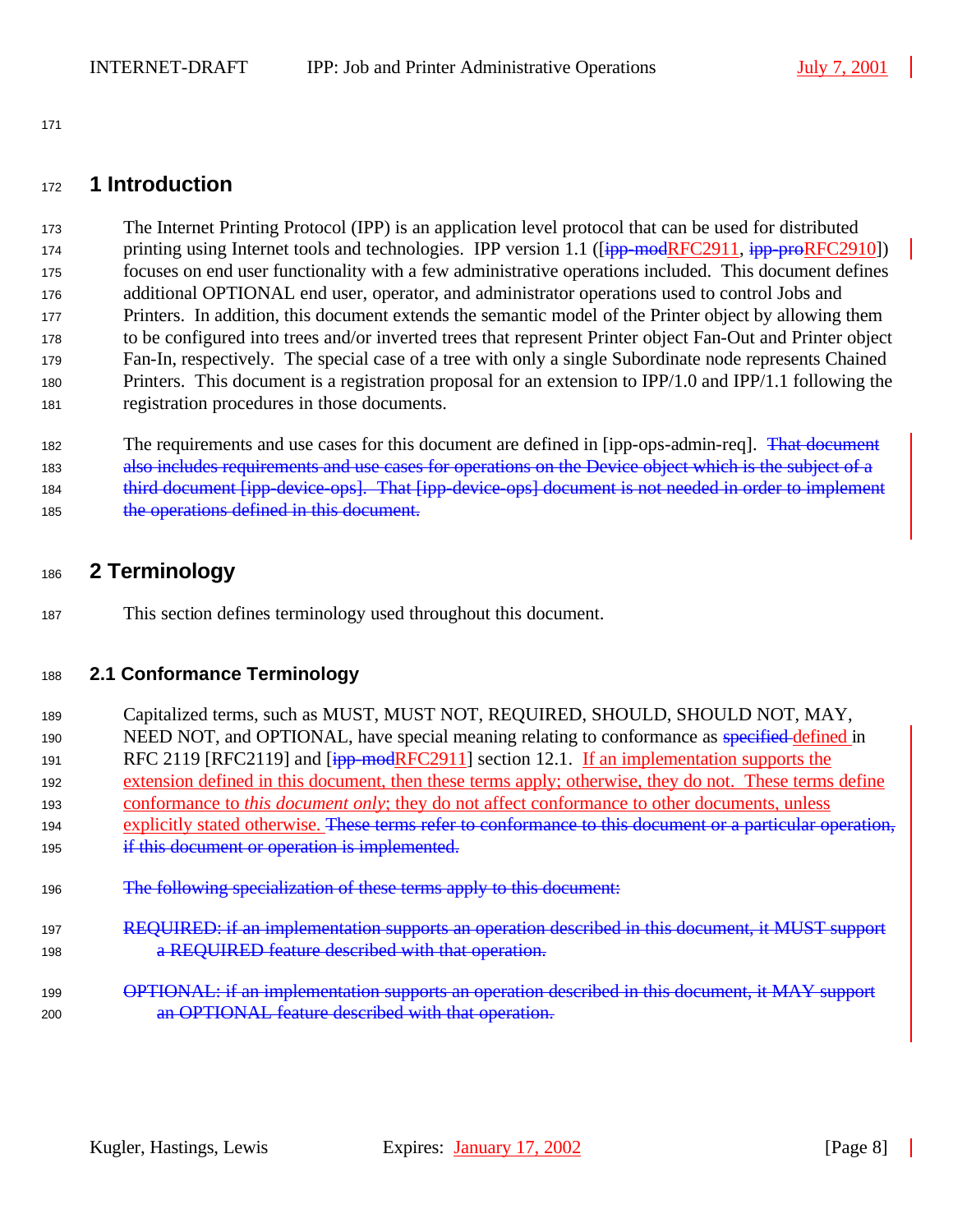#### **2.2 Other terminology**

- 202 This document uses terms such as "client", "Printer", "Job", "attributes", "keywords", and "support". 203 These terms have special meaning and are defined in the model terminology  $\overline{[\text{ipp-modelRFC2911}]}$  section 12.2.
- In addition, the following capitalized terms are defined:
- **IPP Printer object (or Printer for short) -** a software abstraction defined by [ipp-modRFC2911]. **Printer Operation - an operation whose target is an IPP Printer object and whose effect is on the Printer object. Output Device** - the physical imaging mechanism that an IPP Printer controls. Note: while this term is 210 capitalized in this specification (but not in  $\overline{I_{\text{HP}}\text{mod}$ RFC2911]), there is no formal object called an 211 Output Device defined in this document (or [ipp-modRFC2911]). **Output Device Fan-Out** - a configuration in which an IPP Printer controls more that one output- device. **Printer Fan**-**Out** - a configuration in which an IPP Printer object controls more than one Subordinate IPP Printer object. **Printer Fan-In** - a configuration in which an IPP Printer object is controlled by more than one IPP Printer object. **Subordinate Printer** - an IPP Printer object that is controlled by another IPP Printer object. Such a Subordinate Printer MAY have one or more Subordinate Printers. **Leaf Printer** - a Subordinate Printer that has no Subordinate Printers. **Non**-**Leaf Printer** - an IPP Printer object that has one or more Subordinate Printers. **Chained Printer** - a Non-Leaf Printer that has exactly one Subordinate Printer.
- **Job Creation operations**  IPP operations that create a Job object: Print-Job, Print-URI, and Create-Job.

## **3 Definition of the Printer Operations**

 All Printer Operations are directed at Printer objects. A client MUST always supply the "printer-uri" operation attribute in order to identify the correct target of the operation. These descriptions assume all 228 of the common semantics of IPP/1.1 Model and Semantics document  $\frac{1}{1}$  =  $\frac{1}{1}$  section 3.1.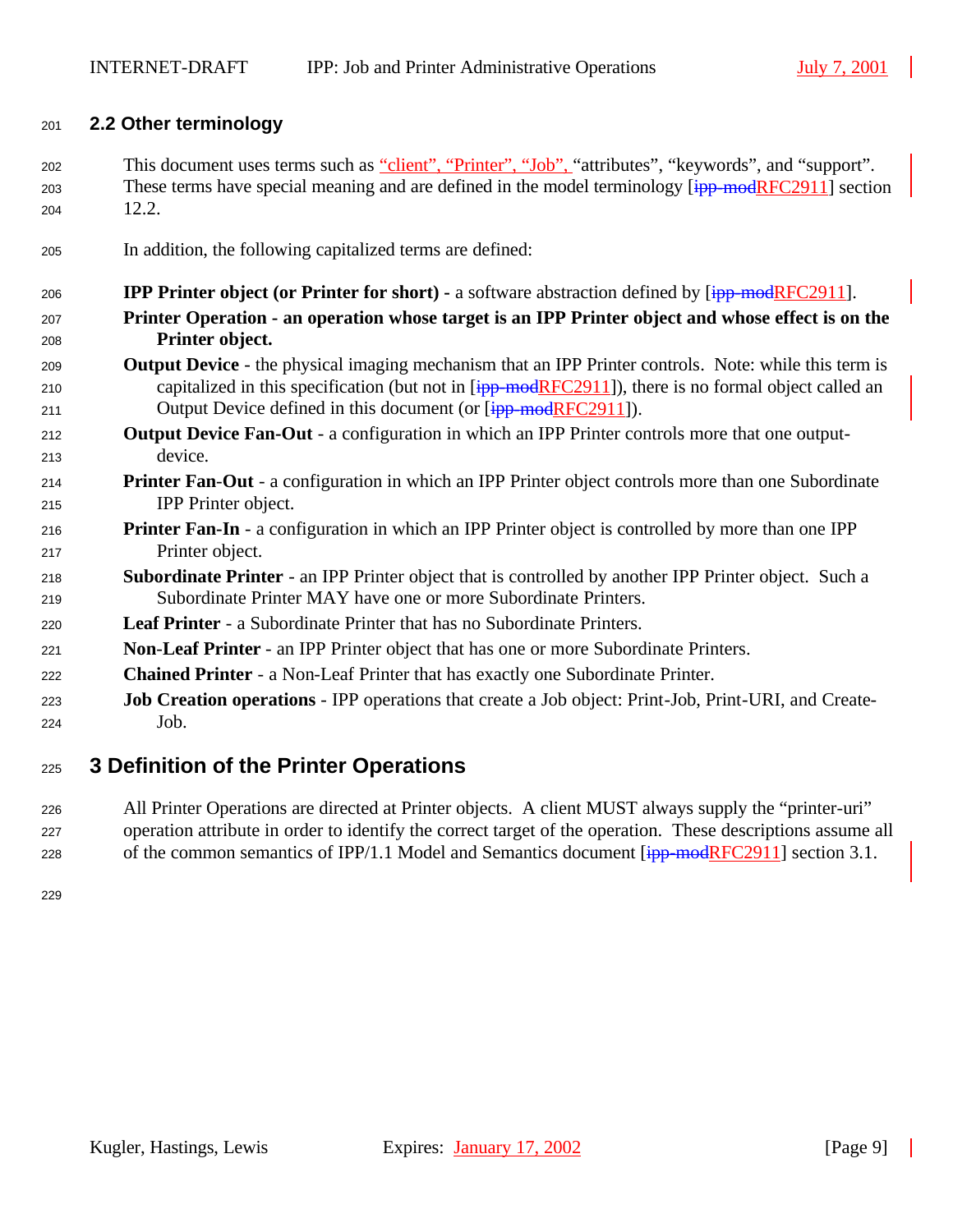#### <sup>230</sup> The Printer Operations defined in this document are summarized in Table 1:

| ×<br>۰. |  |
|---------|--|

229

#### <sup>231</sup> **Table 1 - Printer Operation Operation-Id assignments**

| <b>Operation Name</b><br>Operation-Id |      | Brief description                                                     |
|---------------------------------------|------|-----------------------------------------------------------------------|
| 0x22<br>Enable-Printer                |      | Allows the target Printer to accept Job Creation                      |
| Disable-Printer                       | 0x23 | operations<br>Prevents the target Printer from accepting Job Creation |
|                                       |      | operations                                                            |
| Pause-Printer-After-                  | 0x24 | Pause the Printer after the current job has been sent to              |
| Current-Job                           |      | the Output Device.                                                    |
| Hold-New-Jobs                         | 0x25 | Finishes processing all currently pending jobs. Any new               |
|                                       |      | jobs are placed in the 'pending-held' state.                          |
| Release-Held-New-                     | 0x26 | Release all jobs to the 'pending' state that had been held            |
| Jobs                                  |      | by the effect of a previous Hold-New-Jobs operation and               |
|                                       |      | condition the Printer to no longer hold new jobs.                     |
| Deactivate-Printer                    | 0x27 | Puts the Printer into a read-only deactivated state.                  |
| <b>Activate-Printer</b>               | 0x28 | Restores the Printer to normal activity                               |
| <b>Restart-Printer</b>                | 0x29 | Restarts the target Printer and re-initializes the software           |
| Shutdown-Printer                      | 0x2A | Shuts down the target Printer so that it cannot be                    |
|                                       |      | restarted or queried                                                  |
| Startup-Printer                       | 0x2B | Starts up the instance of the Printer object                          |

232

 All of the operations in this document are OPTIONAL for an IPP object to support. Unless the specification of an OPTIONAL operation requires support of another OPTIONAL operation, conforming implementations may support any combination of these operations. Many of the operations come in pairs and so both are REQUIRED if either one is implemented.

### <sup>237</sup> **3.1 The Disable and Enable Printer Operations**

- <sup>238</sup> This section defines the OPTIONAL Disable-Printer and Enable-Printer operations that stop and start <sup>239</sup> the IPP Printer object from accepting new IPP jobs. If either of these operations are supported, both <sup>240</sup> MUST be supported.
- <sup>241</sup> These operations allow the operator to control whether or not the Printer will accept new Job Creation <sup>242</sup> (Print-Job, Print-URI, and Create-Job) operations. These operations have no other effect on the <sup>243</sup> Printer, so that the Printer continues to accept all other operations and continues to schedule and <sup>244</sup> process jobs normally. In other words, these operation control the "input of new jobs" to the IPP <sup>245</sup> Printer while the Pause and Resume operations (see section 3.2) independently control the "output of <sup>246</sup> new jobs" from the IPP Printer to the Output Device.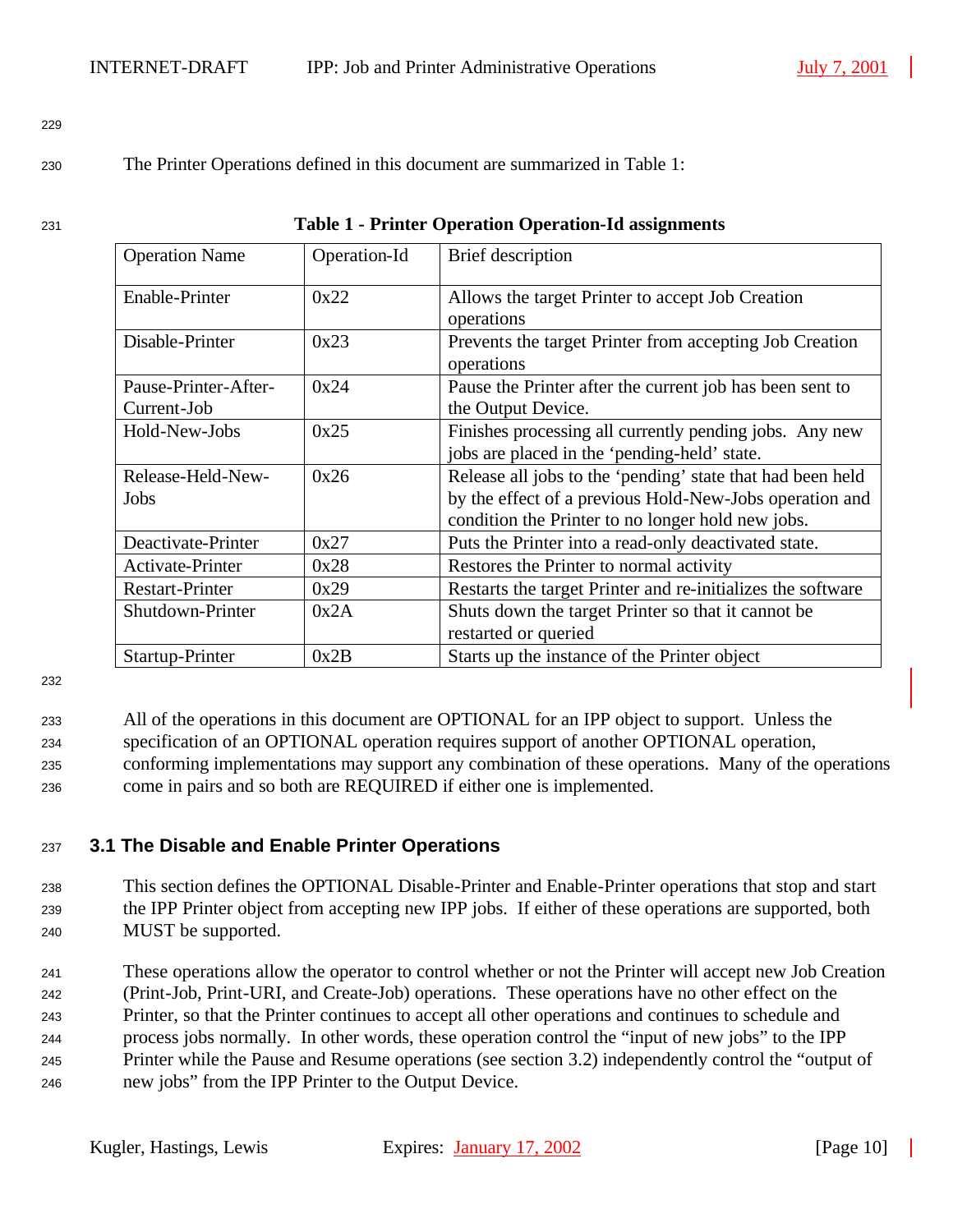The Disable-Printer and Enable-Printer operations MUST NOT affect the submission of jobs using

- 248 other job submission protocols to the associated Output Device; the Disable and Enable Device
- Operations (see [ipp-device-ops]) are intended to stop the acceptance of all jobs by the associated 250 Output Device(s).

#### **3.1.1 Disable-Printer Operation**

- This OPTIONAL operation allows a client to stop the Printer object from accepting new jobs, i.e., cause the Printer to reject subsequent Job Creation operations and return the 'server-error-not- accepting-jobs' status code. The Printer still accepts all other operations, including Validate-Job, Send- Document and Send-URI operations. Thus a Disable-Printer operation allows a client to continue submitting multiple documents of a multiple document job if the Create-Job operation had already been accepted. All previously created or submitted Jobs and currently processing Jobs continue unaffected.
- The IPP Printer MUST accept the request in any state. The Printer sets the value of its "printer-is-259 accepting-jobs" READ-ONLY Printer Description attribute to 'false' (see [ipp-modRFC2911] section 4.4.20), no matter what the previous value was. This operation has no immediate or direct effect on the Printer's "printer-state" and "printer-state-reasons" attributes.
- *Access Rights:* The authenticated user (see [ipp-modRFC2911] section 8.3) performing this operation 263 must be an operator or administrator of the Printer object (see [ipp-modRFC2911] Sections 1 and 8.5).
- The Disable-Printer Request and Disable-Printer Response have the same attribute groups and attributes 265 as the Pause-Printer operation (see  $[ipp$ -modRFC2911] sections 3.2.7.1 and 3.2.7.2), including the new "printer-message-from-operator" operation attribute (see section 6).

### **3.1.2 Enable-Printer Operation**

- This OPTIONAL operation allows a client to start the Printer object accepting jobs, i.e., cause the Printer to accept subsequent Job Creation operations. The Printer still accepts all other operations. All previously submitted Jobs and currently processing Jobs continue unaffected.
- The IPP Printer MUST accept the request in any state. The Printer sets the value of its "printer-is-272 accepting-jobs" READ-ONLY Printer Description attribute to 'true' (see [ipp-modRFC2911] section 4.4.20), no matter what the previous value was. This operation has no immediate or direction effect on the Printer's "printer-state" and "printer-state-reasons" attributes.
- *Access Rights:* The authenticated user (see [ipp-modRFC2911] section 8.3) performing this operation 276 must be an operator or administrator of the Printer object (see [ipp-modRFC2911] Sections 1 and 8.5).
- The Enable-Printer Request and Enable-Printer Response have the same attribute groups and attributes 278 as the Pause-Printer operation (see  $\frac{1}{1}$  = modRFC2911] sections 3.2.8.1 and 3.2.8.2), including the new "printer-message-from-operator" operation attribute (see section 6).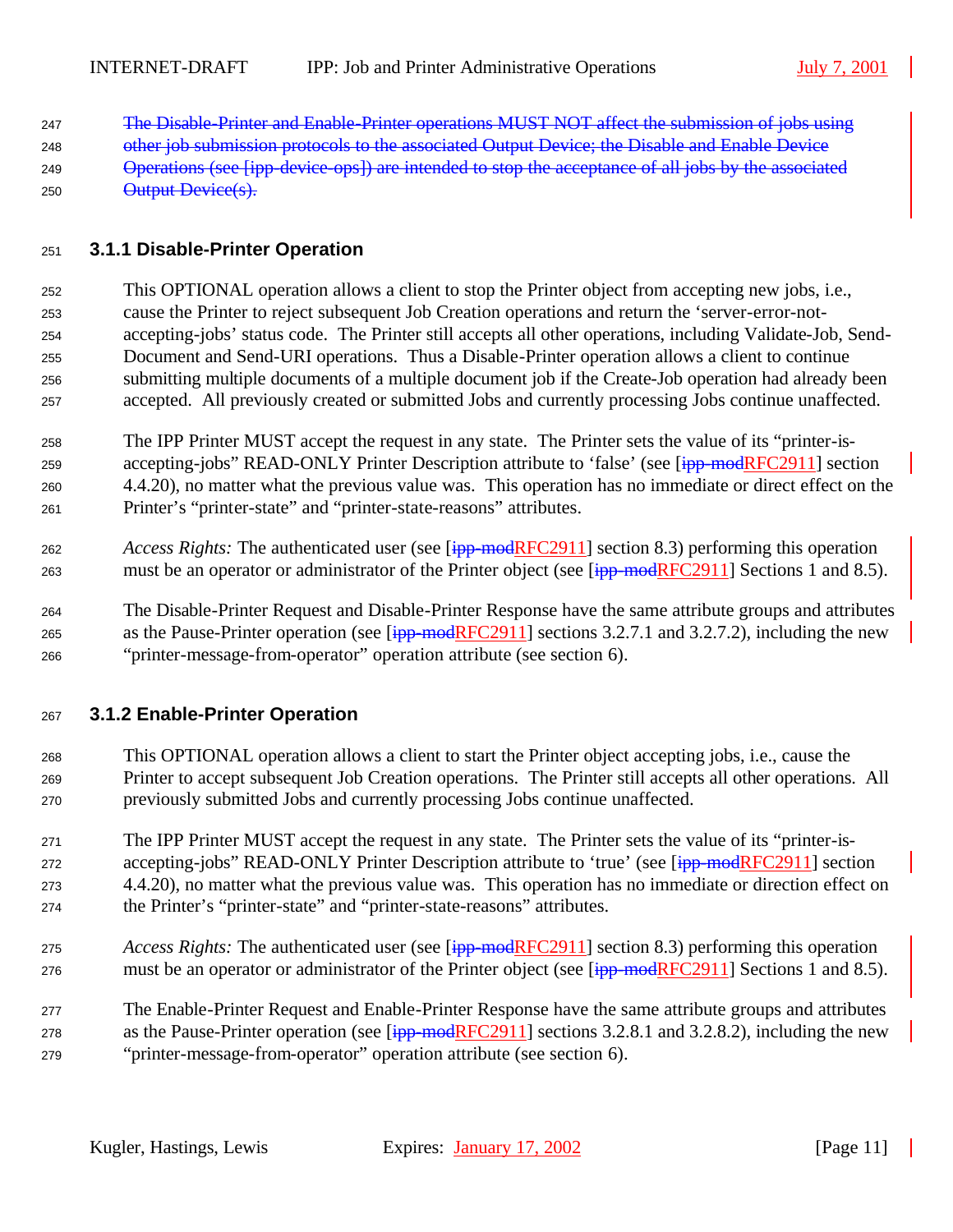### <sup>280</sup> **3.2 The Pause and Resume Printer Operations**

281 This section leaves the OPTIONAL IPP/1.1 Pause-Printer (see  $\overline{[ipp\text{-}modRFC2911]}$  sections 3.2.7) to be <sup>282</sup> ambiguous as to whether or not it stops the Printer immediately or after the current job and defines the 283 OPTIONAL Pause-Printer-After-All-Current-Jobs operation to be after the current job. These <sup>284</sup> operations affect the scheduling of IPP jobs. If either of these Pause Printer operations are supported, <sup>285</sup> then the Resume-Printer operation MUST be supported.

 These operations allow the operator to control whether or not the Printer will send new IPP jobs to the associated Output Device(s) that the IPP Printer object represents. These operations have no other effect on the Printer, so that the Printer continues to accept all operations. In other words, these operation control the "output of new jobs" to the Output Device(s) while the Disable and Enable Printer Operations (see section 3.1) independently control the "input of new jobs" to the IPP Printer.

- <sup>291</sup> The Pause and Resume Printer Operations MUST NOT affect jobs that were submitted using other job <sup>292</sup> submission protocols to the associated Output Device; the Pause and Resume Device Operations (see <sup>293</sup> [ipp-device-ops]) are intended to stop the acceptance of all jobs by the associated Output Device(s).
- <sup>294</sup> This document and [ipp-device-ops] define distinct operations in order to disambiguate the Pause-<sup>295</sup> Printer operation as shown in Table 2. The Printer Operations affect only Jobs submitted using IPP, 296 while the Device Operations affect all jobs no matter what job submission protocol was used to submit 297 them to the Output Device.

| Pause and Resume Printer-and Device | Description                                              |
|-------------------------------------|----------------------------------------------------------|
| <b>Operations</b>                   |                                                          |
| IPP/1.1 Pause Printer               | Stops the IPP Printer from sending new IPP Jobs to the   |
|                                     | Output Device(s) either immediately or after the current |
|                                     | job completes, depending on implementation, as defined   |
|                                     | in $[ipp$ -modRFC2911].                                  |
| Pause-Printer-After-Current-Job     | Stops the IPP Printer from sending new IPP Jobs to the   |
|                                     | Output Device(s) after the current jobs finish           |
| Resume-Printer                      | Starts the IPP Printer sending IPP Jobs to the Output    |
|                                     | Device again.                                            |

### <sup>298</sup> **Table 2 - Pause and Resume Printer and Device Operations**

### <sup>299</sup> **3.2.1 Pause-Printer-After-Current-Job operation**

 This OPTIONAL operation allows a client to stop the Printer object from starting to send IPP jobs to any of its Output Devices or Subordinate Printers. If the IPP Printer is in the middle of sending an IPP job to an Output Device or Subordinate Printer, the IPP Printer MUST complete sending that Job. However, after receiving this operation, the IPP Printer MUST NOT start to send any additional IPP jobs to any of its Output Devices or Subordinate Printers. In addition, after having received this operation, the IPP Printer MUST NOT start processing any more jobs, so additional jobs MUST NOT enter the 'processing' state.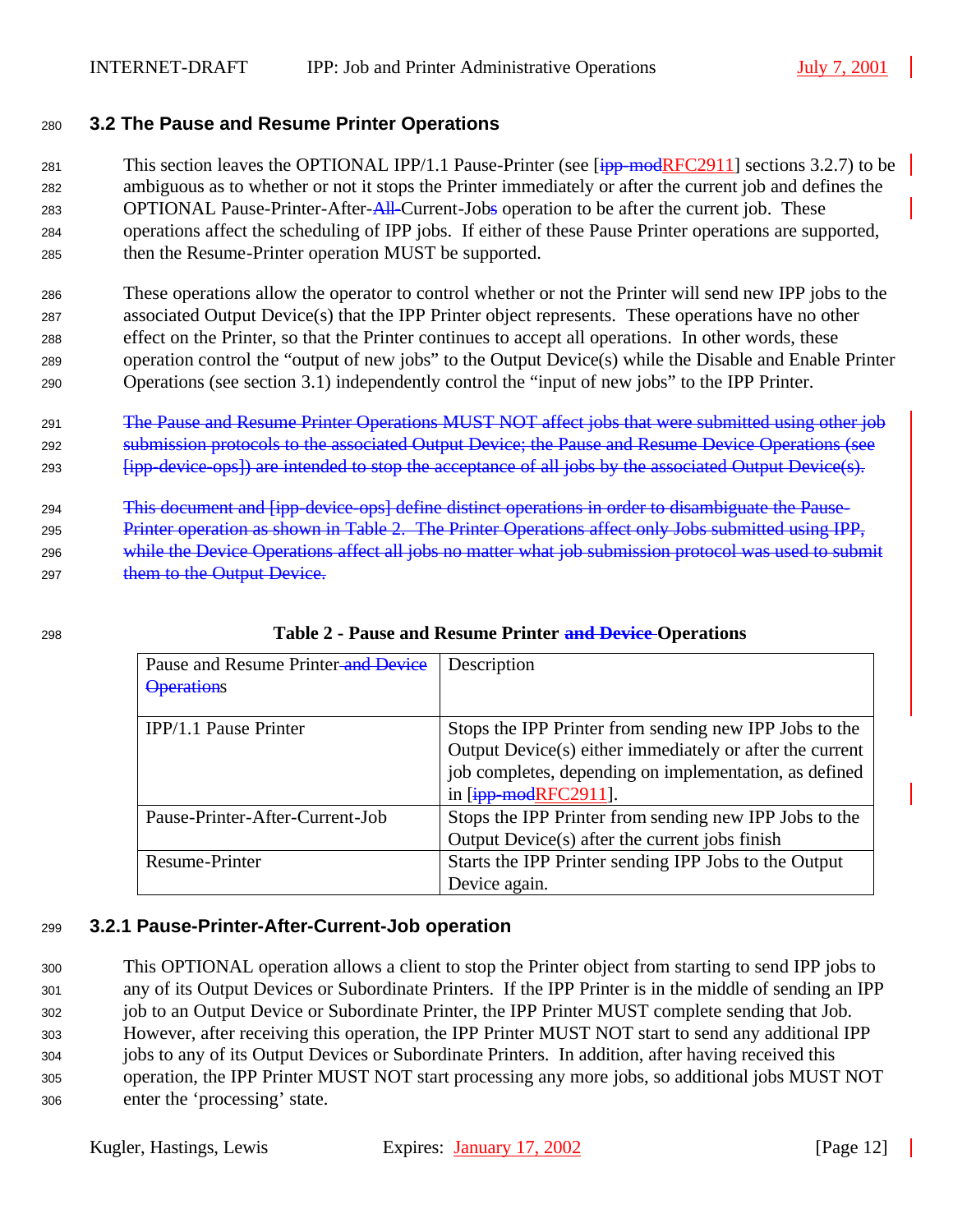- <sup>307</sup> If the IPP Printer is not sending an IPP Job to the Output Device or Subordinate Printer (whether or not <sup>308</sup> the Output Device or Subordinate Printer is busy processing any jobs), the IPP Printer object transitions <sup>309</sup> immediately to the 'stopped' state by setting its "printer-state" attribute to 'stopped', removing the <sup>310</sup> 'moving-to-paused' value, if present, from its "printer-state-reasons" attribute, and adding the 'paused' <sup>311</sup> value to its "printer-state-reasons" attribute.
- <sup>312</sup> If the implementation will take appreciable time to complete sending an IPP job that it has started <sup>313</sup> sending to an Output Device or Subordinate Printer, the IPP Printer adds the 'moving-to-paused' value 314 to the Printer object's "printer-state-reasons" attribute (see section [ipp-modRFC2911] 4.4.12). When <sup>315</sup> the IPP Printer has completed sending IPP jobs that it was in the process of sending, the Printer object <sup>316</sup> transitions to the 'stopped' state by setting its "printer-state" attribute to 'stopped', removing the <sup>317</sup> 'moving-to-paused' value, if present, from its "printer-state-reasons" attribute, and adding the 'paused' <sup>318</sup> value to its "printer-state-reasons" attribute.
- <sup>319</sup> This operation MUST NOT affect the acceptance of Job Creation requests (see Disable-Printer section <sup>320</sup> 3.1.1).
- <sup>321</sup> For any jobs that are 'pending' or 'pending-held', the 'printer-stopped' value of the jobs' "job-state-<sup>322</sup> reasons" attribute also applies. However, the IPP Printer NEED NOT update those jobs' "job-state-<sup>323</sup> reasons" attributes and only need return the 'printer-stopped' value when those jobs are queried using <sup>324</sup> the Get-Job-Attributes or Get-Jobs operations (so-called "lazy evaluation").
- <sup>325</sup> The IPP Printer MUST accept the request in any state and transition the Printer to the indicated new <sup>326</sup> "printer-state" and MUST add the indicated value to "printer-state-reasons" attribute before returning <sup>327</sup> as follows:

| Current         | <b>New</b>      | "printer-   | IPP Printer's response status code and action: |
|-----------------|-----------------|-------------|------------------------------------------------|
| "printer-state" | "printer-state" | state-      |                                                |
|                 |                 | reasons"    | REQUIRED/OPTIONAL state transition for         |
|                 |                 |             | a Printer to support                           |
|                 |                 |             |                                                |
| 'idle'          | 'stopped'       | 'paused'    | REQUIRED: 'successful-ok'                      |
| 'processing'    | 'processing'    | 'moving-to- | OPTIONAL: 'successful-ok';                     |
|                 |                 | paused'     | Later, when the IPP Printer has finished       |
|                 |                 |             | sending IPP jobs to an Output Device, the      |
|                 |                 |             | "printer-state" becomes 'stopped', and the     |
|                 |                 |             | 'paused' value replaces the 'moving-to-        |
|                 |                 |             | paused' value in the "printer-state-reasons"   |
|                 |                 |             | attribute                                      |
| 'processing'    | 'stopped'       | 'paused'    | REQUIRED: 'successful-ok'; the IPP Printer     |
|                 |                 |             | wasn't in the middle of sending an IPP job to  |
|                 |                 |             | an Output Device                               |
| 'stopped'       | 'stopped'       | 'paused'    | REQUIRED: 'successful-ok'                      |

| 328 | Table 3 - State Transition Table for Pause-Printer-After-Current-Job operation |  |
|-----|--------------------------------------------------------------------------------|--|
|     |                                                                                |  |

329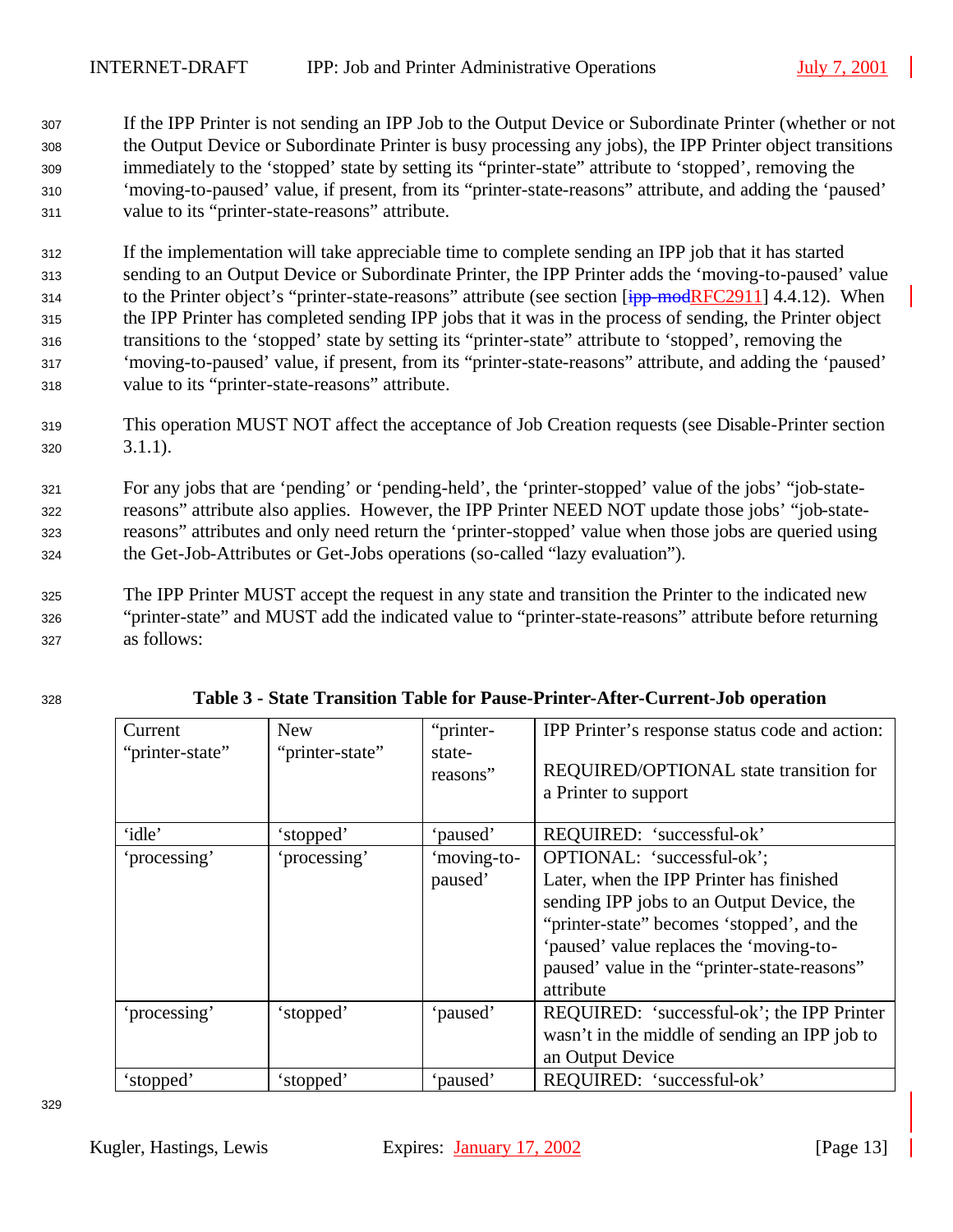*Access Rights:* The authenticated user (see [ipp-modRFC2911] section 8.3) performing this operation 331 must be an operator or administrator of the Printer object (see [ipp-modRFC2911] Sections 1 and 8.5).

 The Pause-Printer-After-Current-Job Request and Pause-Printer-After-Current-Job Response have the 333 same attribute groups and attributes as the Pause-Printer operation (see [ipp-modRFC2911] sections 3.2.7.1 and 3.2.7.2), including the new "printer-message-from-operator" operation attribute (see section 6).

#### **3.3 Hold and Release New Jobs operations**

This section defines operations to condition the Printer to hold any new jobs and to release them.

#### **3.3.1 Hold-New-Jobs operation**

 This OPTIONAL operation allows a client to condition the Printer to complete the current 'pending' and 'processing' IPP Jobs but not start processing any subsequently created IPP Jobs. If the IPP Printer is in the middle of sending an IPP job to an Output Device or Subordinate Printer, the IPP Printer MUST complete sending that Job. Furthermore, the IPP Printer MUST send all of the current 'pending' IPP Jobs to the Output Device(s) or Subordinate IPP Printer object(s). Any subsequently received Job Creation operations will cause the IPP Printer to put the Job into the 'pending-held' state with the 'job-held-on-create' value being added to the job's "job-state-reasons" attribute. Thus all newly accepted jobs will be automatically held by the Printer.

- When the Printer completes all of the 'pending' and 'processing' jobs, it enters the 'idle' state as usual. An operator that is monitoring Printer state changes will know when the Printer has completed all current jobs because the Printer enters the 'idle' state.
- This operation MUST NOT affect the acceptance of Job Creation requests (see Disable-Printer section 3.1.1), except to put the Jobs into the 'pending-held' state, instead of the 'pending' or 'processing' state.
- The IPP Printer MUST accept the request in any state, MUST NOT transition the Printer to any other "printer-state", and MUST add the 'hold-new-jobs' value to the Printer's "printer-state-reasons" attribute (whether the value was present or not).
- *Access Rights:* The authenticated user (see [ipp-modRFC2911] section 8.3) performing this operation 357 must be an operator or administrator of the Printer object (see [ipp-modRFC2911] Sections 1 and 8.5).
- The Hold-New-Jobs Request and Hold-New-Jobs Response have the same attribute groups and 359 attributes as the Pause-Printer operation (see  $\overline{[ipp\text{-}modRFC2911]}$  sections 3.2.7.1 and 3.2.7.2), including the new "printer-message-from-operator" operation attribute (see section 6).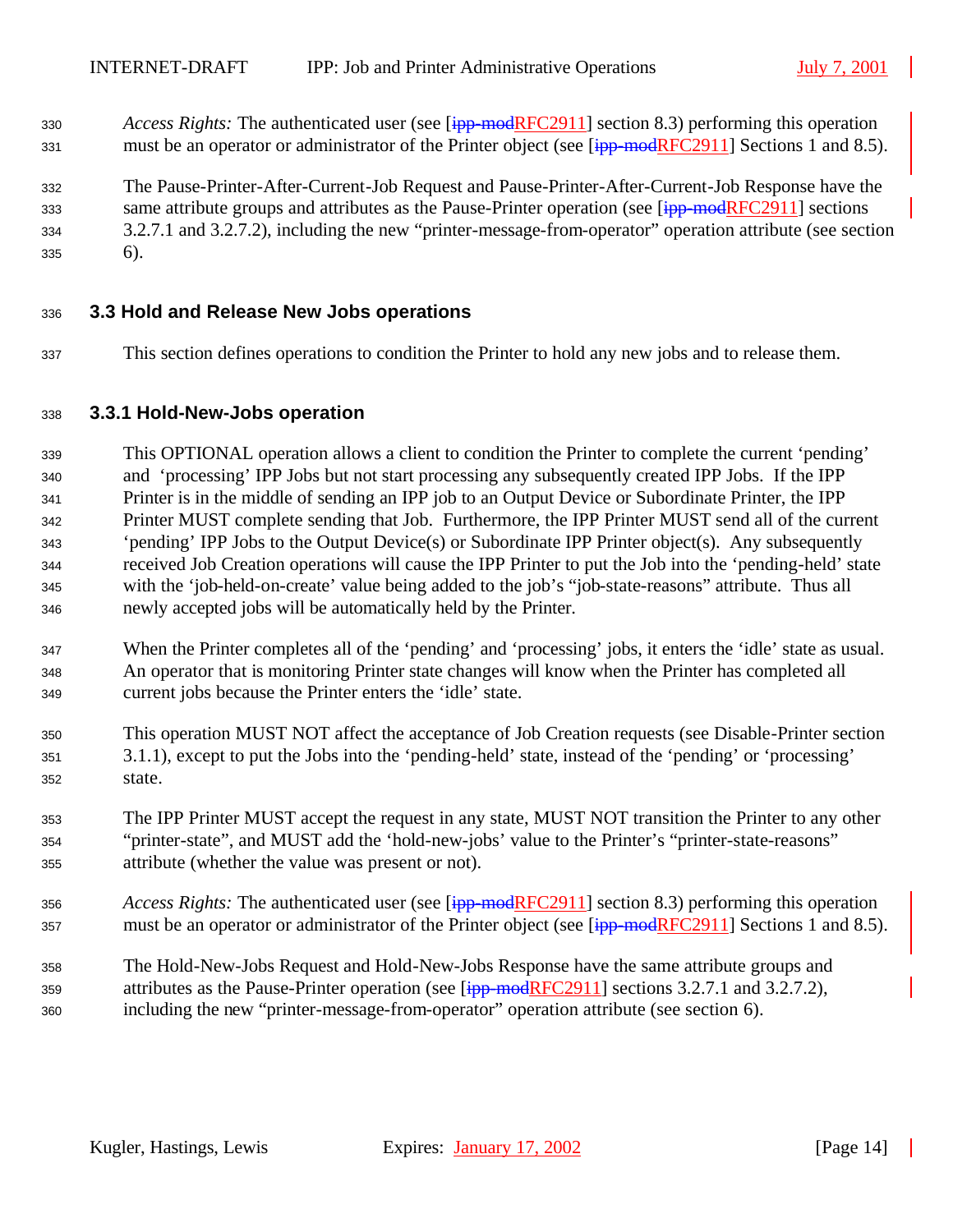#### **3.3.2 Release-Held-New-Jobs operation**

 This OPTIONAL operation allows a client to undo the effect of a previous Hold-New-Jobs operation. In particular, the Printer releases all of the jobs that it had held as a consequence of a Hold-New-Jobs operations, i.e., while the 'hold-new-jobs' value was present in the Printer's "printer-state-reasons" attribute. In addition, the Printer MUST accept this request in any state, MUST NOT transition the Printer to any other "printer-state", and MUST remove the 'hold-new-jobs' value from its "printer- state-reasons" attribute (whether the value was present or not) so that the Printer no longer holds newly created jobs.

- *Access Rights:* The authenticated user (see [ipp-modRFC2911] section 8.3) performing this operation 370 must be an operator or administrator of the Printer object (see [ipp-modRFC2911] Sections 1 and 8.5).
- The Release-Held-New-Jobs Request and Release-Held-New-Jobs Response have the same attribute 372 groups and attributes as the Pause-Printer operation (see [ipp-modRFC2911] sections 3.2.7.1 and
- 3.2.7.2), including the new "printer-message-from-operator" operation attribute (see section 6).

### **3.4 Deactivate and Activate Printer Operations**

- This section defines the OPTIONAL Deactivate-Printer and Activate-Printer operations that stop and start the IPP Printer object from accepting all requests except queries and performing work. If either of these operations are supported, both MUST be supported.
- These operations allow the operator to put the Printer into a dormant read-only condition and to take it out of such a condition. These operations are a combination of the Deactivate and Pause operations, plus preventing the acceptance of any other requests, except queries.
- The Deactivate and Activate Printer Operations MUST NOT affect the submission of jobs using other **job submission protocols to the associated Output Device; the Deactivate and Activate Device**  Operations (see [ipp-device-ops]) are intended to stop the associated Output Device(s) from performing work and accepting operations, except query operations.

#### **3.4.1 Deactivate-Printer operation**

 This OPTIONAL operation allows a client to stop the Printer object from starting to send IPP jobs to any of its Output Devices or Subordinate Printers (Pause-Printer-After-Current-Job) and stop the Printer object from accepting any, but query requests. The Printer performs a Disable-Printer and a Pause-Printer-After-Current-Job operation immediately, including use of all of the "printer-state- reasons" if these two operations cannot be completed immediately. In addition, the Printer MUST immediately reject all requests, except Activate-Printer, queries (Get-Printer-Attributes, Get-Job- Attributes, Get-Jobs, etc.), Send-Document, and Send-URI (so that partial job submission can be completed - see section 3.1.1) and return the 'server-error-service-unavailable' status code.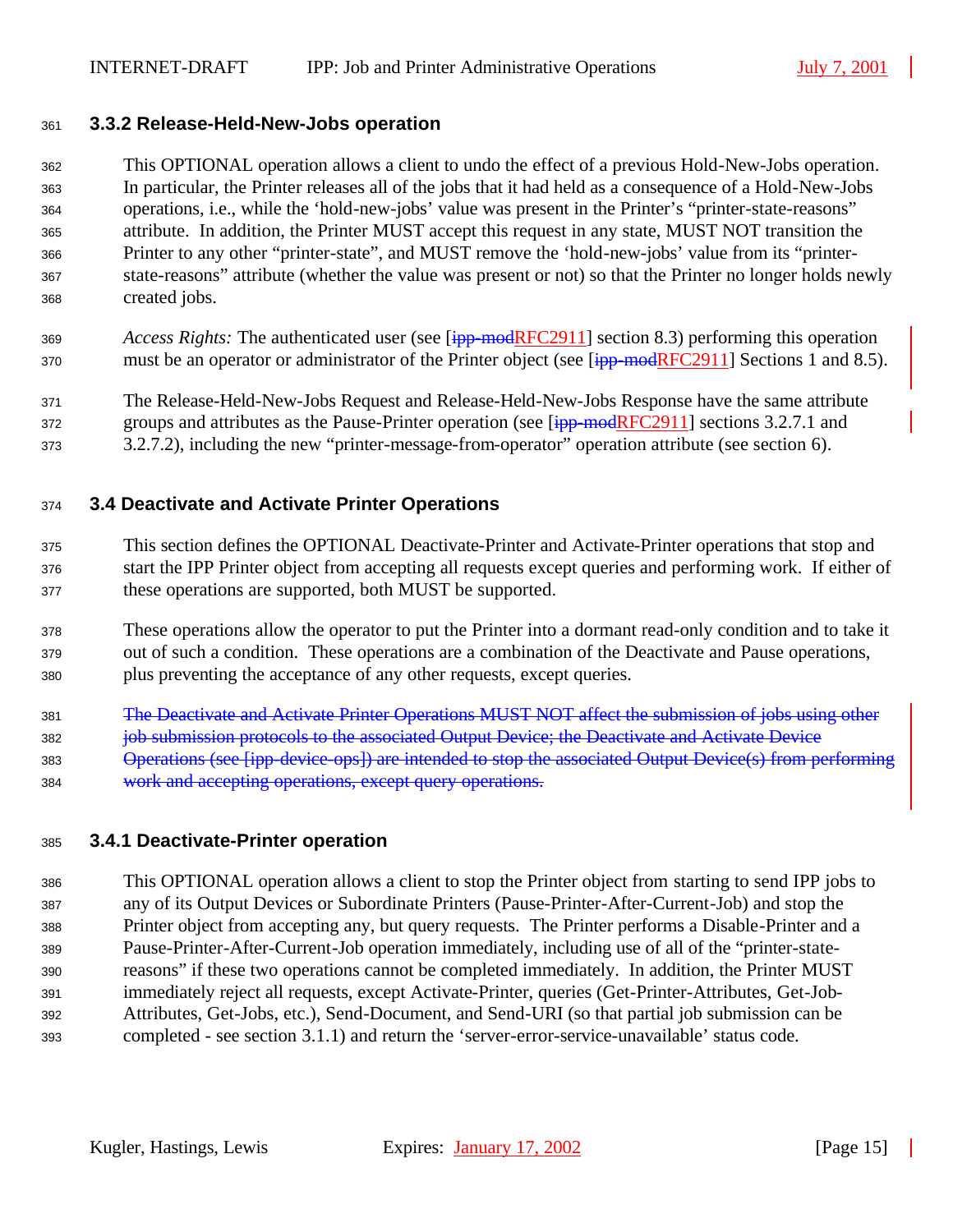- The IPP Printer MUST accept the request in any state. Immediately, the Printer MUST set the 'deactivated' value in its "printer-state-reasons" attribute. Note: neither the Disable-Printer nor the Pause-Printer-After-Current-Job set the 'deactivated' value.
- *Access Rights:* The authenticated user (see [ipp-modRFC2911] section 8.3) performing this operation 398 must be an operator or administrator of the Printer object (see [ipp-modRFC2911] Sections 1 and 8.5).
- The Deactivate-Printer Request and Deactivate-Printer Response have the same attribute groups and 400 attributes as the Pause-Printer operation (see  $\overline{[ipp\text{-}modRFC2911]}$  sections 3.2.7.1 and 3.2.7.2),
- including the new "printer-message-from-operator" operation attribute (see section 6).

#### **3.4.2 Activate-Printer operation**

- This OPTIONAL operation allows a client to undo the effects of the Deactivate-Printer, i.e., allow the Printer object to start sending IPP jobs to any of its Output Devices or Subordinate Printers (Pause- Printer-After-Current-Job) and start the Printer object from accepting any requests. The Printer performs an Enable-Printer and a Resume-Printer operation immediately. In addition, the Printer MUST immediately start accepting all requests.
- The IPP Printer MUST accept the request in any state. Immediately, the Printer MUST immediately remove the 'deactivated' value from its "printer-state-reasons" attribute (whether present or not).
- *Access Rights:* The authenticated user (see [ipp-modRFC2911] section 8.3) performing this operation 411 must be an operator or administrator of the Printer object (see [ipp-modRFC2911] Sections 1 and 8.5).
- The Activate-Printer Request and Activate-Printer Response have the same attribute groups and
- 413 attributes as the Pause-Printer operation (see [ipp-modRFC2911] sections 3.2.7.1 and 3.2.7.2),
- including the new "printer-message-from-operator" operation attribute (see section 6).

#### **3.5 Restart-Printer, Shutdown-Printer, and Startup-Printer operations**

- This section defines the OPTIONAL Restart-Printer, Shutdown-Printer, and Startup-Printer operations that initialize, shutdown, and startup the Printer object, respectively. Each of these operations is OPTIONAL and any combination MAY be supported.
- The Restart-Printer, Shutdown-Printer, and Startup-Printer operations MUST NOT affect the
- 420 submission of jobs using other job submission protocols to the associated Output Device; the Reset-
- Device and Power-Off-Device Operations (see [ipp-device-ops]) are intended to initialize or power off
- 422 the associated Output Device(s).

#### **3.5.1 Restart-Printer operation**

 This OPTIONAL operation allows a client to restart a Printer object whose operation is in need of initialization because of incorrect or erratic behavior, i.e., perform the effect of a software re-boot. The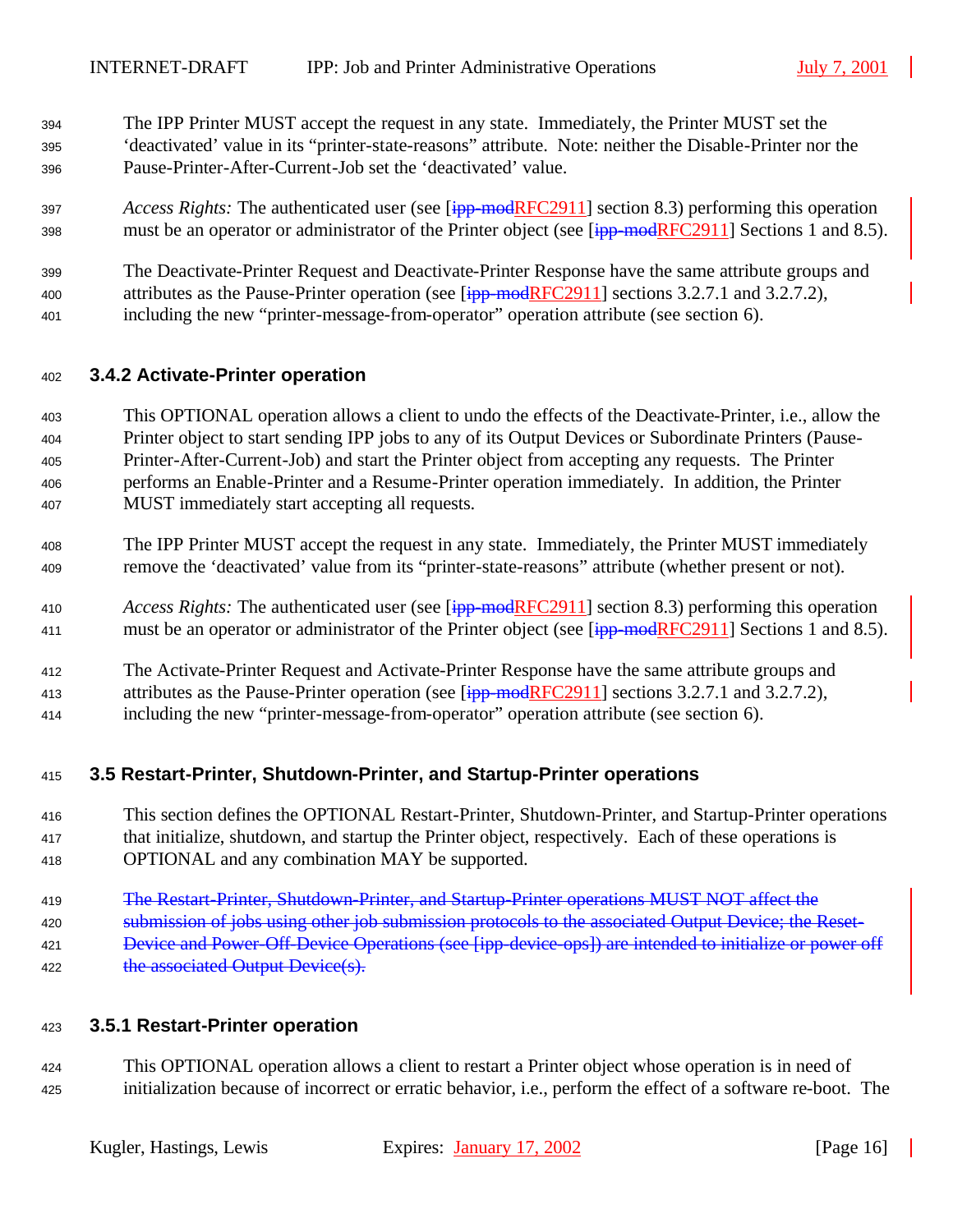implementation MUST attempt to save any information about Jobs and the Printer object before re- initializing. However, this operation MAY have drastic consequences on the running system, so the 428 operator client should SHOULD first try the Deactivate-Printer operation to minimize the effect on the current state of the system. The effects of previous Disable-Printer, Pause Printer, and Deactivate-Printer operations are lost.

- The IPP Printer MUST accept the request in any state. The Printer object MUST initialize its Printer's "printer-state" to 'idle', remove the state reasons from its "printer-state-reasons" attribute, and its "printer-is-accepting-jobs" attribute to 'true'.
- *Access Rights:* The authenticated user (see [ipp-modRFC2911] section 8.3) performing this operation 435 must be an operator or administrator of the Printer object (see [ipp-modRFC2911] Sections 1 and 8.5).
- The Restart-Printer Request and Restart-Printer Response have the same attribute groups and attributes 437 as the Pause-Printer operation (see  $\overline{[ipp\text{-}modRFC2911]}$  sections 3.2.8.1 and 3.2.8.2), including the new "printer-message-from-operator" operation attribute (see section 6).

## **3.5.2 Shutdown-Printer Operation**

- This OPTIONAL operation allows a client to shutdown a Printer, i.e., stop processing jobs without losing any jobs and make the Printer object no longer available for any operations using the IPP 442 protocol without losing any jobs. There is no way to bring the instance of the Printer object back to being used, except for the Startup-Printer (see section 3.5.3) which starts up a new instance of the Printer object for hosted implementations. The purpose of Shutdown-Printer is to shutdown the Printer for an extended period, not to reset the device(s) or modify a Printer attribute. See Restart-Printer 446 (section 3.5.1), and Startup-Printer (section 3.5.3), and Reset-Device  $\overline{f}$  fipp-device-ops. for the way to 447 initialize the software or reset the Output Device(s). See the Disable-Printer operation (section 3.1) for a way for the client to stop the Printer from accepting Job Creation requests without stopping processing or shutting down.
- 450 The Printer MUST add the 'shutdown' value (see  $\overline{[\text{ipp-modelRFC2911}]}$  section 4.4.11) immediately to its "printer-state-reasons" Printer Description attribute and performs a Deactivate-Printer operation (see section 3.4.1) which performs a Disable-Printer and Pause-Printer-After-Current-Job operation).
- Note: In order to shutdown the Printer after all the currently submitted jobs have completed, the operator issues a Disable-Printer operation (see section 3.1.1) and then waits until all the jobs have completed and the Printer goes into the 'idle' state before issuing the Shutdown-Printer operation.
- The Printer object MUST accept this operation in any state and transition the Printer object through the "printer-states" and "printer-state-reasons" defined for the Pause-Printer-After-Current-Job operation until the activity is completed and the Printer object disappears.
- *Access Rights:* The authenticated user (see [ipp-modRFC2911] section 8.3) performing this operation 460 must be an operator or administrator of the Printer object (see [ipp-modRFC2911] Sections 1 and 8.5).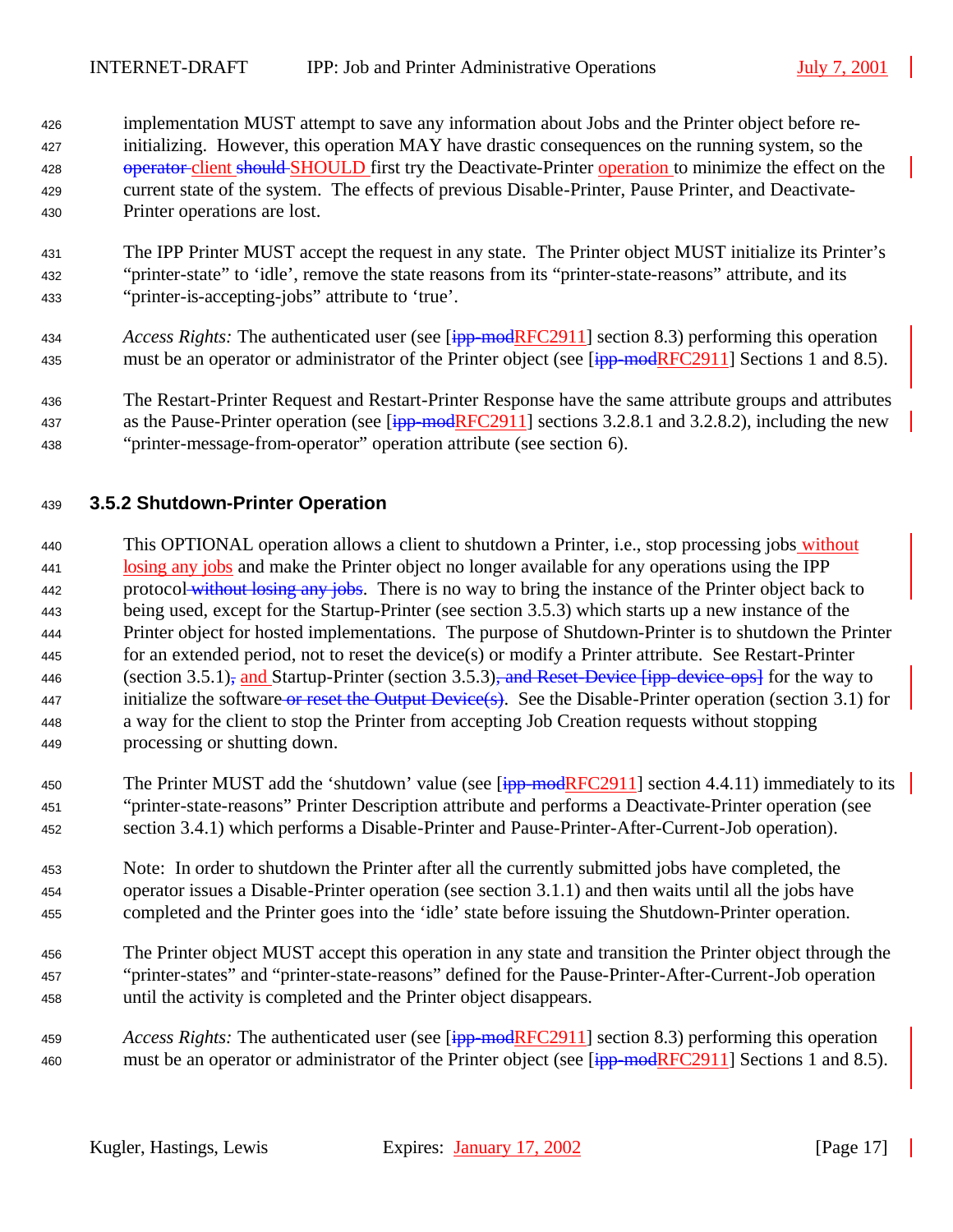The Shutdown-Printer Request and Shutdown-Printer Response have the same attribute groups and 462 attributes as the Pause-Printer operation (see [ipp-modRFC2911] sections 3.2.7.1 and 3.2.7.2), including the new "printer-message-from-operator" operation attribute (see section 6).

### **3.5.3 Startup-Printer operation**

 This OPTIONAL operation allows a client to startup an instance of a Printer object, provided that there isn't one already instantiated. The purpose of Startup-Printer is to allow a hosted implementation of the IPP Printer object (i.e., a Server that implements an IPP Printer on behalf of a networked or local Output Device) to be started after the host is available (by means outside this document). See Restart-469 Printer (section 3.5.1) and Reset-Device [ipp-device-ops] for the way to initialize the software or reset the Output Device(s) when the IPP Printer object has already been instantiated.

 The host MUST accept this operation only when the Printer object has not been instantiated. If the Printer object already exists, the host must return the 'client-error-not-possible' status code.

 The result of this operation MUST be with the Printer object's "printer-state" set to 'idle', the state reasons removed from its "printer-state-reasons" attribute, and its "printer-is-accepting-jobs" attribute set to 'false'. Then the operator can reconfigure the Printer before performing an Enable-Printer operation. However, when a Printer is first powered up, it is RECOMMENDED that its "printer-is-accepting-jobs" attribute be set to 'true' in order to achieve easy "out of the box" operation.

 *Access Rights:* The authenticated user (see [ipp-modRFC2911] section 8.3) performing this operation 479 must be an operator or administrator of the Printer object (see [ipp-modRFC2911] Sections 1 and 8.5).

 The Shutdown-Printer Request and Shutdown-Printer Response have the same attribute groups and 481 attributes as the Pause-Printer operation (see [ipp-modRFC2911] sections 3.2.7.1 and 3.2.7.2), including the new "printer-message-from-operator" operation attribute (see section 6).

## **4 Definition of the Job Operations**

 All Job operations are directed at Job objects. A client MUST always supply some means of identifying the Job object in order to identify the correct target of the operation. That job identification MAY either be a single Job URI or a combination of a Printer URI with a Job ID. The IPP object implementation MUST support both forms of identification for every job.

The Job Operations defined in this document are summarized in Table 4: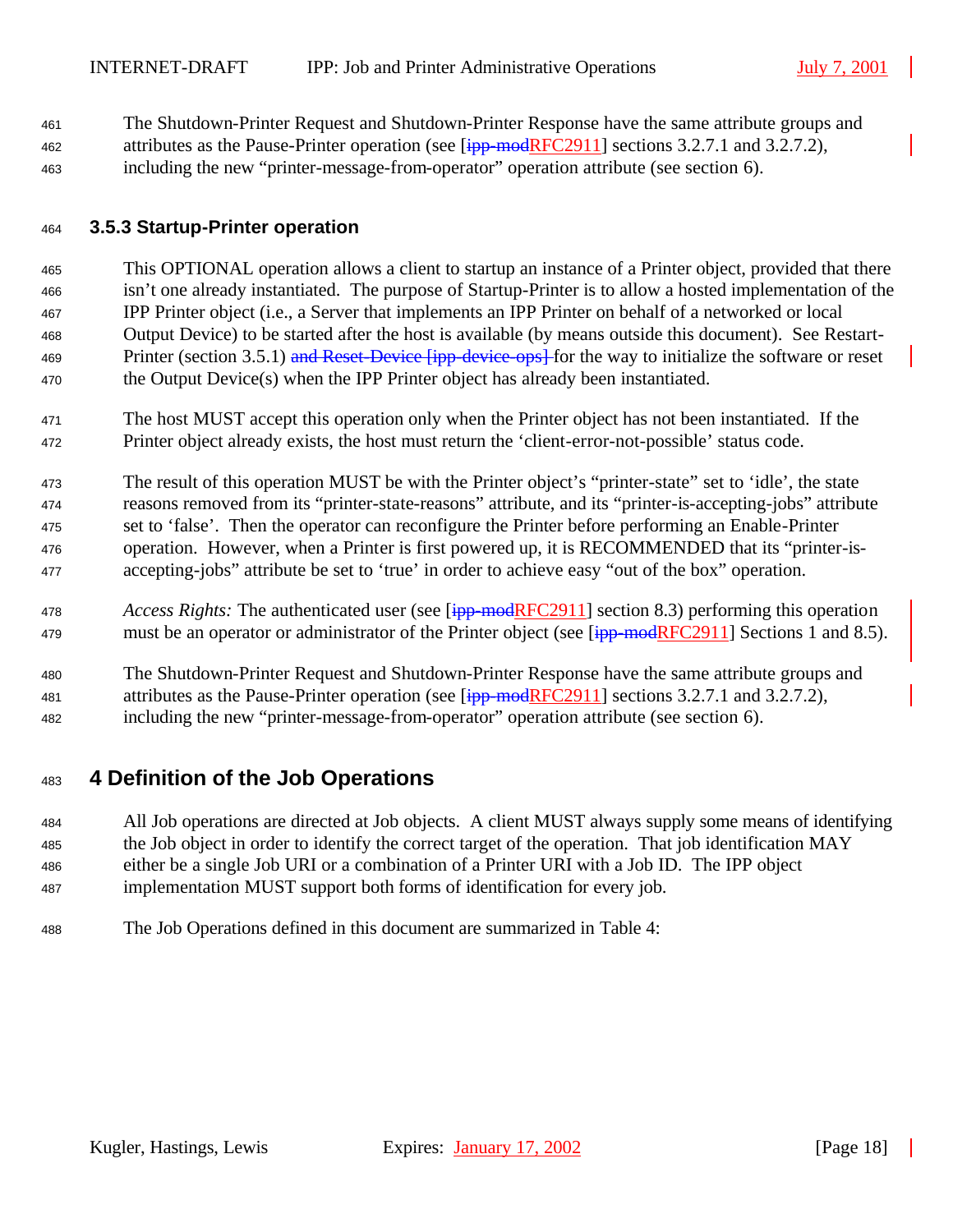| <b>Operation Name</b>       | Operation-Id | Brief description                                                                                                                                          |
|-----------------------------|--------------|------------------------------------------------------------------------------------------------------------------------------------------------------------|
| 0x2C<br>Reprocess-Job       |              | Creates a copy of a completed target job with a new Job<br>ID and processes it                                                                             |
| Cancel-Current-Job          | 0x2D         | Cancels the current job on the target Printer or the<br>specified job if it is the current job                                                             |
| 0x2E<br>Suspend-Current-Job |              | Suspends the current processing job on the target Printer<br>or the specified job if it is the current job, allowing other<br>jobs to be processed instead |
| Resume-Job                  | 0x2F         | Resume the suspended target job                                                                                                                            |
| 0x30<br>Promote-Job         |              | Promote the pending target job to be next after the<br>current job(s) complete                                                                             |
| Schedule-Job-After          | 0x31         | Schedule the target job immediately after the specified<br>job, all other scheduling factors being equal.                                                  |

<sup>489</sup> **Table 4 - Job operation Operation-Id assignments**

490

## <sup>491</sup> **4.1 Reprocess-Job Operation**

 This OPTIONAL operation is a create job operation that allows a client to re-process a copy of a job 493 that had been retained in the queue after processing completed, was canceled, or was aborted (see [ipp-494 modRFC2911] section 4.3.7.2). This operation is the same as the Restart-Job operation (see  $\overline{1}$ 495 modRFC2911] section 3.3.7), except that the Printer creates a new job that is a copy of the target job and the target job is unchanged. The new job is assigned new values to the "job-uri" and "job-id" attributes and the new job's Job Description attributes that accumulate job progress, such as "job- impressions-completed", "job-media-sheets-completed", and "job-k-octets-processed", are initialized to 0 as with any create job operation. The target job moves to the Job History after a suitable period, independent of whether one or more Reprocess-Job operations have been performed on it.

 If the Set-Job-Attributes operation is supported, then the "job-hold-until" operation attribute MUST be supported with at least the 'indefinite' value, so that a client can modify the new job before it is scheduled for processing using the Set-Job-Attributes operation. After modifying the job, the client can release the job for processing, by using the Release-Job operation specifying the newly assigned "job-uri" or "job-id" for the new job.

### <sup>506</sup> **4.2 Cancel-Current-Job Operation**

 This OPTIONAL operation allows a client to cancel the current job on the target Printer or the 508 specified job if it is the current job on the Printer. See [ipp-modRFC2911] section 3.3.3 for the semantics of canceling a job. Since a Job might already be marking by the time a Cancel-Current-Job is received, some media sheet pages might be printed before the job is actually terminated.

<sup>511</sup> If the client does not supply a "job-id" operation attribute, the Printer MUST accept the request and <sup>512</sup> cancel the current job if there is a current job in the 'processing' or 'processing-stopped' state;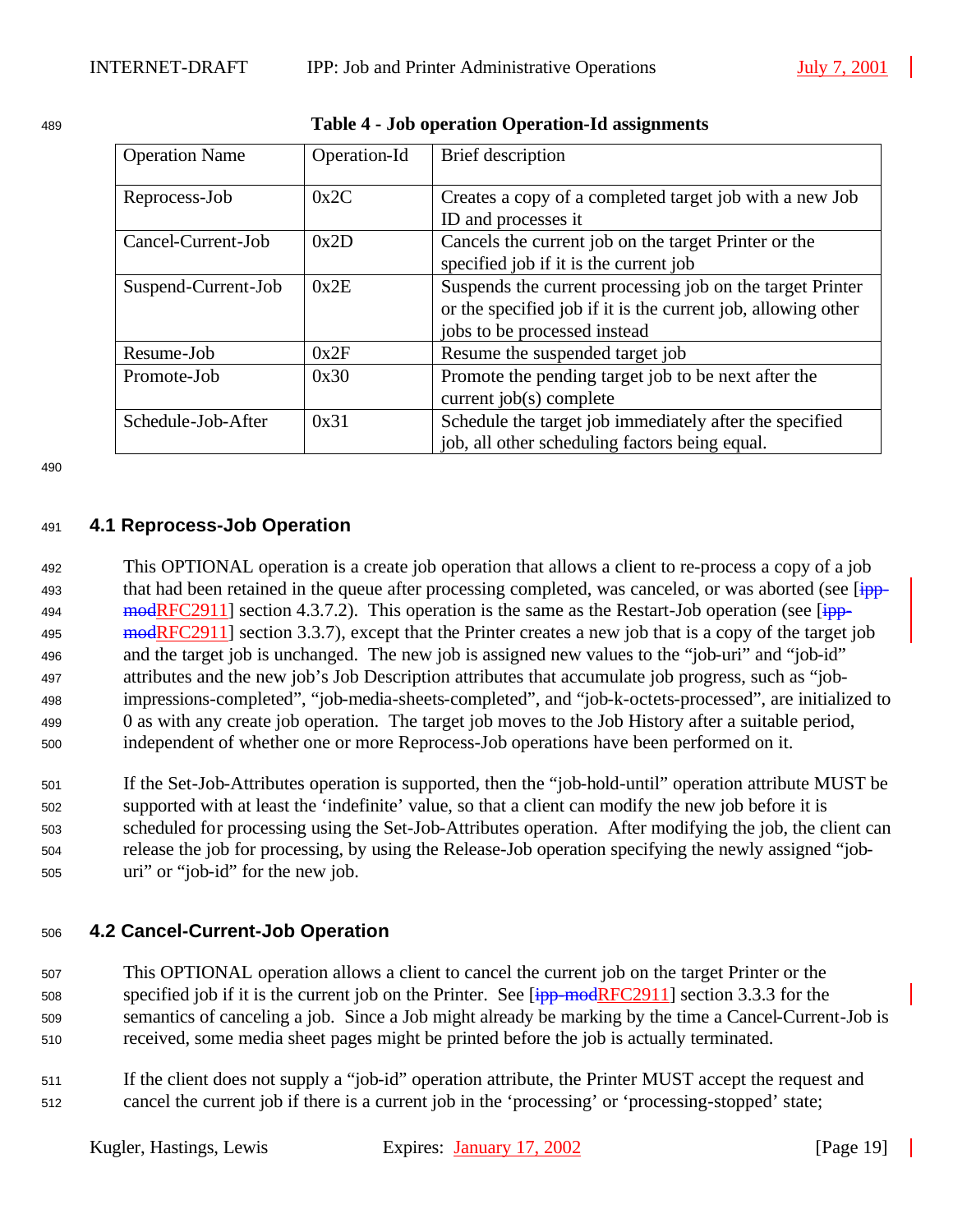otherwise, it MUST reject the request and return the 'client-error-not-possible' status code. If more than one job is in the 'processing' or 'processing-stopped' states, the one that is marking is canceled and the others are unaffected.

 Warning: On a shared printer, there is a race condition. Between the time that a user issues this operation and its acceptance, the current job might change to a different job. If the user or operator is authenticated to cancel the new job, the wrong job is canceled. To prevent this race from canceling the wrong job, the client MAY supply the "job-id" operation attribute which is checked against the current job's job-id. If the job identified by the "job-id" attribute is not the current job on the Printer, i.e., is not in the 'processing' or 'processing-stopped' states, the Printer MUST reject this operation and return the 'client-error-not-possible' status code. Otherwise, the Printer cancels the specified job.

- *Access Rights:* The authenticated user (see [ipp-modRFC2911] section 8.3) performing this operation must either be the job owner (as determined in the Job Creation operation) or an operator or 525 administrator of the Printer object (see  $\frac{1}{1}$  = modRFC2911] Sections 1 and 8.5).
- The Cancel-Current-Job Request and Cancel-Current-Job Response have the same attribute groups and 527 attributes as the Resume-Printer operation (see [ipp-modRFC2911] section 3.2.8), including the new "job-message-from-operator" operation attribute (see section 6), with the addition of the following Group 1 Operation attributes in the request:
- "job-id" (integer(1:MAX)):
- The client OPTIONALLY supplies this Operation attribute in order to verify that the identified job is still the current job on the target Printer object. The IPP object MUST supports this operation attribute, if it supports this operation.

### **4.3 Suspend and Resume Job operations**

- This section defines the Suspend-Current-Job and Resume-Job operations. These operations allow an operator or user to suspend a job while it is processing and allow other jobs to be processed and the resume the suspended job at a later point in time without losing any of the output.
- If either of these operations is supported, they both MUST be supported.
- 539 The Hold-Job and Release-Job operations ([ipp-modRFC2911] section 3.3.5) are for holding and releasing held jobs, not suspending and resuming suspended jobs.

### **4.3.1 Suspend-Current-Job operation**

 This OPTIONAL operation allows a client to stop the current job on the target Printer or the specified job if it is the current job on the Printer, and allow other jobs to be processed instead. The Printer moves the current job or the target job to the 'processing-stopped' state and sets the 'job-suspended' value (see section 9.1) in the job's "job-state-reasons" attribute and processes other jobs.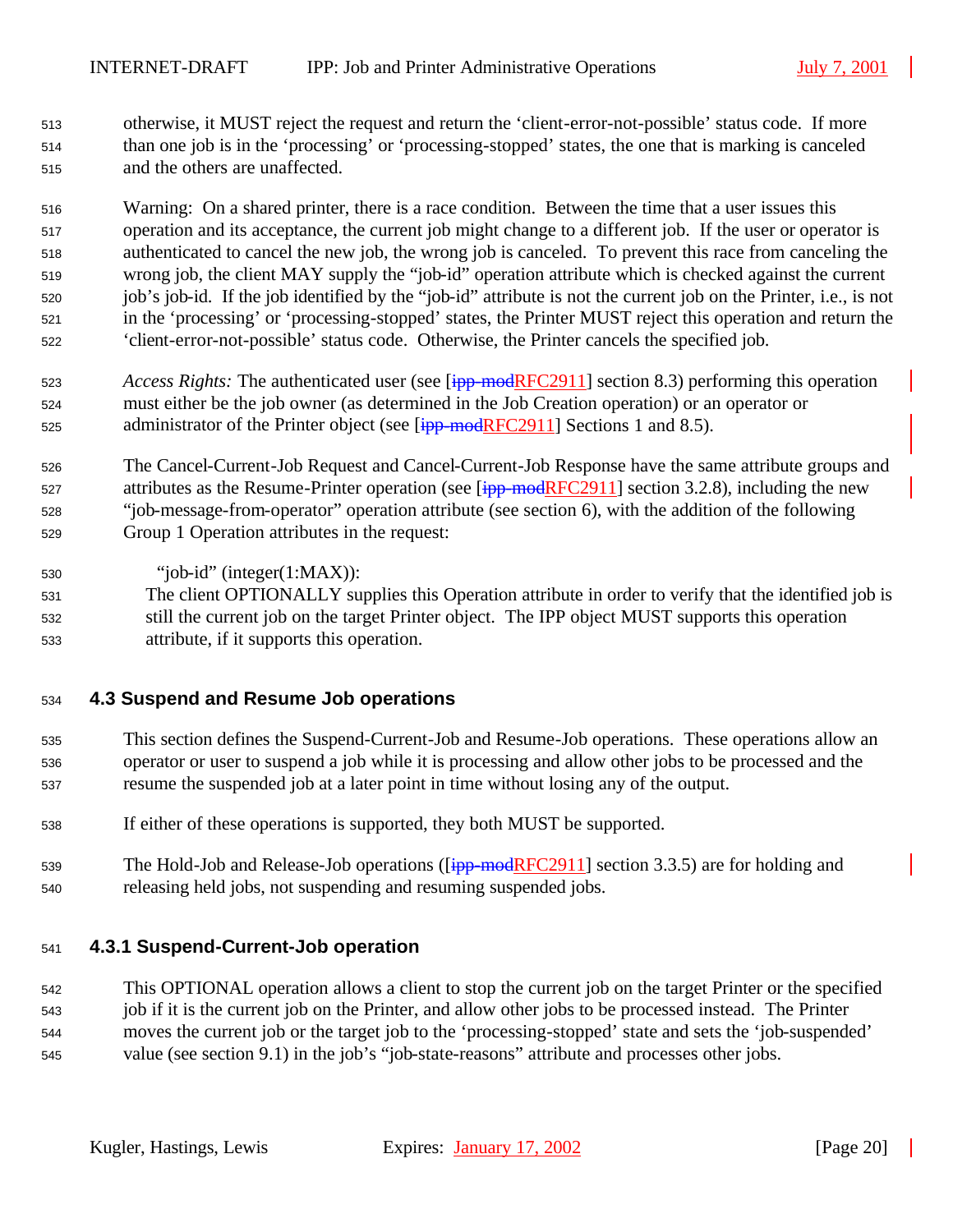If the client does not supply a "job-id" operation attribute, the Printer MUST accept the request and suspend the current job if there is a current job in the 'processing' or 'processing-stopped' state; otherwise, it MUST reject the request and return the 'client-error-not-possible' status code. If more than one job is in the 'processing' or 'processing-stopped' states, all of them are suspended.

 Warning: On a shared printer, there is a race condition. Between the time that a user issues this operation and its acceptance, the current job might change to a different job. If the user or operator is authenticated to suspend the new job, the wrong job is suspended. To prevent this race from pausing the wrong job, the client MAY supply the "job-id" operation attribute which is checked against the current job's job-id. If the job identified by the "job-id" attribute is not the current job on the Printer, i.e., is not in the 'processing' or 'processing-stopped' states, the Printer MUST reject this operation and return the 'client-error-not-possible' status code. Otherwise, the Printer suspends the specified job and processed other jobs.

- The Printer MUST reject a Resume-Job request (and return the 'client-error-not-possible') for a job that has been suspended , i.e., for a job in the 'processing-stopped' state, with the 'job-suspended' value in its "job-state-reasons" attribute.
- *Access Rights:* The authenticated user (see [ipp-modRFC2911] section 8.3) performing this operation must either be the job owner (as determined in the Job Creation operation) or an operator or 563 administrator of the Printer object (see  $\overline{[ipp-modRFC2911]}$  Sections 1 and 8.5).
- The Suspend-Current-Job Request and Suspend-Current-Job Response have the same attribute groups 565 and attributes as the Pause-Printer operation (see [ipp-modRFC2911] section 3.2.8), including the new "job-message-from-operator" operation attribute (see section 6), with the addition of the following Group 1 Operation attributes in the request:
- "job-id" (integer(1:MAX)):
- The client OPTIONALLY supplies this Operation attribute in order to verify that the identified 570 job is still the current job on the target Printer object. The IPP object MUST supports this operation attribute, if it supports this operation.

### **4.3.2 Resume-Job operation**

 This OPTIONAL operation allows a client to resume the target job at the point where it was suspended. The Printer moves the target job to the 'pending' state and removes the 'job-suspended' value from the job's "job-state-reasons" attribute.

- If the target job is not in the 'processing-stopped' state with the 'job-suspended' value in the job's "job- state-reasons" attribute, the Printer MUST reject the request and return the 'client-error-not-possible' status code, since the job was not suspended.
- *Access Rights:* The authenticated user (see [ipp-modRFC2911] section 8.3) performing this operation must either be the job owner (as determined in the Job Creation operation) or an operator or 581 administrator of the Printer object (see [ipp-modRFC2911] Sections 1 and 8.5).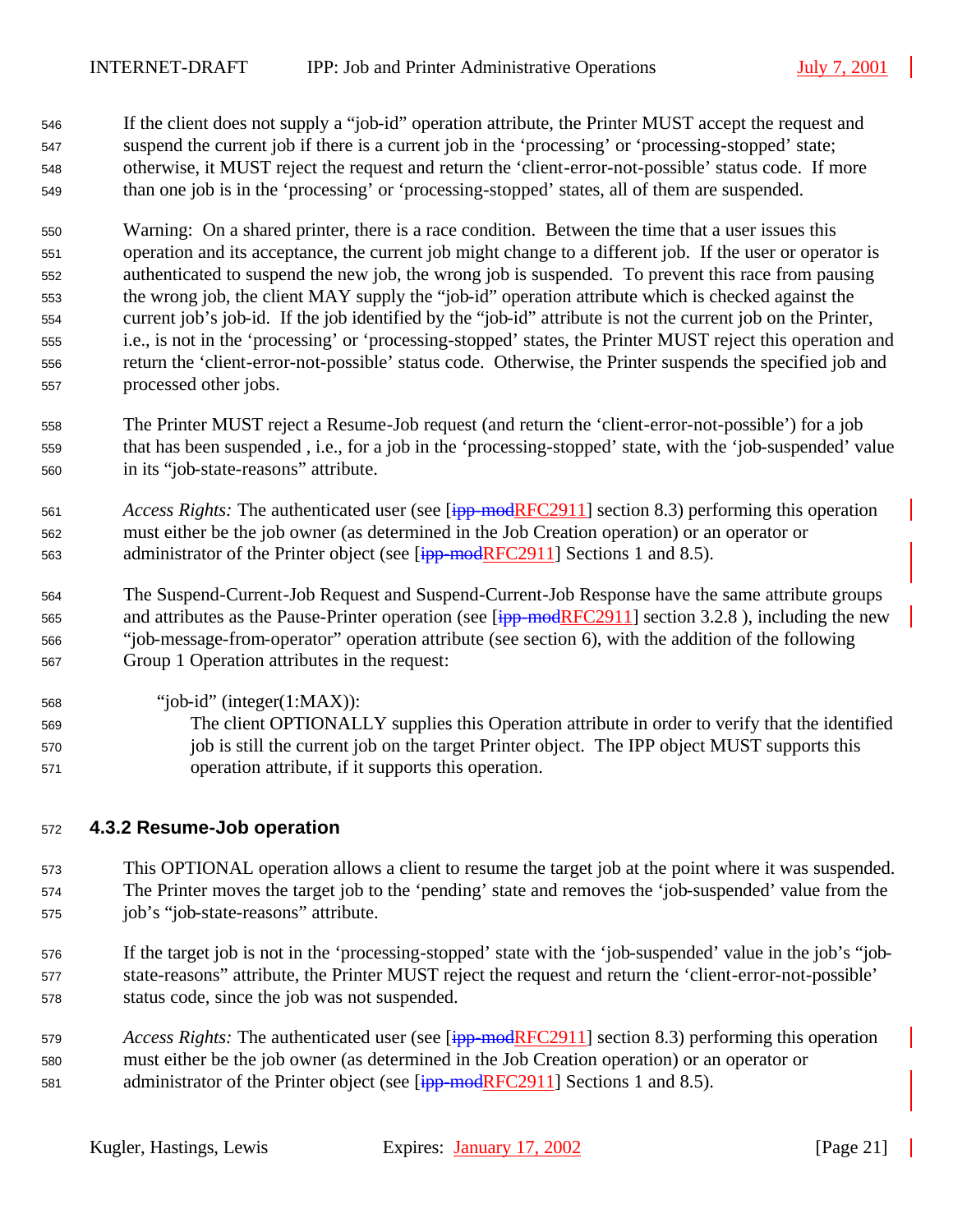The Resume-Job Request and Resume-Job Response have the same attribute groups and attributes as 583 the Release-Job operation (see [ipp-modRFC2911] section 3.3.6), including the new "job-message-from-operator" operation attribute (see section 6).

#### **4.4 Job Scheduling Operations**

This section defines jobs that allow an operator to control the scheduling of jobs.

#### **4.4.1 Promote-Job operation**

 This OPTIONAL operation allows a client to make the pending target job be processed next after the current job completes. This operation is specially useful in a production printing environment where the operator is involved in job scheduling.

 If the target job is in the 'pending' state, this operation does not change the job's state, but causes the job to be processed after the current job(s) complete. If the target job is not in the 'pending' state, the Printer MUST reject the request and return the 'client-error-not-possible' status code.

- 594 If the Printer implements the "job-priority" Job Template attribute (see [ipp-modRFC2911] section 4.2.1), the Printer sets the job's "job-priority" to the highest value supported (so that the job will print before any of the other pending jobs). The Printer returns the target job immediately after the current 597 job(s) in a Get-Jobs response (see  $[ipp$ -modRFC2911] section 3.2.6) for the 'not-completed' jobs.
- When the current job completes, is canceled, suspended (see section 4.3.1), or aborted, the target of this operation is processed next.
- If a client issues this request (again) before the target of the operation of the original request started processing, the target of this new request is processed before the previous job that was to be processed next.
- IPP is specified not to require queues for job scheduling, since there are other implementation techniques for scheduling multiple jobs, such as re-evaluating a criteria function for each job on a scheduling cycle. However, if an implementation does implement queues for jobs, then the Promote- Job puts the specified job at the front of the queue. A subsequent Promote-Job before the first job starts processing puts that specified job at the front of the queue, so that it is "in front" of the previously promoted job.
- *Access Rights:* The authenticated user (see [ipp-modRFC2911] section 8.3) performing this operation 610 must be an operator or administrator of the Printer object (see [ipp-modRFC2911] Sections 1 and 8.5).
- The Promote-Job Request and Promote-Job Response have the same attribute groups and attributes as 612 the Cancel-Job operation (see  $\frac{1}{1}$  = modRFC2911] section 3.3.3), including the new "job-message-from-operator" operation attribute (see section 6).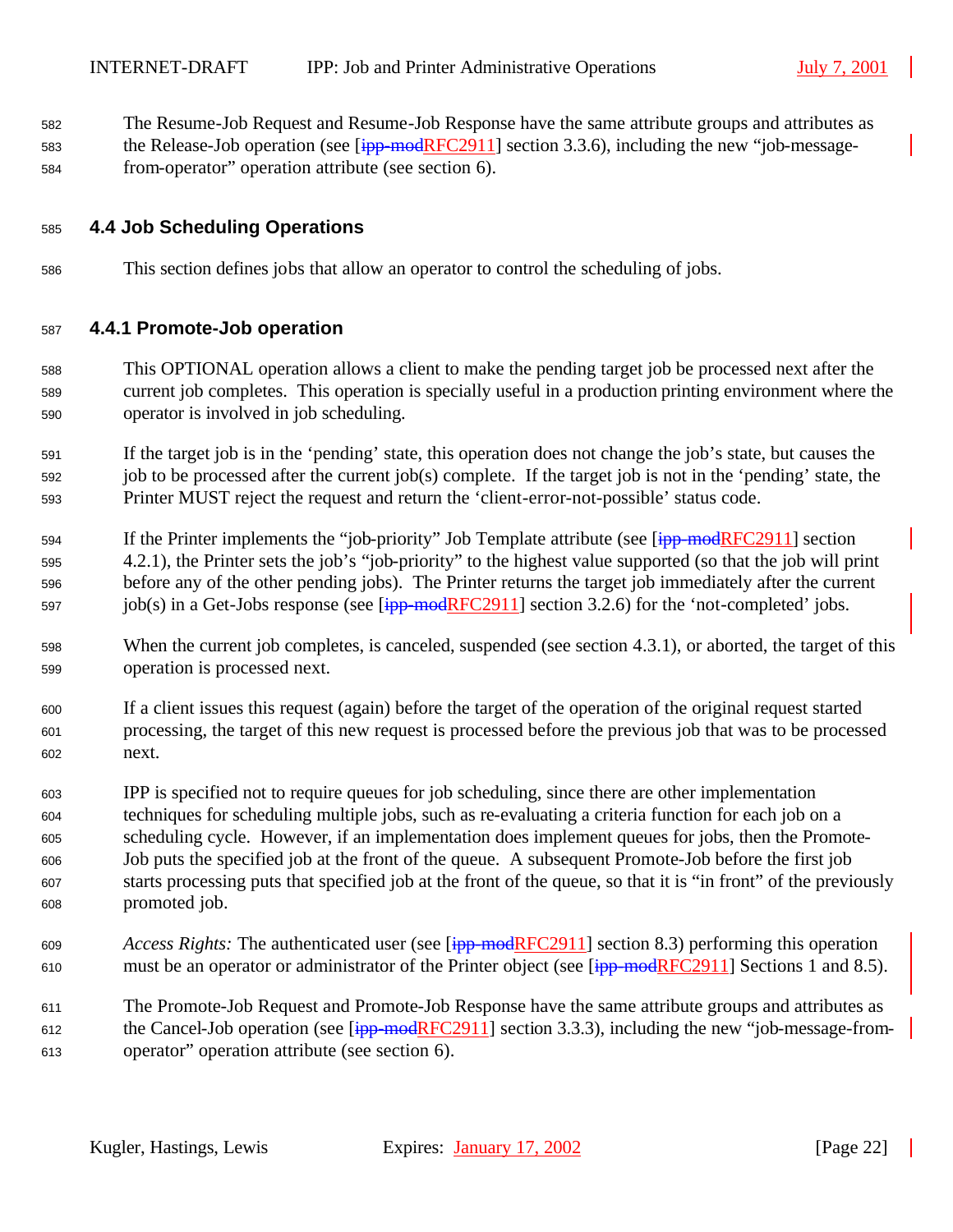#### **4.4.2 Schedule-Job-After operation**

 This OPTIONAL operation allows a client to request the Printer to schedule the target job so that it will be processed immediately after the specified predecessor job, all other scheduling factors being equal. This operation is specially useful in a production printing environment where the operator is involved in job scheduling.

 If the target job is in the 'pending' state, this operation does not change the job's state, but causes the job to be processed after the predecessor job completes. The predecessor job can be in the 'pending', 'processing', or 'processing-stopped' states. If the target job is not in the 'pending' state or the predecessor job is not in the 'pending', 'processing', or 'processing-stopped' states, the Printer MUST reject the request and returns the 'client-error-not-possible' status code, since the job cannot have its position changed.

- 625 If the Printer implements the "job-priority" Job Template attribute (see [ipp-modRFC2911] section 4.2.1), the Printer sets the job's "job-priority" to that of the predecessor job (so that the job will print after the predecessor job). The Printer returns the target job immediately after the predecessor in a Get-Jobs response (see [ipp-modRFC2911] section 3.2.6) for the 'not-completed' jobs.
- When the predecessor job completes processing or is canceled or aborted while processing, the target of this operation is processed next.
- If the client does not supply a predecessor job, this operation has the same semantics as Promote-Job (see section 4.4).
- IPP is specified not to require queues for job scheduling, since there are other implementation techniques for scheduling multiple jobs, such as re-evaluating a criteria function for each job on a scheduling cycle. However, if an implementation does implement queues for jobs, then the Schedule- Job-After operation puts the specified job immediately after the specified job in the queue. A subsequent Schedule-Job-After operation specifying the same job will cause its target job to be placed after that job, even though it is between the first target job and the specified job. For example, suppose the job queue consisted of jobs: A, B, C, D, and E, in that order. A Schedule-Job-After with job E as the target and B as the specified job would result in the following queue: A, B, E, C, D. A subsequent Schedule-Job-After with Job D as the target and B as the specified job would result in the following queue: A, B, D, E, C. In other words, the link between the two jobs in a Schedule-Job-After operation is not retained, i.e., there is no attribute on either job that points to the other job as a result of this operation.
- *Access Rights:* The authenticated user (see [ipp-modRFC2911] section 8.3) performing this operation 646 must be operator or administrator of the Printer object (see [ipp-modRFC2911] Sections 1 and 8.5).
- The Schedule-Job-After Request have the same attribute groups and attributes as the Cancel-Job 648 operation (see  $\overline{[ipp\text{-}modRFC2911]}$  section 3.3.3), plus the new "job-message-from-operator" operation attribute (see section 6). In addition, the following operation attributes are defined: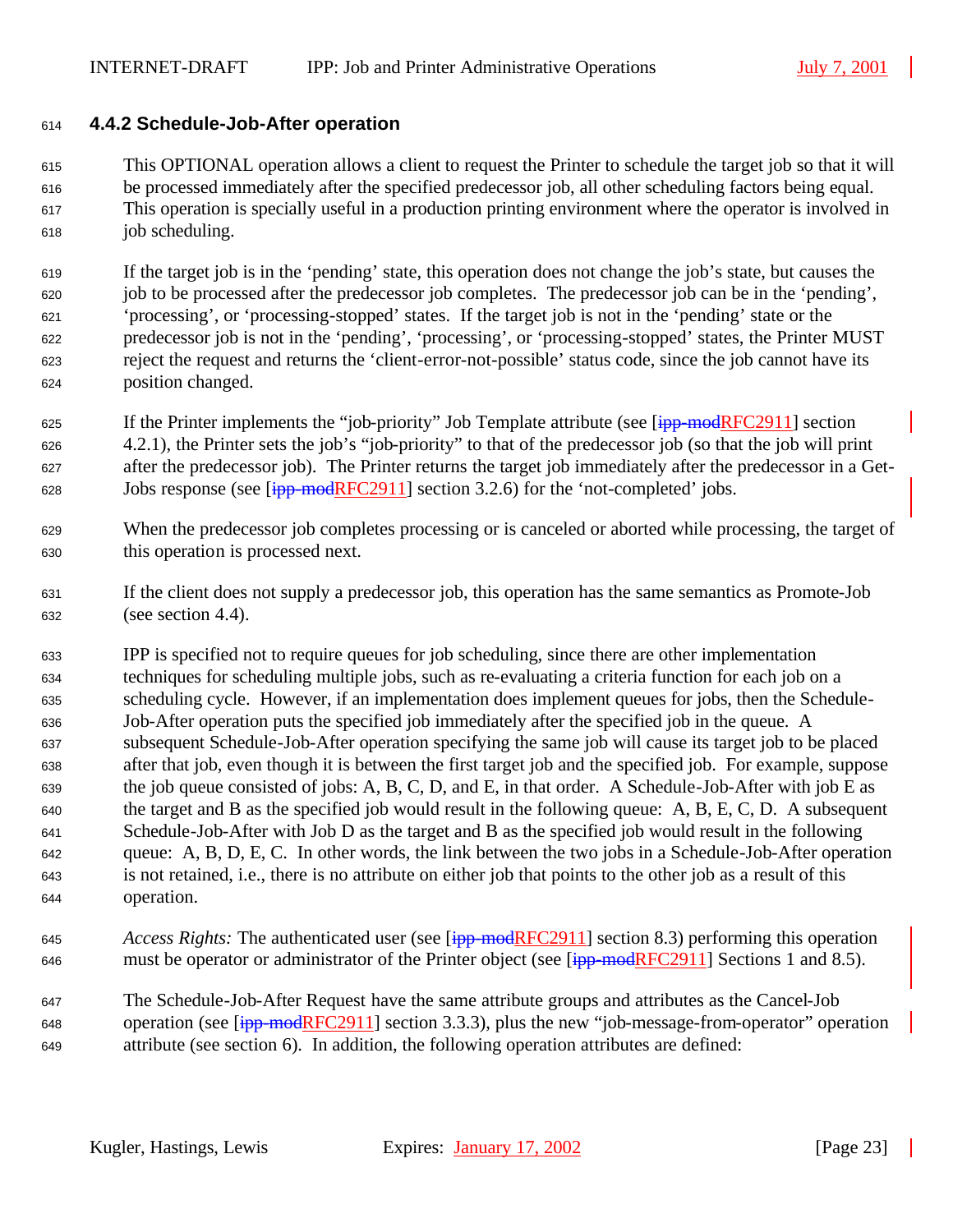| 650 | "predecessor-job-id":                                                                                     |
|-----|-----------------------------------------------------------------------------------------------------------|
| 651 | The client OPTIONALLY supplies this attribute. The Printer MUST support it, if it supports                |
| 652 | this operation. This attribute specifies the job after which the target job is to be processed. If        |
| 653 | the client omits this attribute, the Printer MUST process the target job next, i.e., after the            |
| 654 | current job, if any.                                                                                      |
| 655 | The Schedule-Job-After Response has the same attribute groups, attributes, and status codes as the        |
| 656 | Cancel-Job operation (see $\overline{[ipp \mod{RFC2911}}$ section 3.3.3). The following status codes have |
| 657 | particular meaning for this operation:                                                                    |
| 658 | 'client-error-not-possible' - the target job was not in the 'pending' state or the predecessor job was    |
| 659 | no in the 'pending', 'processing', or 'processing-stopped' states.                                        |
| 660 | 'client-error-not-found' - either the target job or the predecessor job was not found.                    |
|     | Additional ototus sodes                                                                                   |

## **5 Additional status codes**

This section defines new status codes used by the operations defined in this document.

#### **5.1 'server-error-printer-is-deactivated' (0x050A)**

 The Printer has been deactivated using the Deactivate-Printer operation and is only accepting the Activate-Printer (see section 3.5.1), Get-Job-Attributes, Get-Jobs, Get-Printer-Attributes, and any other Get-Xxxx operations. An operator can perform the Activate-Printer operation to allow the Printer to accept other operations.

## **6 Use of Operation Attributes that are Messages from the Operator**

 This section summarizes the usage of the "printer-message-from-operator" and "job-message-from- operator" operation attributes that set the corresponding Printer and Job Description attributes (see [ipp-set-ops] for the definition of these operation attributes). These operation attributes are defined for 672 most of the *Device Printer* and Job operations that operators are likely to perform, respectively, so that operators can indicate the reasons for their actions.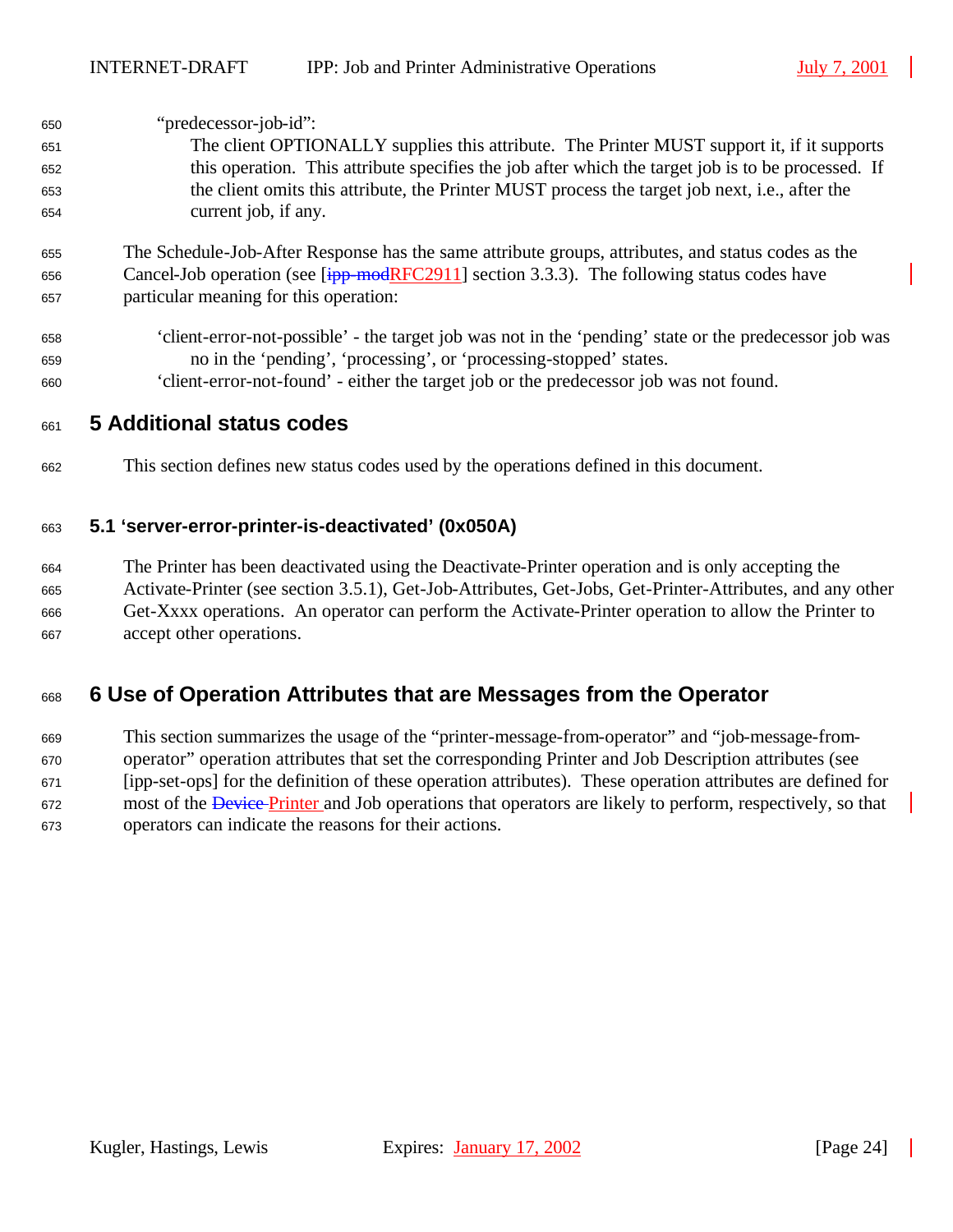#### Table 5 shows the operation attributes that are defined for use with the Printer Operations.

#### **Table 5 - Operation attribute support for Printer Operations**

| <b>Operation Attribute</b>    | A          | B          |            | D          | E          | $\mathbf{F}$ | G          |
|-------------------------------|------------|------------|------------|------------|------------|--------------|------------|
| attributes-charset            | <b>REQ</b> | <b>REO</b> | <b>REO</b> | <b>REO</b> | <b>REQ</b> | <b>REO</b>   | <b>REQ</b> |
| attributes-natural-language   | <b>REQ</b> | <b>REQ</b> | <b>REQ</b> | <b>REQ</b> | <b>REO</b> | <b>REO</b>   | <b>REQ</b> |
| printer-uri                   | <b>REQ</b> | <b>REO</b> | <b>REO</b> | <b>REO</b> | <b>REQ</b> | <b>REO</b>   | <b>REQ</b> |
| requesting-user-name          | <b>REQ</b> | <b>REO</b> | <b>REQ</b> | <b>REO</b> | <b>REO</b> | <b>REO</b>   | <b>REQ</b> |
| printer-message-from-operator | <b>OPT</b> | <b>OPT</b> | OPT        |            | <b>OPT</b> | OPT          | <b>OPT</b> |

- Legend:
- A: Pause-Printer, Pause-Printer-After-Current-Job, Resume-Printer
- B: Hold-New-Jobs, Release-Held-New-Jobs
- **C:** Purge-Jobs
- **D:** Get-Printer-Attributes, Set-Printer-Attributes
- E: Enable-Print, Disable-Printer
- F: Restart-Printer
- G: Shutdown-Printer, Startup-Printer
- REQ REQUIRED for a Printer to support
- OPT OPTIONAL for a Printer to support; the Printer ignores the attribute if not supported <blank> - not defined for use with the operation; the Printer ignores the attribute
-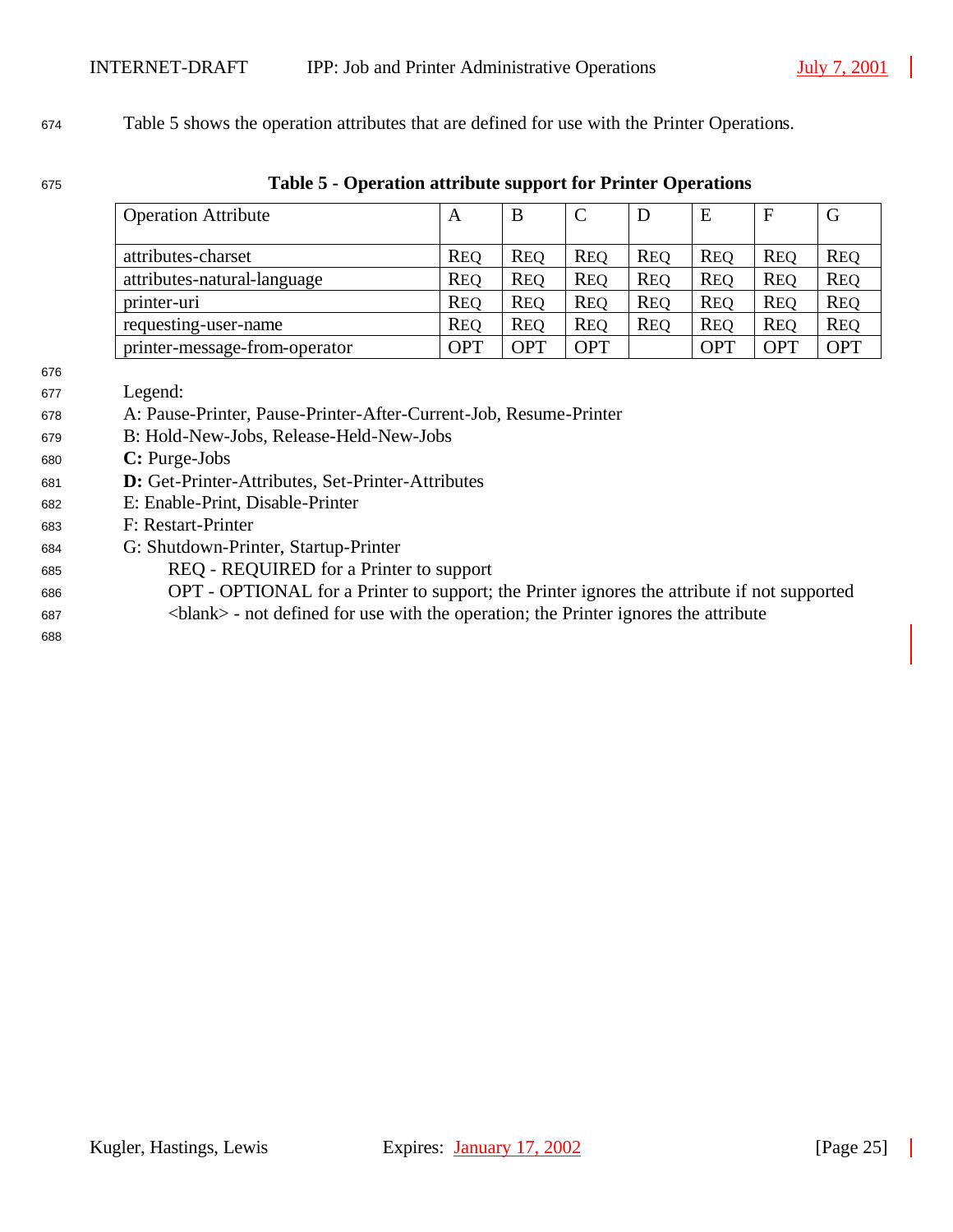#### <sup>689</sup> Table 6 shows the operation attributes that are defined for use with the Job operations.

<sup>690</sup> **Table 6 - Operation attribute support for Job operations**

| <b>Operation Attribute</b> | A          | B          | $\mathcal{C}$ | D          | E          | $\mathbf{F}$ | G          | H          | $\bf{I}$   |            |
|----------------------------|------------|------------|---------------|------------|------------|--------------|------------|------------|------------|------------|
|                            |            |            |               |            |            |              |            |            |            |            |
| attributes-charset         | <b>REQ</b> | <b>REQ</b> | <b>REQ</b>    | <b>REQ</b> | <b>REQ</b> | <b>REQ</b>   | <b>REO</b> | <b>REO</b> | <b>REQ</b> | <b>REQ</b> |
| attributes-natural-        | <b>REQ</b> | <b>REQ</b> | <b>REQ</b>    | <b>REQ</b> | <b>REQ</b> | <b>REQ</b>   | <b>REQ</b> | <b>REQ</b> | <b>REQ</b> | <b>REQ</b> |
| language                   |            |            |               |            |            |              |            |            |            |            |
| printer-uri                | <b>REQ</b> | <b>REQ</b> | <b>REQ</b>    | <b>REQ</b> | <b>REQ</b> | <b>REQ</b>   | <b>REO</b> | <b>REQ</b> | <b>REQ</b> | <b>REQ</b> |
| job-uri                    | <b>REO</b> |            | <b>REQ</b>    |            | <b>REO</b> | <b>REO</b>   | <b>REQ</b> | <b>REQ</b> | <b>REQ</b> | <b>REO</b> |
| job-id                     | <b>REQ</b> | <b>REO</b> | <b>REQ</b>    | <b>REQ</b> | <b>REQ</b> | <b>REQ</b>   | <b>REO</b> | <b>REO</b> | <b>REQ</b> | <b>REQ</b> |
| requesting-user-name       | <b>REQ</b> | <b>REQ</b> | <b>REQ</b>    | <b>REQ</b> | <b>REQ</b> | <b>REO</b>   | <b>REQ</b> | <b>REQ</b> | <b>REQ</b> | <b>REQ</b> |
| job-message-from-          | <b>OPT</b> | <b>OPT</b> | <b>OPT</b>    | <b>OPT</b> | <b>OPT</b> |              | <b>OPT</b> | <b>OPT</b> | <b>OPT</b> | <b>OPT</b> |
| operator                   |            |            |               |            |            |              |            |            |            |            |
| message [to-operator]      | <b>OPT</b> |            | <b>OPT</b>    | <b>OPT</b> | <b>OPT</b> |              | <b>OPT</b> | <b>OPT</b> | <b>OPT</b> | <b>OPT</b> |
| job-hold-until             |            |            | <b>OPT</b>    |            |            |              |            | <b>OPT</b> |            |            |
|                            |            |            | ∗             |            |            |              |            | **         |            |            |

691

703

- <sup>692</sup> Legend:
- <sup>693</sup> A: Cancel-Job
- <sup>694</sup> B: Cancel-Current-Job
- <sup>695</sup> C: Hold-Job, Release-Job
- <sup>696</sup> D: Suspend-Current-Job
- <sup>697</sup> E: Resume-Job
- <sup>698</sup> F: Get-Job-Attributes, Set-Job-Attributes
- <sup>699</sup> G: Restart-Job
- <sup>700</sup> H: Reprocess-Job
- <sup>701</sup> I: Promote-Job
- <sup>702</sup> J: Schedule-Job-After

#### <sup>704</sup> REQ - REQUIRED for a Printer to support

- <sup>705</sup> O OPTIONAL for a Printer to support; the Printer ignores the attribute if supplied, but not supported <sup>706</sup> <blank> - not defined for use with the operation; the Printer ignores the attribute
- <sup>707</sup> \* The Printer MUST support the "job-hold-until" operation attribute if it supports the "job-hold-until" <sup>708</sup> Job Template attribute.
- <sup>709</sup> \*\* The Printer MUST support the "job-hold-until" operation attribute if it supports the Set-Job-<sup>710</sup> Attributes operation, so that the client can hold the job with the Reprocess-Job operation and the <sup>711</sup> modify the job before releasing it to be processed.

## <sup>712</sup> **7 New Printer Description Attributes**

<sup>713</sup> The following new Printer Description attributes are needed to support the new operations defined in <sup>714</sup> this document and the concepts of Printer Fan-Out (see section 11).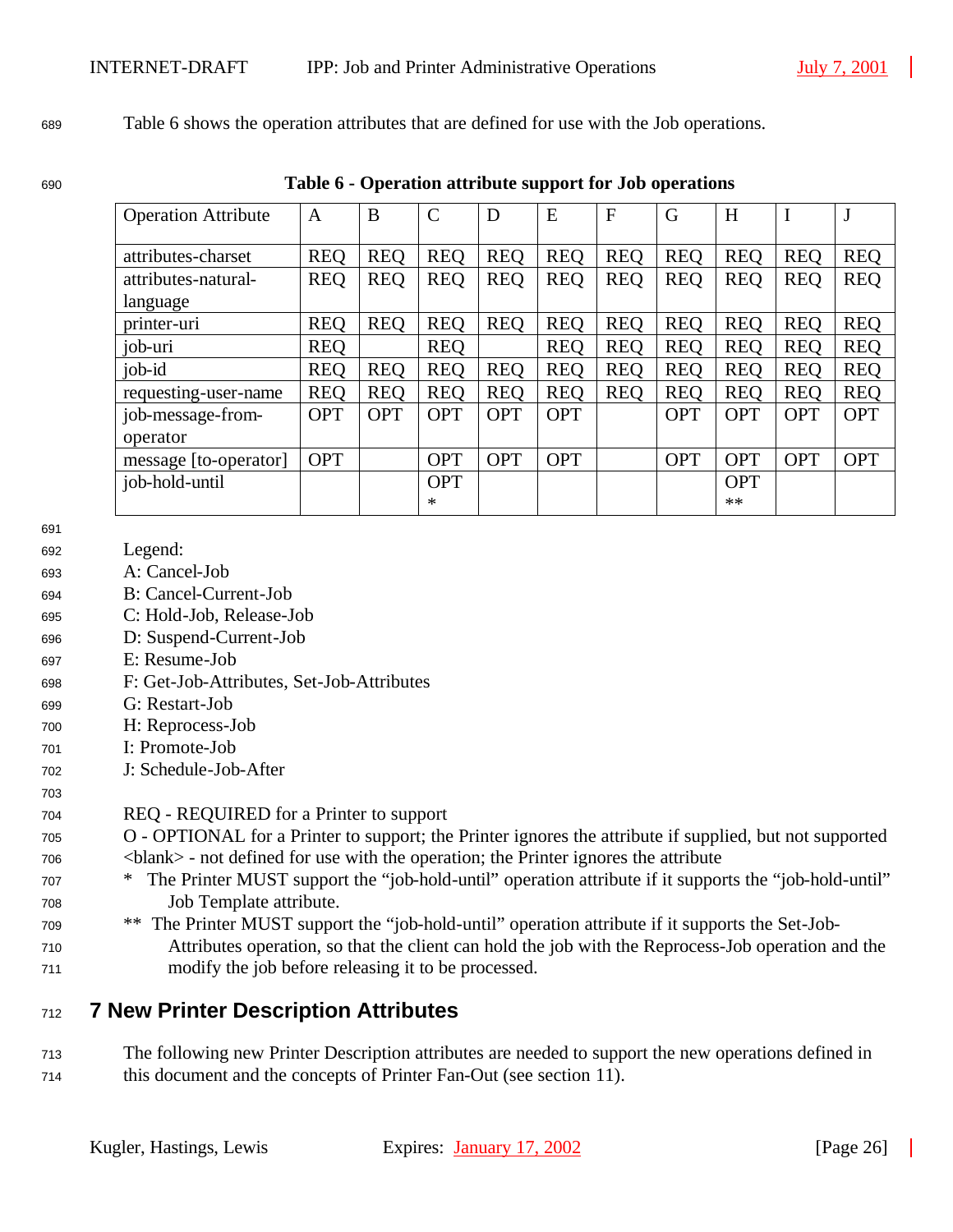## **7.1 subordinate-printers-supported (1setOf uri)**

This Printer attribute is REQUIRED if an implementation supports Subordinate Printers (see section

- 11) and contains the URIs of the immediate Subordinate Printer object(s) associated with this Printer
- object. Each Non-Leaf Printer object MUST support this Printer Description attribute. A Leaf Printer object either does not support the "subordinate-printers-supported" attribute or does so with the 'no-
- value' out-of-band value (see  $[ipp\text{-}modRFC2911]$  section 4.1), depending on implementation.
- The precise format of the Subordinate Printer URIs is implementation dependent (see section 11.4).

 If the Printer object does not have an associated Output Device, the Printer MAY automatically copy 723 the value of the Subordinate Printer object's "printer-name" attribute MAY be used to populate the Job 724 object's "output-device-assigned" attribute (see [ipp-modRFC2911] section 4.3.13). The "output- device-assigned" Job attribute identifies the Output Device to which the Printer object has assigned a job, for example, when a single Printer object is supporting Device Fan-Out or Printer Fan-Out.

## **7.2 parent-printers-supported (1setOf uri)**

 This Printer attribute is REQUIRED if an implementation supports Subordinate Printers (see section 11) and contains the URI of the Non-Leaf printer object(s) for which this Printer object is the immediate Subordinate, i.e., this Printer's immediate "parent" or "parents". Each Subordinate Printer object MUST support this Printer Description attribute. A Printer that has no parents, either does not support 732 the "parent-printers-supported" attribute or does so with the 'no-value' out-of-band value (see [ipp-733 modRFC2911] section 4.1), depending on implementation.

## **8 Additional Values for the "printer-state-reasons" Printer Description attribute**

This section defines additional values for the "printer-state-reasons" Printer Description attribute.

### **8.1 'hold-new-jobs' value**

 'hold-new-jobs': The operator has issued the Hold-New-Jobs operation (see section 3.3.1) or other means, but the output-device(s) are taking an appreciable time to stop. Later, when all output has stopped, the "printer-state" becomes 'stopped', and the 'paused' value replaces the 'moving-to- paused' value in the "printer-state-reasons" attribute. This value MUST be supported, if the Hold- New-Jobs operation is supported and the implementation takes significant time to pause a device in certain circumstances.

### **8.2 'deactivated' value**

 'deactivated': A client has issued a Deactivate-Printer operation for the Printer object (see section 3.4.1) and the Printer is in the process of becoming deactivated or has become deactivated. The Printer MUST reject all requests except Activate-Printer, queries (Get-Printer-Attributes, Get-Job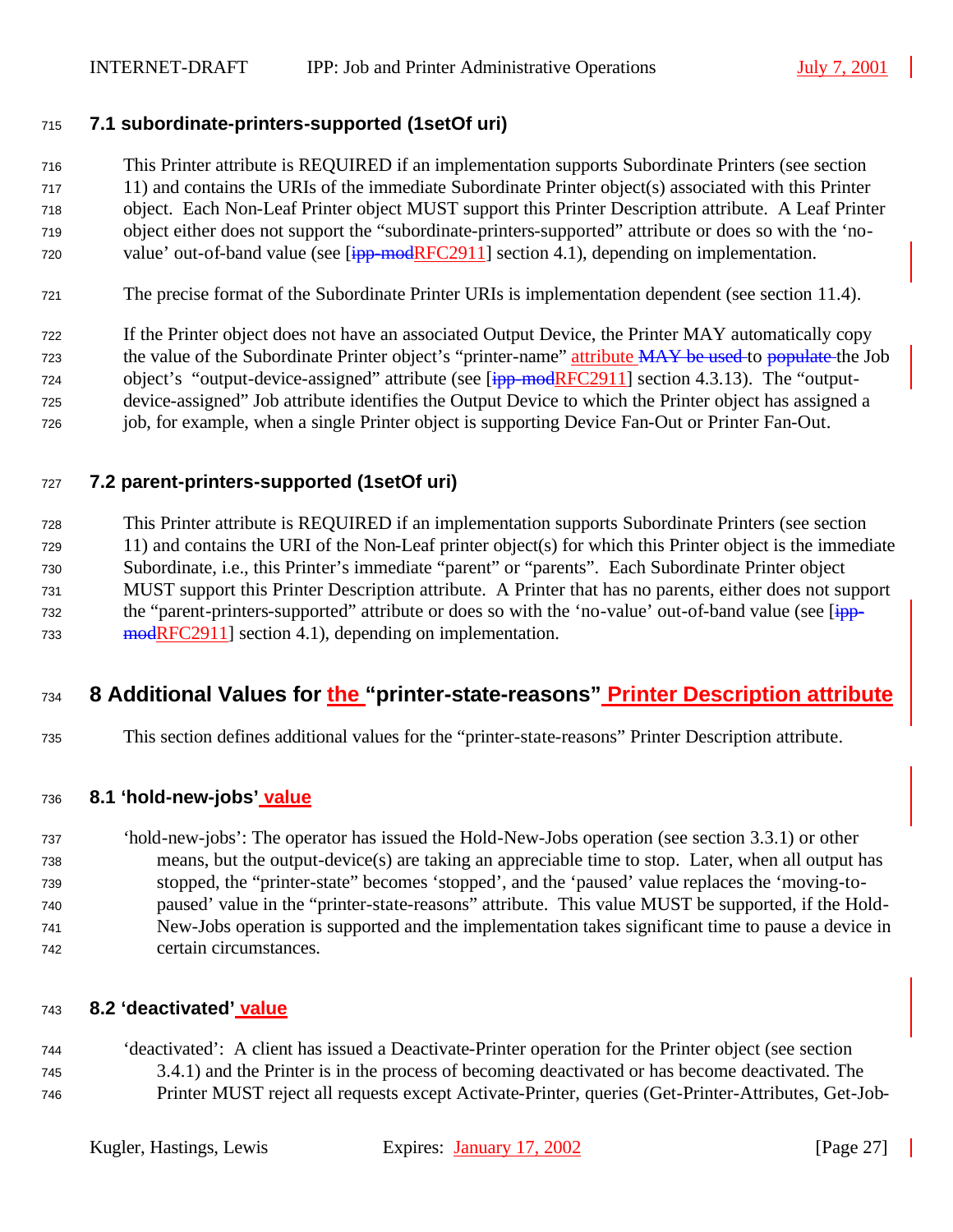Attributes, Get-Jobs, etc.), Send-Document, and Send-URI (so that partial job submission can be completed - see section 3.1.1) and return the 'server-error-service-unavailable' status code.

## **9 Additional Values for the "job-state-reasons" Job Description attribute**

This section defines additional values for the "job-state-reasons" Job Description attribute.

#### **9.1 'job-suspended' value**

 'job-suspended': The job has been suspended while processing using the Suspend-Current-Job operation and other jobs can be processed on the Printer. The Job can be resumed using the Resume-Job operation which removes this value.

#### **10 Additional events**

- 756 The following **Printer-Job** events are defined for use with [ipp-ntfy]:
- 'job-forwarded-operation-failed' an operation that a Printer forwarded to a Subordinate Printer (see section 11.7) failed.

## **11 Use of the Printer object to represent IPP Printer Fan-Out and IPP Printer Fan-In**

 This section defines how the Printer object MAY be used to represent IPP Printer Fan-Out and IPP Printer Fan-In. Fan-Out is where an IPP Printer is used to represent other IPP Printer objects. Fan-In is where several IPP Printer objects are used to represent another IPP Printer object.

#### **11.1 IPP Printer Fan-Out**

 The IPP/1.1 Model and Semantics introduces the semantic concept of an IPP Printer object that 766 represents more than one Output Device (see  $[ipp\text{-}modRFC2911]$  section 2.1). This concept is called "Output Device Fan-Out". However, there was no way to represent the individual states of the Output Devices or to perform operations on a specific Output Device when there was Fan-Out. This document generalizes the semantics of the Printer object to represent such Subordinate Fan-Out Output Devices as IPP Printer objects. This concept is called "Printer object Fan-Out". A Printer object that has a Subordinate Printer object is called a Non-Leaf Printer object. Thus a Non-Leaf Printer object supports one or more Subordinate Printer objects in order to represent Printer object Fan-Out. A Printer object that does not have any Subordinate Printer objects is called a Leaf Printer object.

 Each Non-Leaf Printer object submits jobs to its immediate Subordinate Printers and otherwise controls the Subordinate Printers using IPP or other protocols. Whether pending jobs are kept in the Non-Leaf Printer until a Subordinate Printer can accept them or are kept in the Subordinate Printers depends on implementation and/or configuration policy. Furthermore, a Subordinate Printer object MAY, in turn,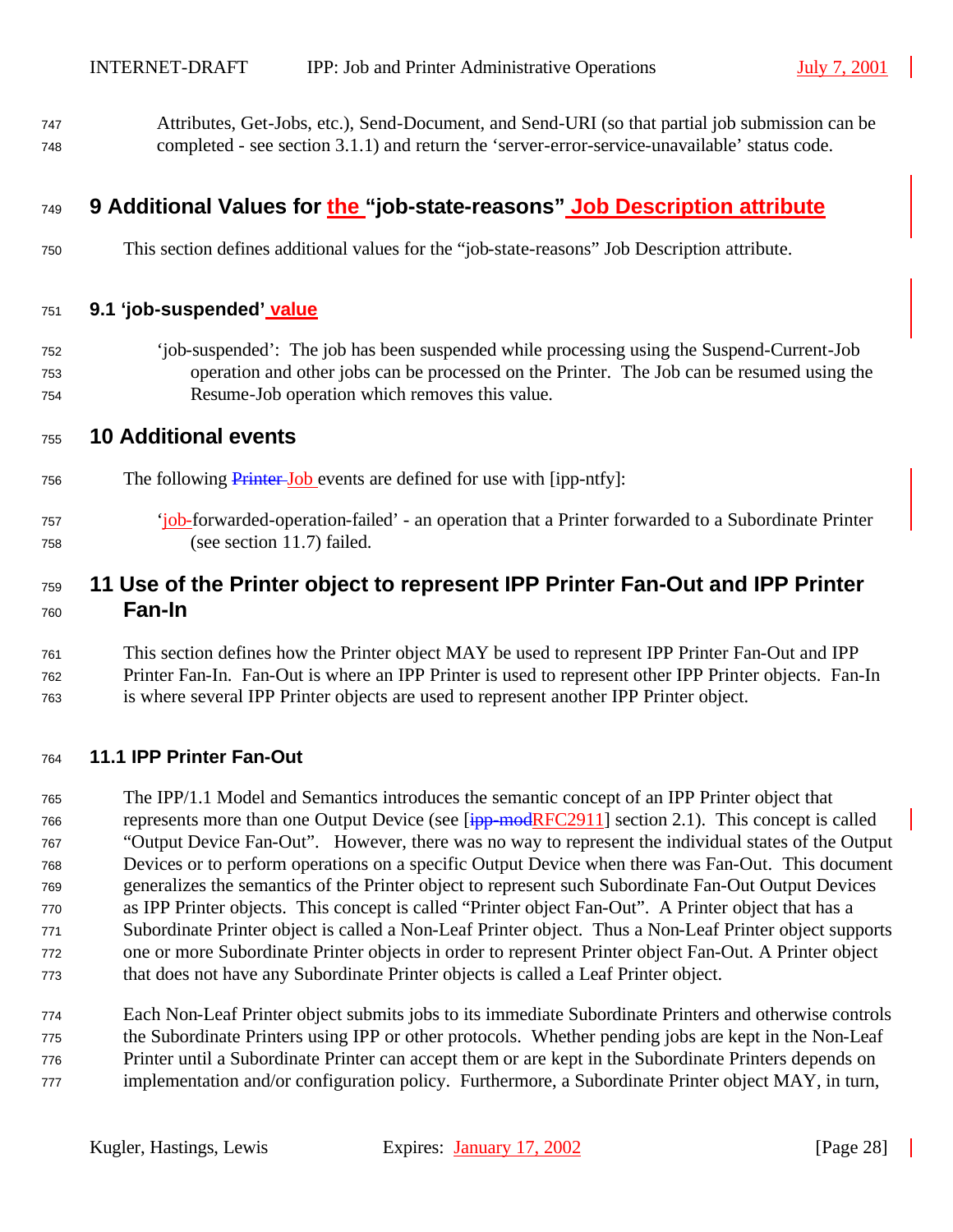have Subordinate Printer objects. Thus a Printer object can be both a Non-Leaf Printer and a Subordinate Printer.

A Subordinate Printer object MUST be a conforming Printer object, so it MUST support all of the

781 REQUIRED [ipp-modRFC2911] operations and attributes. However, with access control, the

- Subordinate Printer MAY be configured so that end-user clients are not permitted to perform any operations (or just Get-Printer-Attributes) while one or more Non-Leaf Printer object(s) are permitted
- to perform any operation.

## **11.2 IPP Printer Fan-In**

- The IPP/1.1 Model and Semantics did not preclude the semantic concept of multiple IPP Printer objects 787 that represent a single Output Device (see [ipp-modRFC2911] section 2.1). However, there was no way for the client to determine that there was a Fan-In configuration, nor was there a way to perform operations on the Subordinate device. This specification generalizes the semantics of the Printer object to allow several Non-Leaf IPP Printer objects to represent a single Subordinate Printer object. Thus a Non-Leaf Printer object MAY share a Subordinate Printer object with one or more other Non-Leaf Printer objects in order to represent IPP Printer Fan-In.
- As with Fan-Out (see section 11.1), when a Printer object is a Non-Leaf Printer, it MUST NOT have an associated Output Device. As with Fan-Out, a Leaf Printer object has one or more associated Output Devices. As with Fan-Out, the Non-Leaf Printer objects submit jobs to their Subordinate Printer objects and otherwise control the Subordinate Printer. As with Fan-Out, whether pending jobs are kept in the Non-Leaf Printers until the Subordinate Printer can accept them or are kept in the Subordinate Printer depends on implementation and/or configuration policy.

### **11.3 Printer object attributes used to represent Printer Fan-Out and Printer Fan-In**

- The following Printer Description attributes are defined to represent the relationship between Printer object(s) and their Subordinate Printer object(s):
- 1. "subordinate-printers-supported" (1setOf uri) contains the URI of the immediate Subordinate Printer object(s).
- 2. "parent-printers-supported (1setOf uri) contains the URI of the Non-Leaf printer object(s) for which this Printer object is the immediate Subordinate, i.e., this Printer's immediate "parent" or "parents".

### **11.4 Subordinate Printer URI**

 Each Subordinate Printer object has a URI which is used as the target of each operation on the Subordinate Printer. The means for configuring URIs for Subordinate Printer objects is implementation-dependent as are all URIs. However, there are two distinct approaches: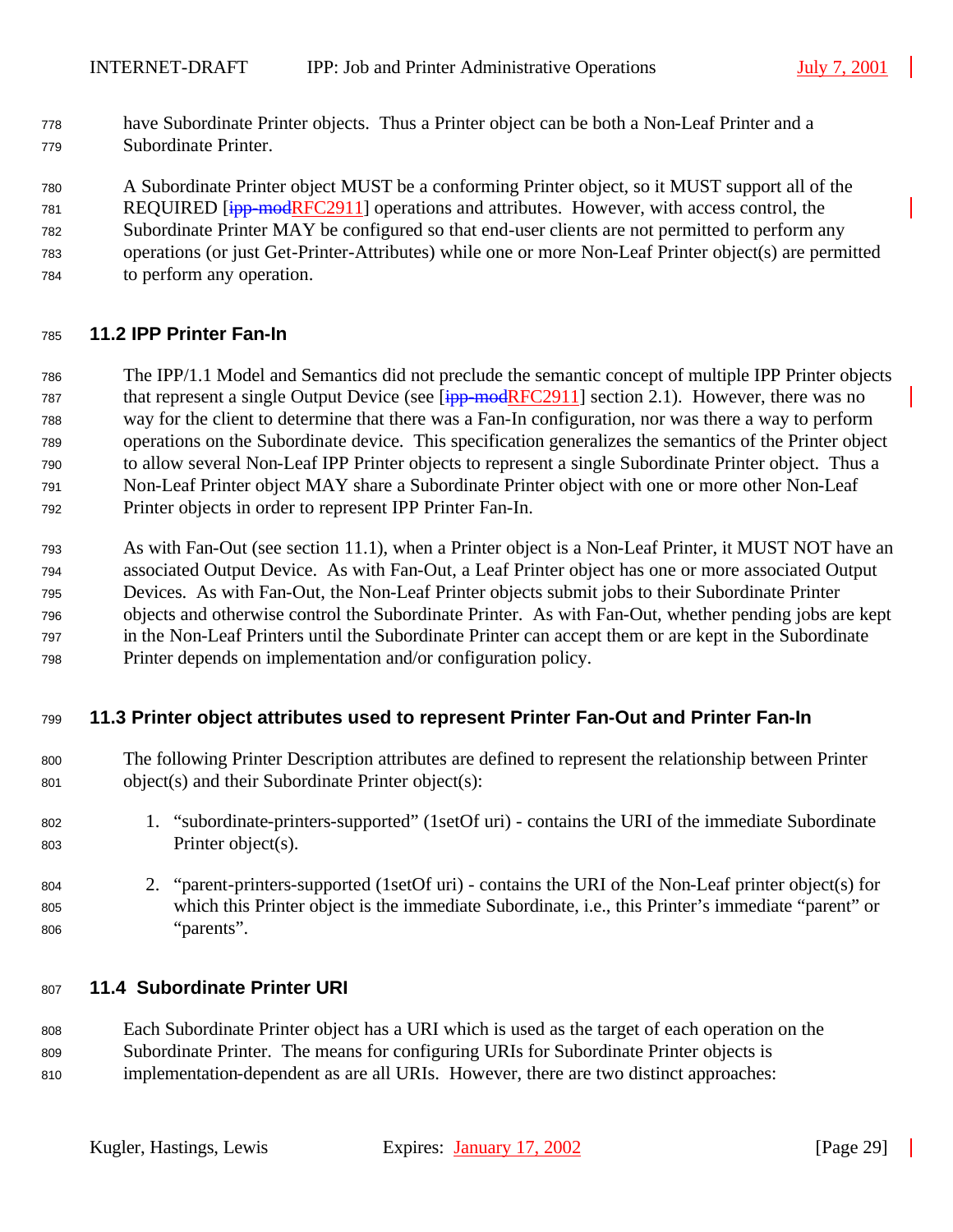a. When the implementation wants to make sure that no operation on a Subordinate Printer object as a target "sneaks by" the parent Printer object (or the Subordinate Printer is fronting for a device that is not networked), the host part of the URI specifies the host of the parent Printer. Then the parent Printer object can easily reflect the state of the Subordinate Printer objects in the parent's Printer object state and state reasons as the operation passes "through" the parent Printer object.

 b. When the Subordinate Printer is networked and the implementation allows operations to go directly to the Subordinate Printer (with proper access control) without knowledge of the parent Printer object, the host part of the URI is different than the host part of the parent Printer object. In such a case, the parent Printer object MUST keep its "printer-state" and "printer-state-reasons" up to date, either by polling the Subordinate Printer object or by subscribing to events with the Subordinate Printer object (see [ipp-not-spec] for means to subscribe to event notification when the Subordinate Printer object supports IPP notification).

## **11.5 Printer object attributes used to represent Output Device Fan-Out**

- Only Leaf IPP Printer objects are allowed to have one or more associated Output Devices. Each Leaf
- Printer object MAY support the "output-devices-supported" (1setOf name(127)) to indicate the user-
- friendly name(s) of the Output Device(s) that the Leaf Printer object represents. It is
- RECOMMENDED that each Leaf Printer object have only one associated Output Device, so that the individual Output Devices can be represented completely and controlled completely by clients. In other words, the Leaf Printer's "output-devices-supported" attribute SHOULD have only one value.
- Non-Leaf Printer MUST NOT have associated Output Devices. However, a Non-Leaf Printer SHOULD support an "output-devices-supported" (1setOf name(127)) Printer Description attribute that contains all the values of its immediate Subordinate Printers. Since such Subordinate Printers MAY be Leaf or Non-Leaf, the same rules apply to them, etc. Thus any Non-Leaf Printer SHOULD have an "output-devices-supported" (1setOf name(127)) attribute that contains all the values of the Output Devices associated with Leaf Printers of its complete sub-tree.
- When adding, removing, or changing a configuration of Printers and Output Devices, there can be moments in time when the tree structure is not consistent. In other words, times when a Non-Leaf Printer's "subordinate-printers-supported" does not agree with the Subordinate Printer's "parent- printers-supported". Therefore, the operator SHOULD first Deactivate all Printers that are being configured in this way, update all pointer attributes, and then reactivate. A useful client tool would validate a tree structure before Activating the Printers involved.
-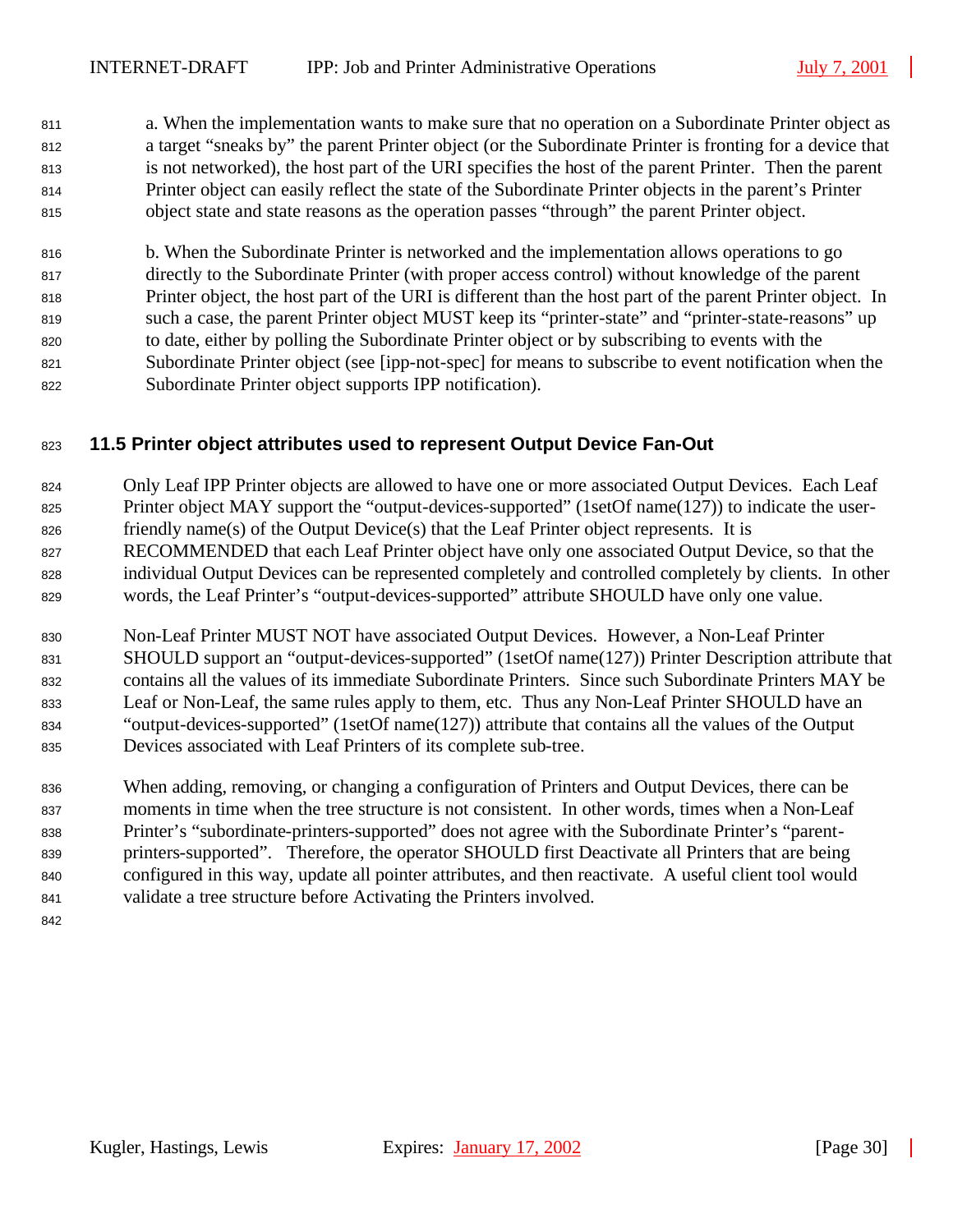842

#### <sup>843</sup> **11.6 Figures to show all possible configurations**

844 Figure 1, Figure 2, and Figure 3 are taken from  $\frac{1}{1}$  =  $\frac{1}{1}$  to show the configurations possible 845 with IPP/1.0 and IPP/1.1 where all Printer objects are Leaf Printer objects. The remaining figures show 846 additional configurations that this document defines using Non-Leaf and Leaf Printer objects. Legend <sup>847</sup> for all figures: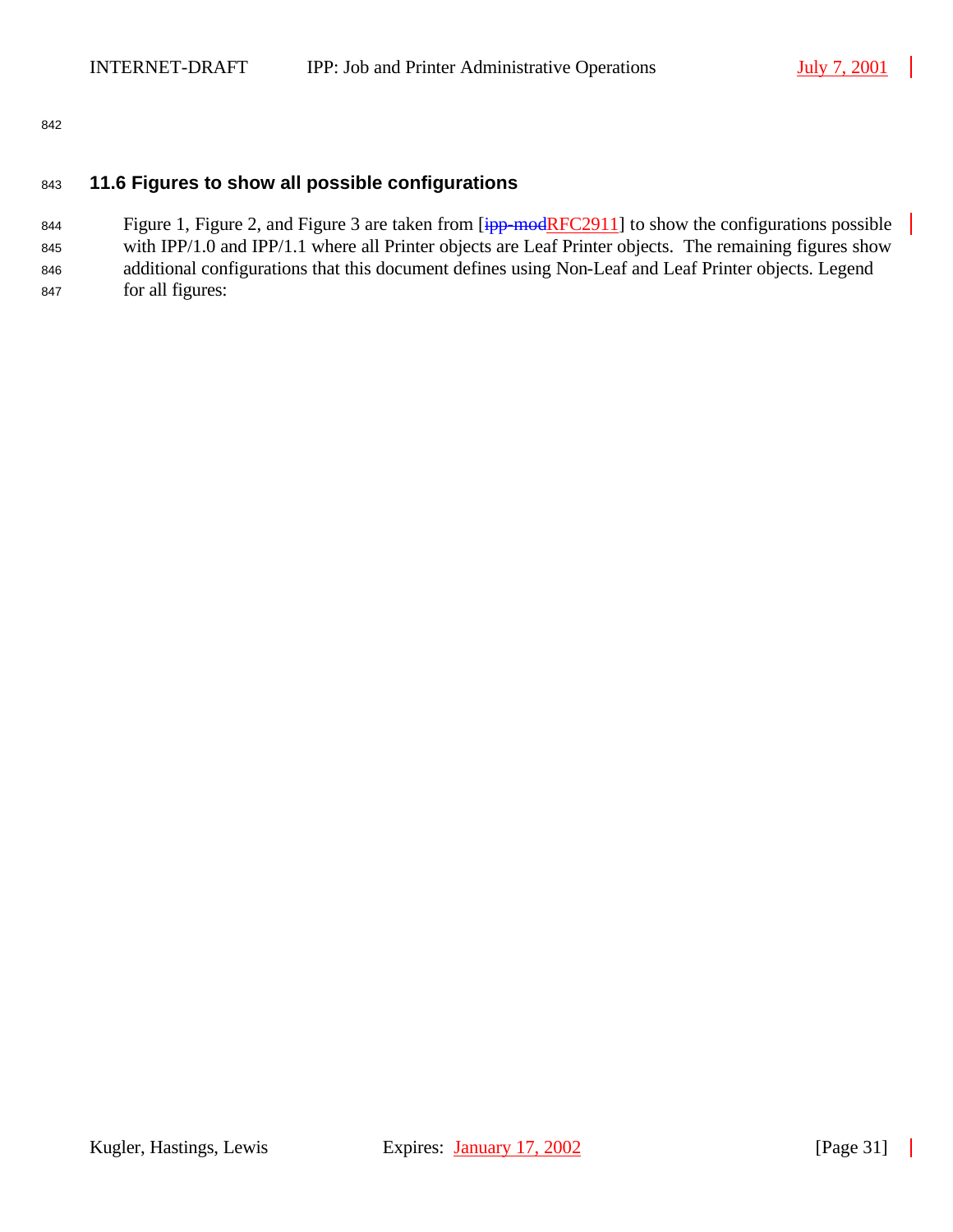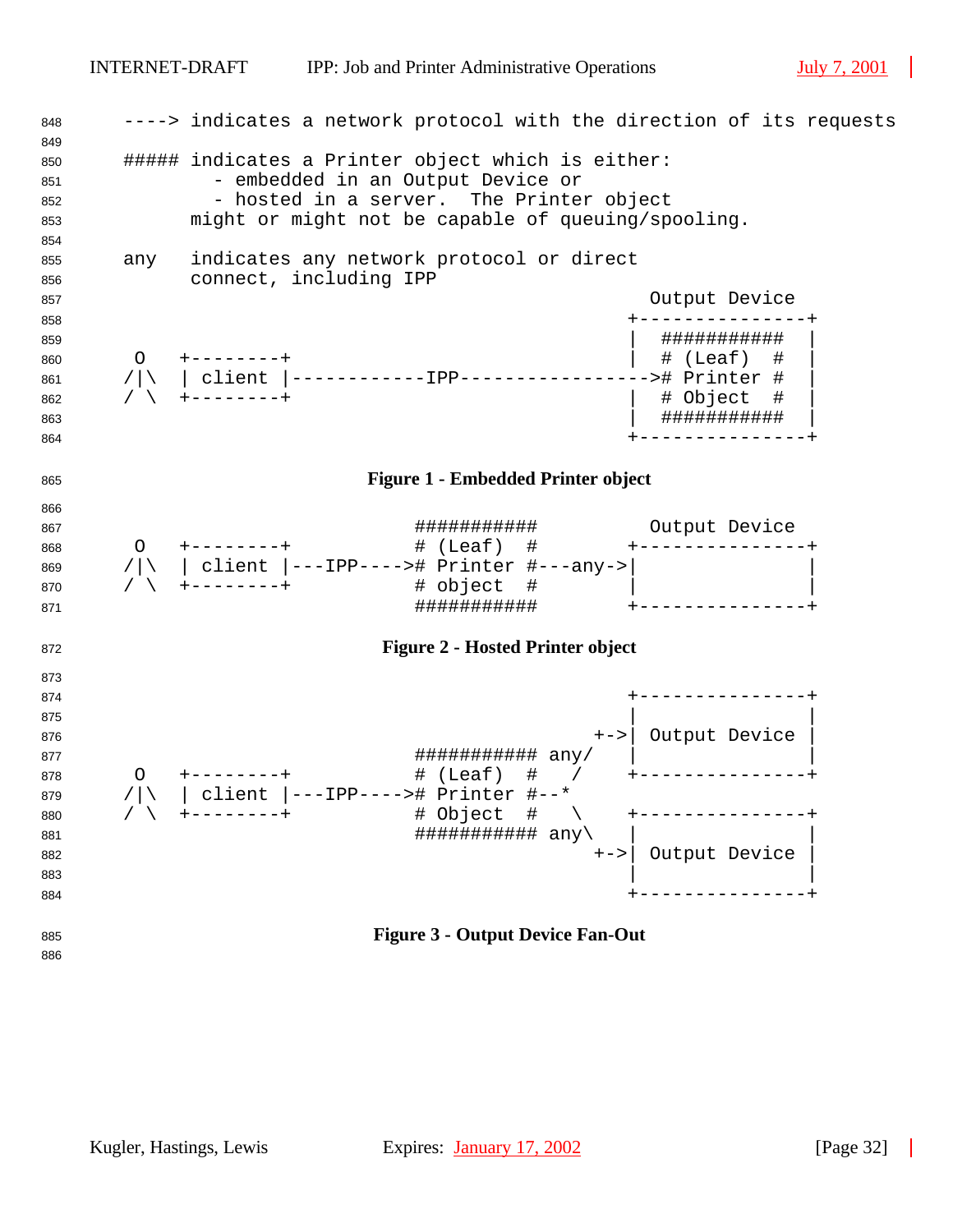

**Figure 6 - IPP Printer Object Fan-In**

Kugler, Hastings, Lewis Expires: January 17, 2002 [Page 33]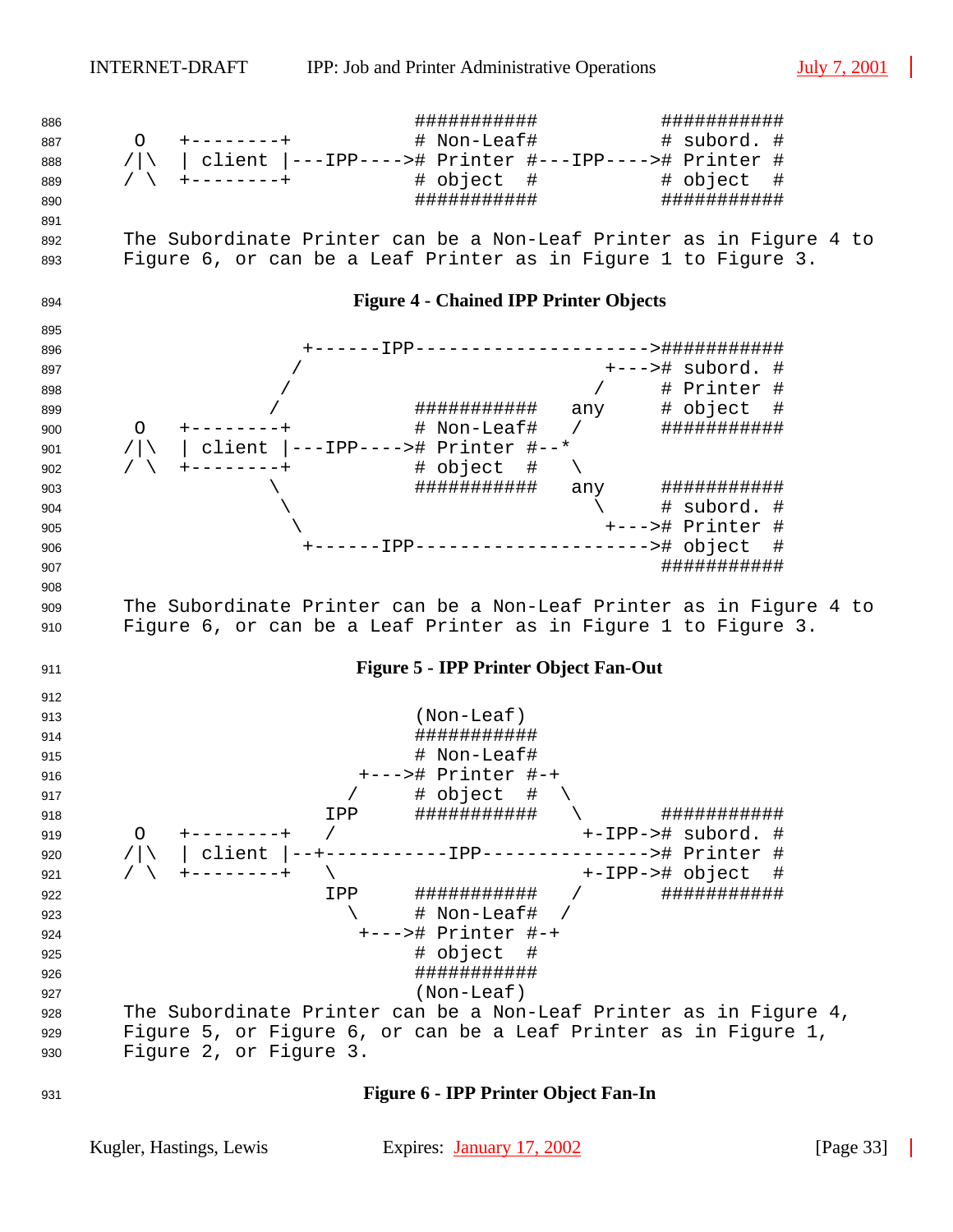#### <sup>932</sup> **11.7 Forwarding requests**

<sup>933</sup> This section describes the forwarding of Job and Printer requests to Subordinate Printer objects.

#### <sup>934</sup> **11.7.1 Forwarding requests that affect Printer objects**

 In Printer Fan-Out, Printer Fan-In, and Chained Printers, the Non-Leaf IPP Printer object MUST NOT forward the operations that affect Printer objects to its Subordinate Printer objects. If a client wants to explicitly target a Subordinate Printer, the client MUST specify the URI of the Subordinate Printer. The client can determine the URI of any Subordinate Printers by querying the Printer's "subordinate-printers-supported (1setOf uri) attribute (see section 7.1).

<sup>940</sup> Table 7 lists the operations that affect Printer objects and the forwarding behavior that a Non-Leaf <sup>941</sup> Printer MUST exhibit to its immediate Subordinate Printers. Operations that affect jobs have a different <sup>942</sup> forwarding rule (see section 11.7.2 and Table 8):

| <b>Printer Operation</b>    | Non-Leaf Printer action                             |
|-----------------------------|-----------------------------------------------------|
| <b>Printer Operations:</b>  |                                                     |
| <b>Enable-Printer</b>       | MUST NOT forward to any of its Subordinate Printers |
| Disable-Printer             | MUST NOT forward to any of its Subordinate Printers |
| Hold-New-Jobs               | MUST NOT forward to any of its Subordinate Printers |
| Release-Held-New-Jobs       | MUST NOT forward to any of its Subordinate Printers |
| Deactivate-Printer          | MUST NOT forward to any of its Subordinate Printers |
| Activate-Printer            | MUST NOT forward to any of its Subordinate Printers |
| <b>Restart-Printer</b>      | MUST NOT forward to any of its Subordinate Printers |
| Shutdown-Printer            | MUST NOT forward to any of its Subordinate Printers |
| Startup-Printer             | MUST NOT forward to any of its Subordinate Printers |
| IPP/1.1 Printer Operations: | See [ipp-modRFC2911]                                |
| Get-Printer-Attributes      | MUST NOT forward to any of its Subordinate Printers |
| Pause-Printer               | MUST NOT forward to any of its Subordinate Printers |
| Resume-Printer              | MUST NOT forward to any of its Subordinate Printers |
| Set operations:             | See [ipp-set-ops]                                   |
| Set-Printer-Attributes      | MUST NOT forward to any of its Subordinate Printers |

#### <sup>943</sup> **Table 7 - Forwarding operations that affect Printer objects**

944

### <sup>945</sup> **11.7.2 Forwarding requests that affect Jobs**

 Unlike Printer Operations that only affect Printer objects (see section 11.7.1), a Non-Leaf Printer object MUST forward operations that directly affect jobs to the appropriate Job object(s) in one or more of its immediate Subordinate Printer objects. Forwarding is REQUIRED since the purpose of such a Job operation is to affect the indicated job which itself may have been forwarded. Such forwarding MAY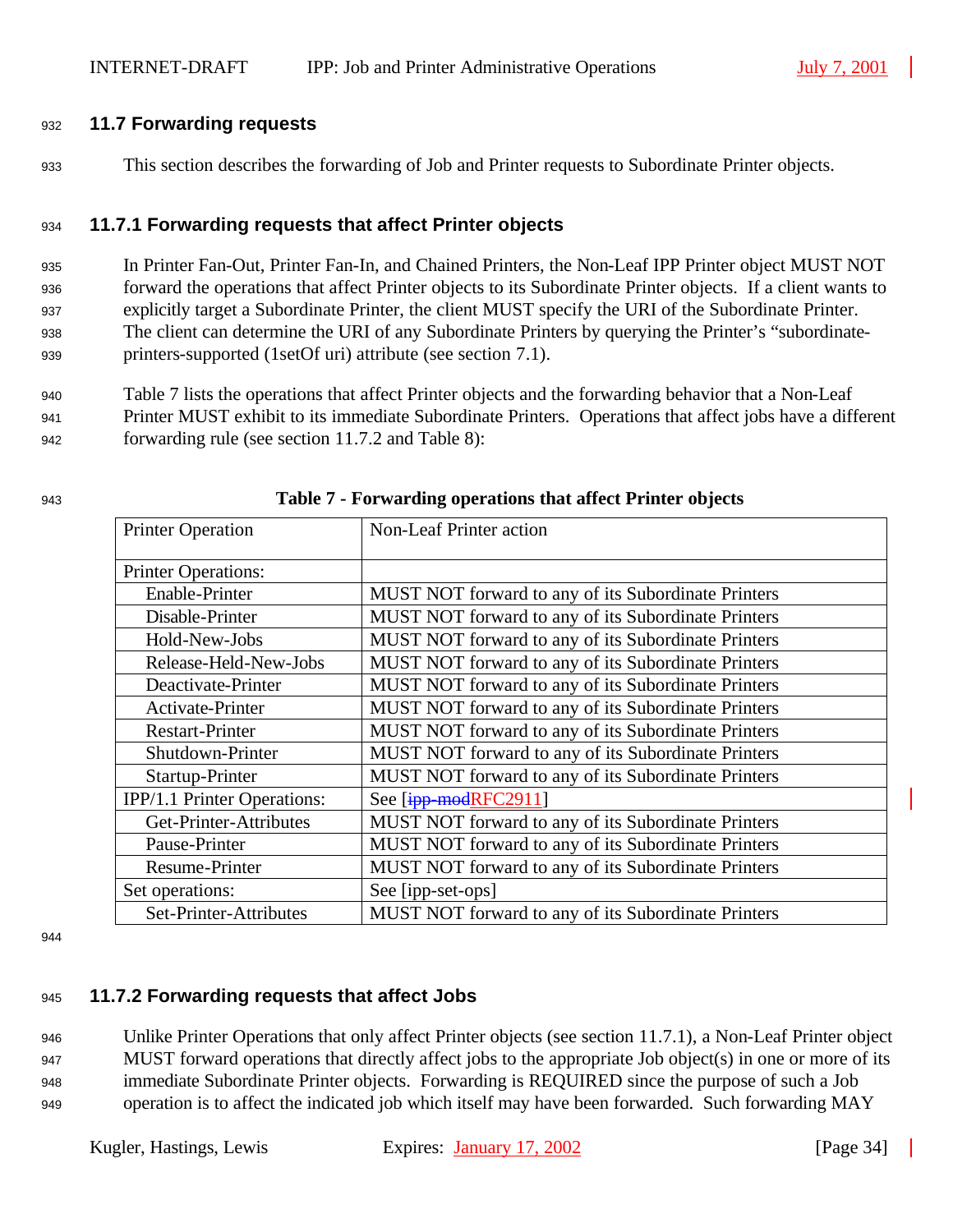- be immediate or queued, depending on the operation and the implementation. For example, a Non-Leaf Printer object MAY queue/spool jobs, feeding a job at a time to its Subordinate Printer(s), or MAY forward jobs immediately to one of its Subordinate Printers. In either case, the Non-Leaf Printer object is forwarding Job Creation operations to one of its Subordinate Printers. Only the time of forwarding of the Job Creation operations depends on whether the policy is to queue/spool jobs in the Non-Leaf Printer or the Subordinate Printer.
- When a Non-Leaf Printer object creates a Job object in its Subordinate Printer, whether that Non-Leaf Printer object keeps a fully formed Job object or just keeps a mapping from the "job-ids" that it assigned to those assigned by its Subordinate Printer object is IMPLEMENTATION-DEPENDENT. In either case, the Non-Leaf Printer MUST be able to accept and carry out future Job operations that specify the "job-id" that the Non-Leaf Printer assigned and returned to the job submitting client.
- Table 8 lists the operations that directly affect jobs and the forwarding behavior that a Non-Leaf Printer MUST exhibit to its Subordinate Printers: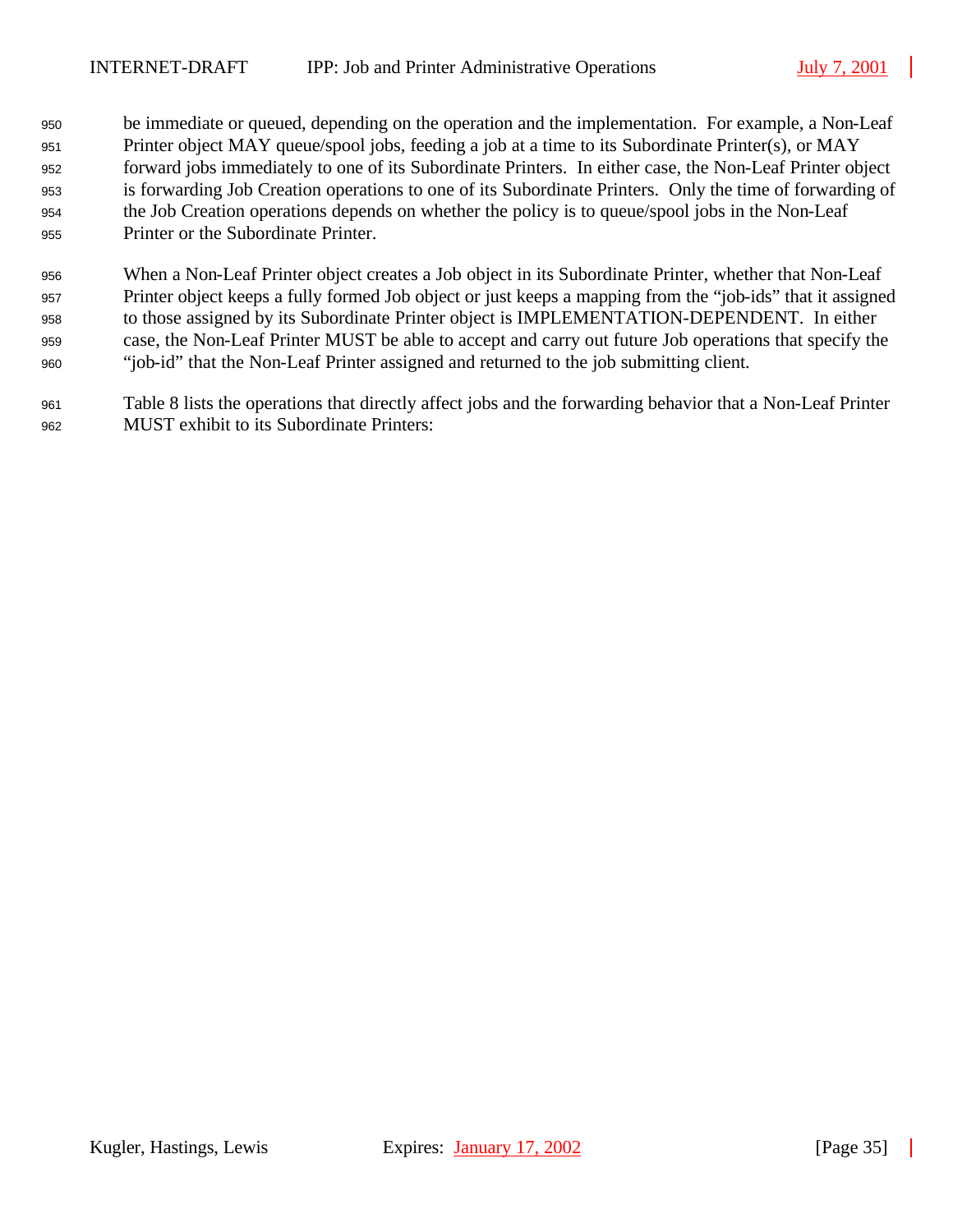| Job operation               | <b>Non-Leaf Printer action</b>                                         |
|-----------------------------|------------------------------------------------------------------------|
| Job operations:             |                                                                        |
| Reprocess-Job               | MUST forward to the appropriate Job in one of its Subordinate Printers |
| Cancel-Current-Job          | <b>MUST NOT forward</b>                                                |
| Resume-Job                  | MUST forward to the appropriate Job in one of its Subordinate Printers |
| Promote-Job                 | MUST forward to the appropriate Job in one of its Subordinate Printers |
| IPP/1.1 Printer Operations: |                                                                        |
| Print-Job                   | MUST forward immediately or queue to the appropriate Subordinate       |
|                             | Printer                                                                |
| Print-URI                   | MUST forward immediately or queue to the appropriate Subordinate       |
|                             | Printer                                                                |
| Validate-Job                | MUST forward to the appropriate Subordinate Printer                    |
| Create-Job                  | MUST forward immediately or queue to the appropriate Subordinate       |
|                             | Printer                                                                |
| Get-Jobs                    | MUST forward to all its Subordinate Printers                           |
| Purge-Jobs                  | MUST forward to all its Subordinate Printers                           |
| IPP/1.1 Job operations:     |                                                                        |
| Send-Document               | MUST forward immediately or queue to the appropriate Job in one of     |
|                             | its Subordinate Printers                                               |
| Send-URI                    | MUST forward immediately or queue to the appropriate Job in one of     |
|                             | its Subordinate Printers                                               |
| Cancel-Job                  | MUST forward to the appropriate Job in one of its Subordinate Printers |
| Get-Job-Attributes          | MUST forward to the appropriate Job in one of its Subordinate          |
|                             | Printers, if the Non-Leaf Printer doesn't know the complete status of  |
|                             | the Job object                                                         |
| Hold-Job                    | MUST forward to the appropriate Job in one of its Subordinate Printers |
| Release-Job                 | MUST forward to the appropriate Job in one of its Subordinate Printers |
| Restart-Job                 | MUST forward to the appropriate Job in one of its Subordinate Printers |
| <b>IPP</b> Set operations:  | See [ipp-set-ops]                                                      |
| Set-Job-Attributes          | MUST forward to the appropriate Job in one of its Subordinate Printers |

<sup>963</sup> **Table 8 - Forwarding operations that affect Jobs objects**

964

 When a Printer receives a request that REQUIRES forwarding, it does so on a "best efforts basis", and returns a response to its client without waiting for responses from any of its Subordinate Printers. Such forwarded requests could fail. In order for a client to become aware of such a condition, a new 'job- forwarded-operation-failed' Job event is defined, which a client can subscribe to (see section 10 and [ipp-ntfy]).

### <sup>970</sup> **11.8 Additional attributes to help with fan-out**

<sup>971</sup> The following Job Description attributes are defined to help represent Job relationships for Fan-Out and <sup>972</sup> forwarding of jobs: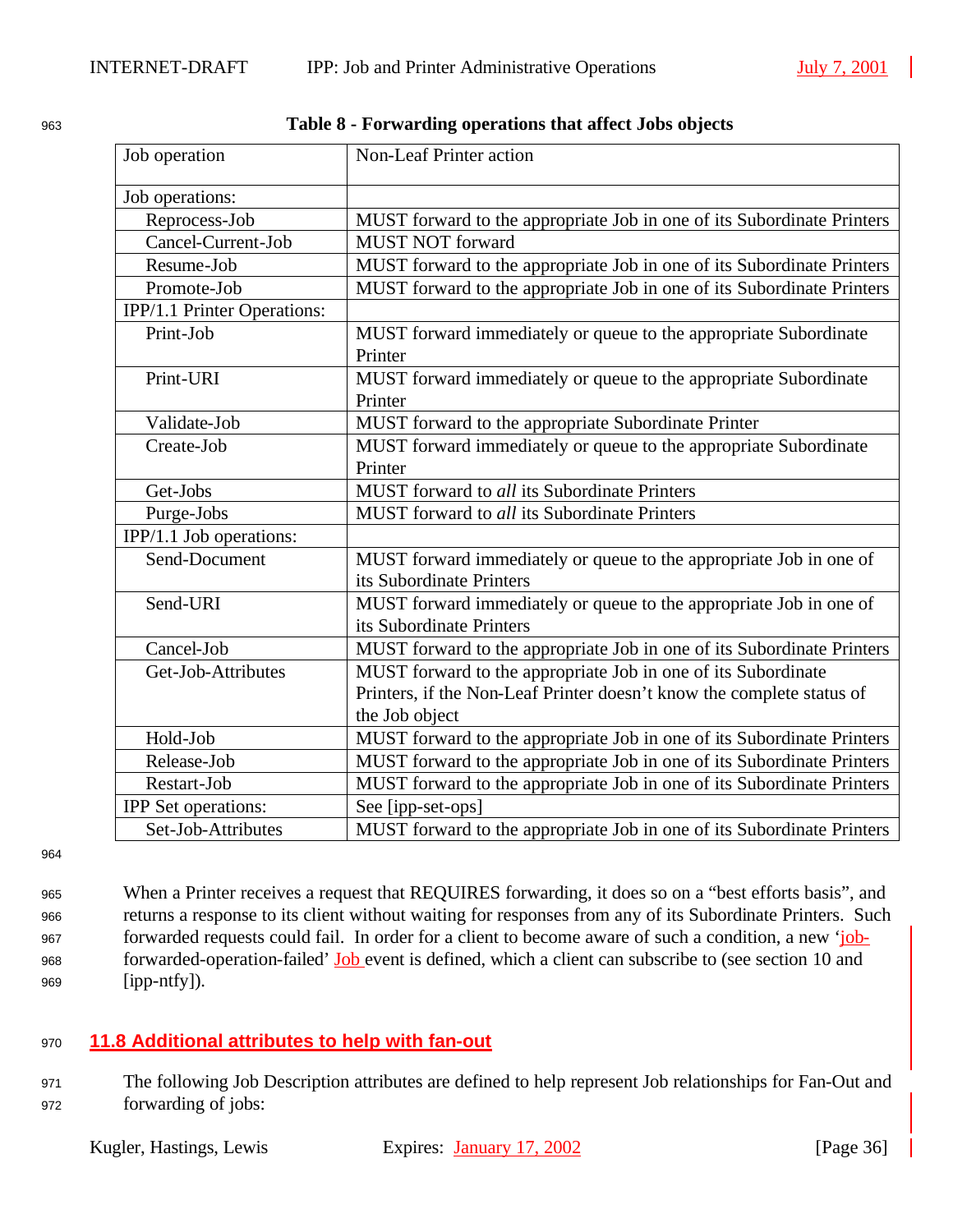#### **11.8.1 output-device-assigned (name(127)) Job Description attribute - from [RFC2911]**

974 1. "output-device-assigned" (name(127)) - from [ipp-mod]: This attribute identifies the Output Device to which the Printer object has assigned this job. If an Output Device implements an embedded Printer object, the Printer object NEED NOT set this attribute. If a print server implements a Printer object, the value MAY be empty (zero-length string) or not returned until the Printer object assigns an Output Device to the job. This attribute is particularly useful when a single Printer object supports multiple devices (so called "Device Fan-Out").

### **11.8.2 original-requesting-user-name (name(MAX)) operation attribute**

981 2. "original-requesting-user-name" (name(MAX)) - The operation attribute containing the user name of the original user, i.e., corresponds to the "requesting-user-name" operation attribute that the original client supplied to the first Printer object. The IPP/1.1 "requesting-user-name" operation attribute (see [ipp-modRFC2911]) is updated by each client to be itself on each hop, i.e., the "requesting-user-name" is the client forwarding the request, not the original client. The "job-originating-user-name" Job Description attribute remains as the authenticated original user, not the parent Printer's authenticated host, and is forwarded by each client without changing the value.

## **12 Conformance Requirements**

 The Job and Printer Administrative operations defined in this document are OPTIONAL operations. However, some operations MUST be implemented if others are implemented as shown in Table 9.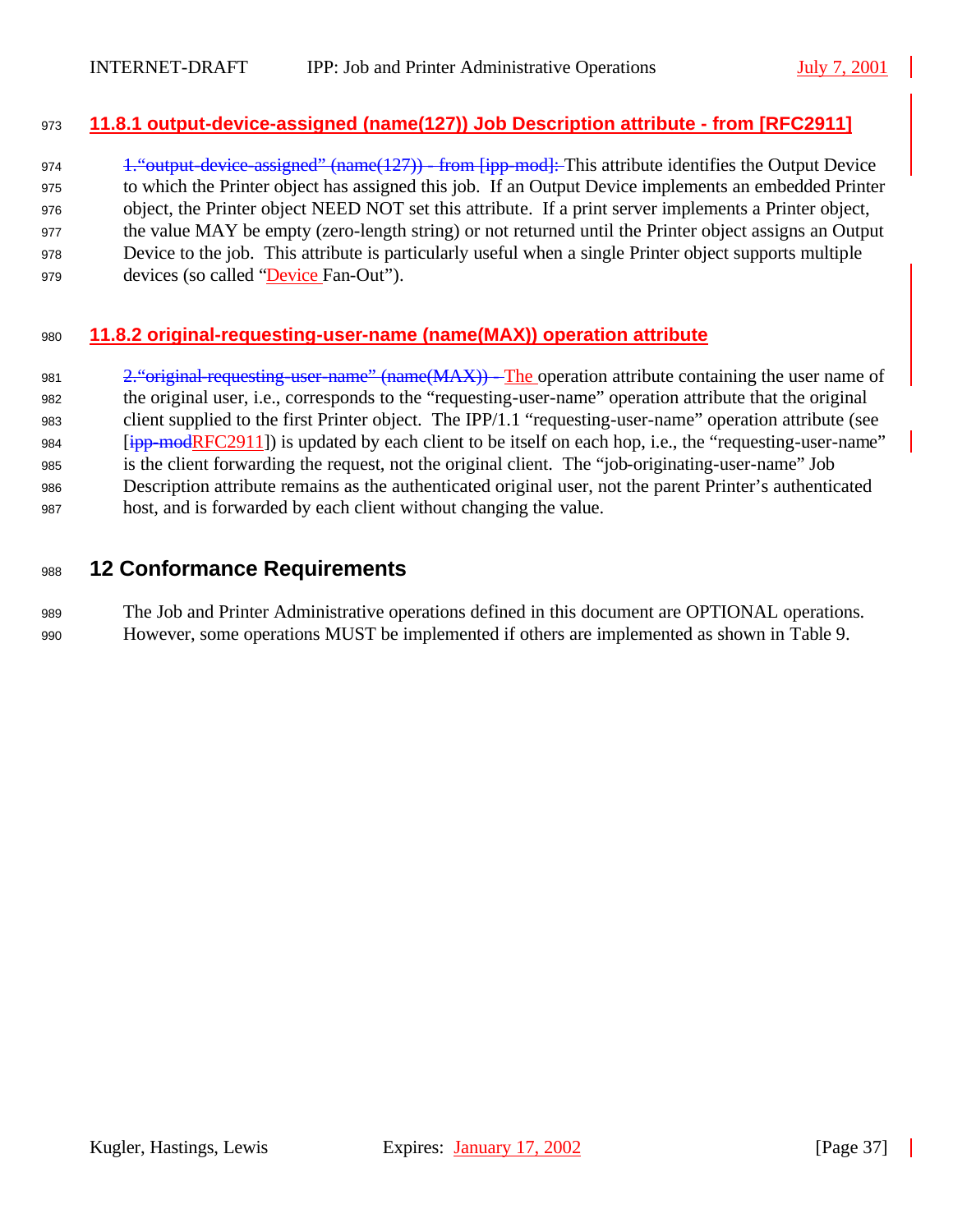| <b>Operations REQUIRED</b>         | If any of these operations are supported:      |
|------------------------------------|------------------------------------------------|
| Enable-Printer                     | Disable-Printer                                |
| Disable-Printer                    | Enable-Printer                                 |
| Pause-Printer                      | <b>Resume-Printer</b>                          |
| <b>Resume-Printer</b>              | Pause-Printer, Pause-Printer-After-Current-Job |
| Hold-New-Jobs                      | Release-Held-New-Jobs                          |
| Release-Held-New-Jobs              | Hold-New-Jobs                                  |
| Activate-Printer, Disable-Printer, | Deactivate-Printer                             |
| Pause-Printer-After-Current-Job    |                                                |
| Deactivate-Printer, Enable-        | Activate-Printer                               |
| Printer, Resume-Printer            |                                                |
| <b>Restart-Printer</b>             | none                                           |
| Shutdown-Printer                   | none                                           |
| Startup-Printer                    | none                                           |
| Reprocess-Job                      | none                                           |
| Cancel-Current-Job                 | none                                           |
| Resume-Job                         | Suspend-Current-Job                            |
| Suspend-Current-Job                | Resume-Job                                     |
| Promote-Job                        | none                                           |
| Schedule-Job-After                 | Promote-Job                                    |

| 991 | Table 9 - Conformance Requirement Dependencies for Operations |  |  |
|-----|---------------------------------------------------------------|--|--|
|     |                                                               |  |  |

992

### <sup>993</sup> Table 10 and Table 11 list the "printer-state-reasons" and "job-state-reasons" values that are 994 REQUIRED if the indicated operations are supported.

## <sup>995</sup> **Table 10- Conformance Requirement Dependencies for "printer-state-reasons" Values**

| "printer-state-reasons" values: | Conformance<br>Requirement | If any of the following Printer Operations are<br>supported: |
|---------------------------------|----------------------------|--------------------------------------------------------------|
| 'paused'                        | <b>REQUIRED</b>            | Pause-Printer, Pause-Printer-After-Current-                  |
|                                 |                            | Job, or Deactivate-Printer                                   |
| 'hold-new-jobs'                 | <b>REQUIRED</b>            | Hold-New-Jobs                                                |
| 'moving-to-paused'              | <b>OPTIONAL</b>            | Pause-Printer, Pause-Printer-After-Current-                  |
|                                 |                            | Job, Deactivate-Printer                                      |
| 'deactivated'                   | <b>REQUIRED</b>            | Deactivate-Printer                                           |

996

 $\mathcal{L}$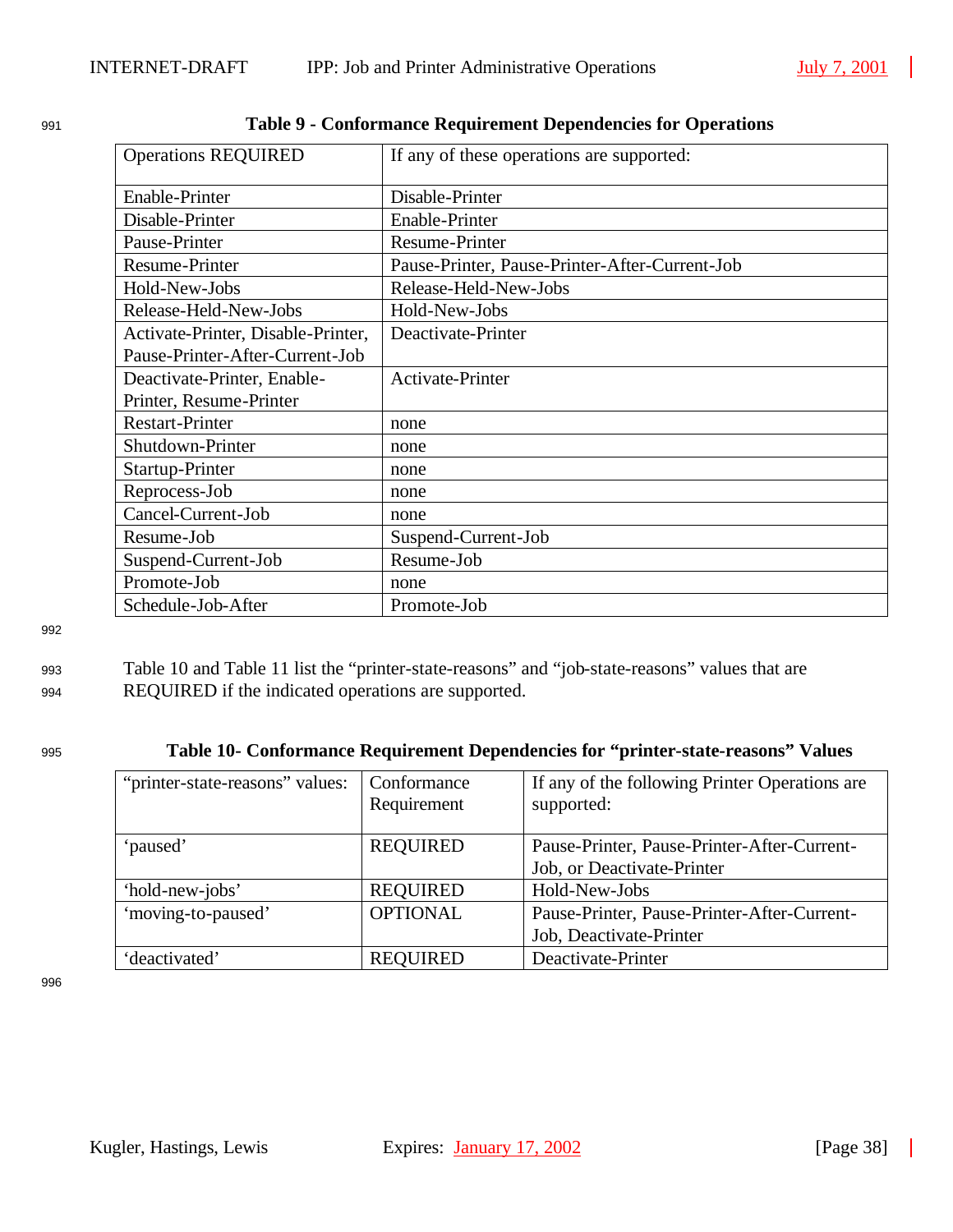| "job-state-reasons" values: | Conformance<br>Requirement | If any of the following Job operations are<br>supported: |
|-----------------------------|----------------------------|----------------------------------------------------------|
| 'iob-suspended'             | REQUIRED                   | Suspend-Current-Job                                      |
| 'printer-stopped'           | REOUIRED                   | always REQUIRED                                          |

| 997 | Table 11- Conformance Requirement Dependencies for "job-state-reasons" Values |
|-----|-------------------------------------------------------------------------------|
|     |                                                                               |

## **13 IANA Considerations**

| 1000 |  |  | This section contains the registration information for IANA to add to the various IPP Registries     |  |  |
|------|--|--|------------------------------------------------------------------------------------------------------|--|--|
| 1001 |  |  | according to the procedures defined in RFC 2911 [RFC2911] section 6 to cover the definitions in this |  |  |
|      |  |  |                                                                                                      |  |  |

- document. The operations and attributes in this registration proposal will be published by IANA
- 1003 according to the procedures in RFC 2566 [rfc2566] section 6.4 for operations with the following URL:
- ftp.isi.edu/iana/assignments/ipp/operations/ipp-admin-ops.txt

## **13.1 Attribute Registrations**

 The following table lists all the attributes defined in this document. These are to be registered 1007 according to the procedures in RFC 2911 [RFC2911] section 6.2.

| 1008 | Job Description attributes:                                    | Ref.     | Section: |
|------|----------------------------------------------------------------|----------|----------|
| 1009 | output-device-assigned (name(127))                             | RFC NNNN | 11.8.1   |
| 1010 |                                                                |          |          |
| 1011 | Printer Description attributes:                                | Ref.     | Section: |
| 1012 | subordinate-printers-supported (1setOf uri)                    | RFC NNNN | 7.1      |
| 1013 | parent-printers-supported (lsetOf uri)                         | RFC NNNN | 7.2      |
| 1014 |                                                                |          |          |
| 1015 | Operation attributes:                                          | Ref.     | Section: |
| 1016 | original-requesting-user-name (name(MAX))                      | RFC NNNN | 11.8.2   |
| 1017 |                                                                |          |          |
| 1018 | The resulting attribute registrations will be published in the |          |          |
| 1019 | ftp://ftp.iana.org/in-notes/iana/assignments/ipp/attributes/   |          |          |

1020 area.

**13.2 Attribute Value Registrations**

This section lists the additional values that are defined in this document for existing attributes.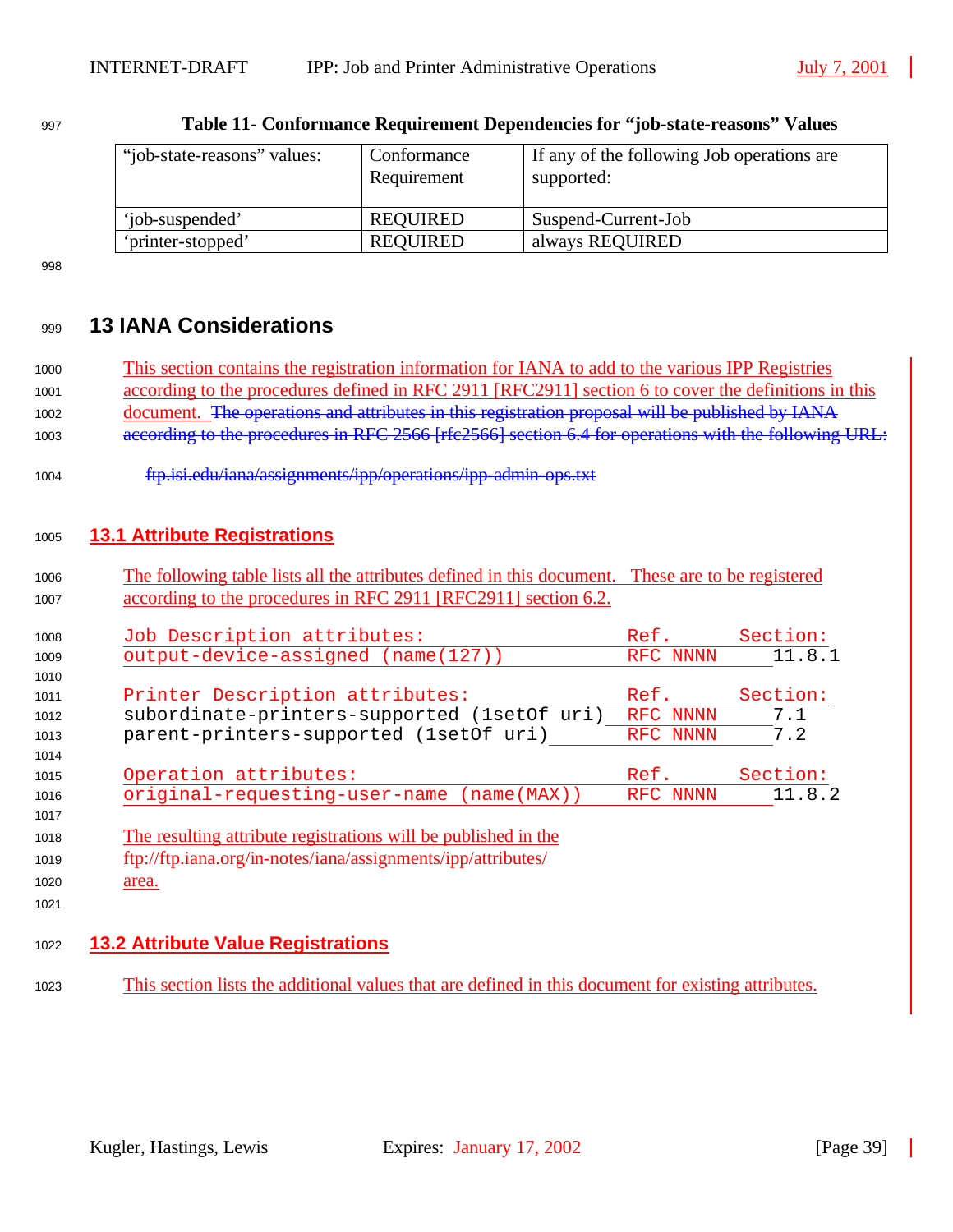| 13.2.1 Additional Keyword Attribute Value Registrations for the "job-state-reasons"<br>attribute       |          |                  |
|--------------------------------------------------------------------------------------------------------|----------|------------------|
|                                                                                                        |          |                  |
| The following table the new keyword attribute value defined in this document as an additional type2    |          |                  |
| keyword value for use with the "job-state-reasons" Job Description attribute. This is to be registered |          |                  |
| according to the procedures in RFC 2911 [RFC2911] section 6.1.                                         |          |                  |
| type2 keyword Attribute Values:                                                                        | Ref.     | Section:         |
| job-suspended                                                                                          | RFC NNNN | $\overline{9.1}$ |
|                                                                                                        |          |                  |
| The resulting enum attribute value registration will be published in the                               |          |                  |
| ftp://ftp.iana.org/in-notes/iana/assignments/ipp/attribute-values/job-state-reasons/                   |          |                  |
| area.                                                                                                  |          |                  |
|                                                                                                        |          |                  |
| 13.2.2 Additional Keyword Attribute Value Registrations for the "printer-state-reasons"<br>attribute   |          |                  |
|                                                                                                        |          |                  |
| The following table all the new keyword attribute values defined in this document as additional type2  |          |                  |
| keyword values for use with the "printer-state-reasons" Printer Description attribute. These are to be |          |                  |
| registered according to the procedures in RFC 2911 [RFC2911] section 6.1.                              |          |                  |
| type2 keyword Attribute Values:                                                                        | Ref.     | Section:         |
| $\overline{\text{hold}}$ -new-jobs                                                                     | RFC NNNN | 8.1              |
| deactivated                                                                                            | RFC NNNN | 8.2              |
|                                                                                                        |          |                  |
| The resulting enum attribute value registrations will be published in the                              |          |                  |
| ftp://ftp.iana.org/in-notes/iana/assignments/ipp/attribute-values/printer-state-reasons/               |          |                  |
| area.                                                                                                  |          |                  |
|                                                                                                        |          |                  |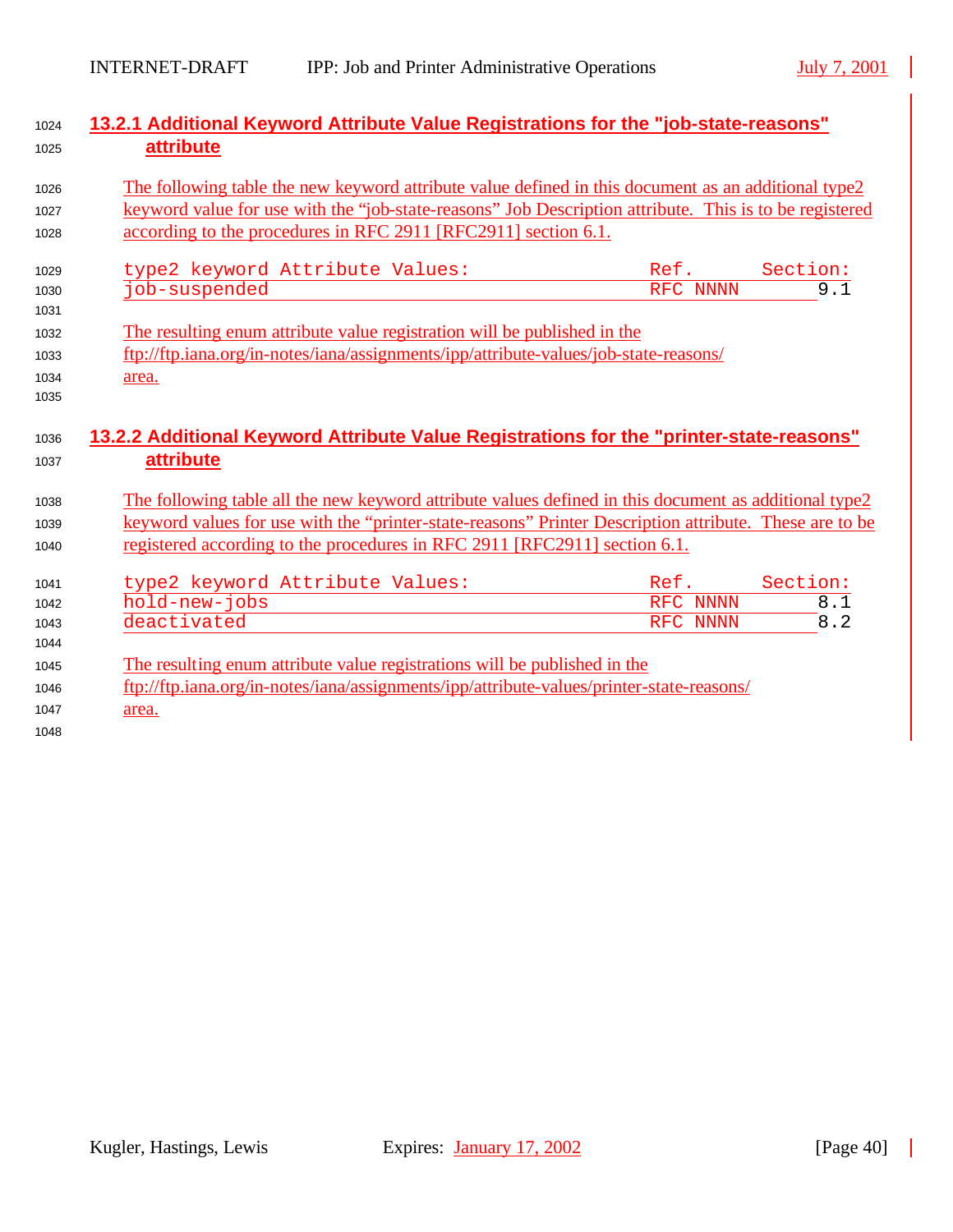### <sup>1049</sup> **13.3 Additional Enum Attribute Value Registrations for the "operations-supported" Printer**  <sup>1050</sup> **Attribute**

### <sup>1051</sup> The following table lists all the new enum attribute values defined in this document as additional type2 <sup>1052</sup> enum values for use with the "operations-supported" Printer Description attribute. These are to be <sup>1053</sup> registered according to the procedures in RFC 2911 [RFC2911] section 6.1.

| 1054                     | type2 enum Attribute Values:                                                                                                                                         | Value | Ref.        | Section: |
|--------------------------|----------------------------------------------------------------------------------------------------------------------------------------------------------------------|-------|-------------|----------|
| 1055                     | Enable-Printer                                                                                                                                                       | 0x22  | RFC NNNN    | 3        |
| 1056                     | Disable-Printer                                                                                                                                                      | 0x23  | RFC NNNN    | 3        |
| 1057                     | Pause-Printer-After-Current-Job                                                                                                                                      | 0x24  | RFC NNNN    | 3        |
| 1058                     | Hold-New-Jobs                                                                                                                                                        | 0x25  | RFC<br>NNNN | 3        |
| 1059                     | Release-Held-New-Jobs                                                                                                                                                | 0x26  | RFC NNNN    | 3        |
| 1060                     | Deactivate-Printer                                                                                                                                                   | 0x27  | RFC NNNN    | 3        |
| 1061                     | Activate-Printer                                                                                                                                                     | 0x28  | RFC NNNN    | 3        |
| 1062                     | Restart-Printer                                                                                                                                                      | 0x29  | RFC NNNN    | 3        |
| 1063                     | Shutdown-Printer                                                                                                                                                     | 0x2A  | RFC NNNN    | 3        |
| 1064                     | Startup-Printer                                                                                                                                                      | 0x2B  | RFC NNNN    | 3        |
| 1065<br>1066<br>1067     | The resulting enum attribute value registrations will be published in the<br>ftp://ftp.iana.org/in-notes/iana/assignments/ipp/attribute-values/operations-supported/ |       |             |          |
| 1068                     | area.                                                                                                                                                                |       |             |          |
| 1069                     |                                                                                                                                                                      |       |             |          |
| 1070<br>1071             | 13.4 Additional keyword Attribute Value Registrations for the "notify-events" Subscription<br><b>Template Attribute</b>                                              |       |             |          |
| $\overline{\phantom{a}}$ | The following toble lists the group becaused defined in this decompant open additional trueA becaused                                                                |       |             |          |

- <sup>1072</sup> The following table lists the event keyword defined in this document as an additional type2 keyword <sup>1073</sup> value for use with the "notify-events" Subscription Template attribute, i.e., the "notify-events", "notify-<sup>1074</sup> events-default", and "notify-events-supported" attributes. This is to be registered according to the <sup>1075</sup> procedures in RFC 2911 [RFC2911] section 6.1 and [ipp-ntfy] section 13.6.
- 1076 type2 keyword Attribute Value: The Ref. Section: 1077 job-forwarded-operation-failed RFC NNNN 10
- <sup>1079</sup> The resulting status code registration will be published in the
- <sup>1080</sup> ftp://ftp.iana.org/in-notes/iana/assignments/ipp/attribute-values/notify-events/
- 1081 area.
- 1082

1078

## <sup>1083</sup> **13.5 Operation Registrations**

- <sup>1084</sup> The following table lists all of the operations defined in this document. These are to be registered <sup>1085</sup> according to the procedures in RFC 2911 [RFC2911] section 6.4.
- <sup>1086</sup> Operations: Ref. Section: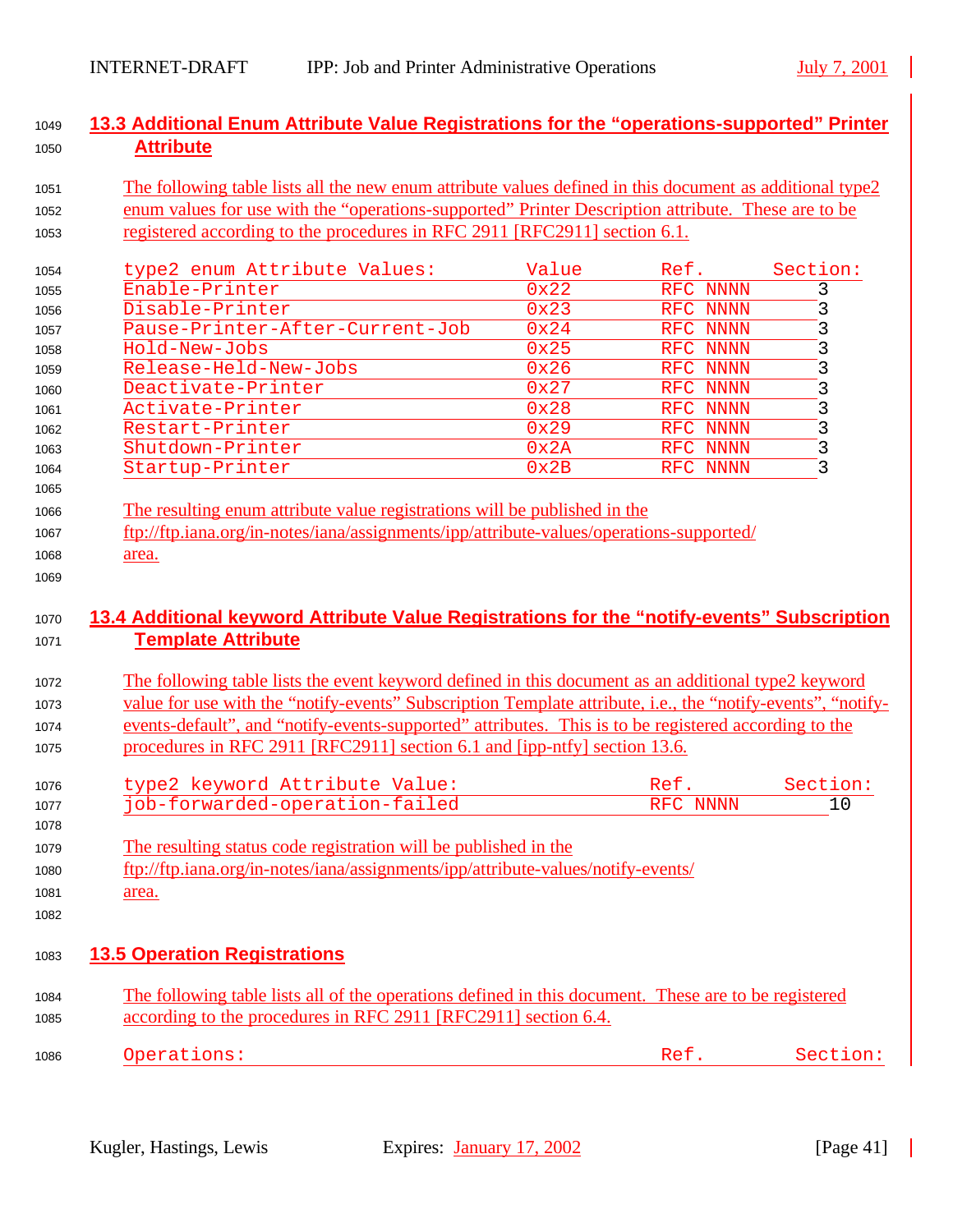|              | Enable-Printer Operation                                                                                                                                       | RFC NNNN | 3.1.2    |
|--------------|----------------------------------------------------------------------------------------------------------------------------------------------------------------|----------|----------|
| 1088         | Disable-Printer Operation                                                                                                                                      | RFC NNNN | 3.1.1    |
| 1089         | Pause-Printer-After-Current-Job Operation                                                                                                                      | RFC NNNN | 3.2.1    |
| 1090         | Hold-New-Jobs Operation                                                                                                                                        | RFC NNNN | 3.3.1    |
| 1091         | Release-Held-New-Jobs Operation                                                                                                                                | RFC NNNN | 3.3.2    |
| 1092         | Deactivate-Printer Operation                                                                                                                                   | RFC NNNN | 3.4.1    |
| 1093         | Activate-Printer Operation                                                                                                                                     | RFC NNNN | 3.4.2    |
| 1094         | Restart-Printer Operation                                                                                                                                      | RFC NNNN | 3.5.1    |
| 1095         | Shutdown-Printer Operation                                                                                                                                     | RFC NNNN | 3.5.2    |
| 1096         | Startup-Printer Operation                                                                                                                                      | RFC NNNN | 3.5.3    |
| 1097         |                                                                                                                                                                |          |          |
| 1098         | The resulting enum attribute value registrations will be published in the                                                                                      |          |          |
| 1099         | ftp://ftp.iana.org/in-notes/iana/assignments/ipp/attribute-values/operations/                                                                                  |          |          |
| 1100         | area.                                                                                                                                                          |          |          |
| 1101         |                                                                                                                                                                |          |          |
| 1103<br>1104 |                                                                                                                                                                |          |          |
|              | The following table lists the status code defined in this document. This is to be registered according to<br>the procedures in RFC 2911 [RFC2911] section 6.6. |          |          |
| 1105         | Status codes:                                                                                                                                                  | Ref.     | Section: |
| 1106         | server-error-printer-is-deactivated                                                                                                                            | RFC NNNN | 5.1      |
| 1107         |                                                                                                                                                                |          |          |
| 1108         | The resulting status code registration will be published in the                                                                                                |          |          |
| 1109         | ftp://ftp.iana.org/in-notes/iana/assignments/ipp/status-codes/                                                                                                 |          |          |
| 1110         | area.                                                                                                                                                          |          |          |
| 1111         |                                                                                                                                                                |          |          |
|              |                                                                                                                                                                |          |          |
| 1112         | <b>14 Internationalization Considerations</b>                                                                                                                  |          |          |
| 1113         | This document has the same localization considerations as the [ipp-modRFC2911].                                                                                |          |          |

## <sup>1114</sup> **15 Security Considerations**

- 1115 The IPP Model and Semantics document [ipp-modRFC2911] discusses high level security requirements
- <sup>1116</sup> (Client Authentication, Server Authentication and Operation Privacy). Client Authentication is the
- <sup>1117</sup> mechanism by which the client proves its identity to the server in a secure manner. Server
- <sup>1118</sup> Authentication is the mechanism by which the server proves its identity to the client in a secure manner.
- <sup>1119</sup> Operation Privacy is defined as a mechanism for protecting operations from eavesdropping.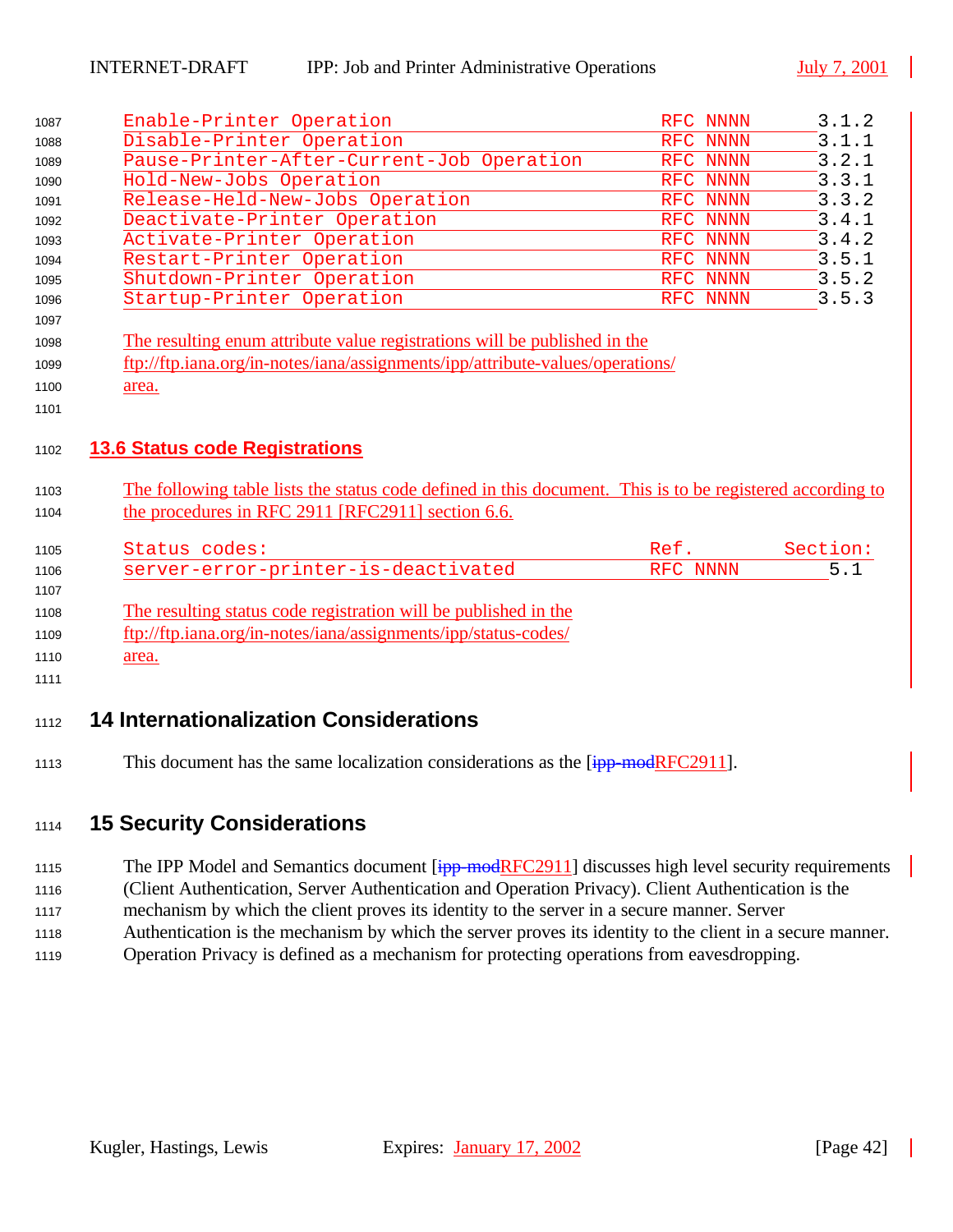# **16 Author's Addresses**

| 1121 | Carl Kugler                                                                                                |
|------|------------------------------------------------------------------------------------------------------------|
| 1122 | <b>IBM</b>                                                                                                 |
| 1123 | <b>Boulder CO</b>                                                                                          |
| 1124 |                                                                                                            |
| 1125 | Phone: (303) 924-5060                                                                                      |
| 1126 | FAX:                                                                                                       |
| 1127 | e-mail: kugler@us.ibm.com                                                                                  |
| 1128 |                                                                                                            |
| 1129 | <b>Tom Hastings</b>                                                                                        |
| 1130 | <b>Xerox Corporation</b>                                                                                   |
| 1131 | 737 Hawaii St. ESAE 231                                                                                    |
| 1132 | El Segundo, CA 90245                                                                                       |
| 1133 |                                                                                                            |
| 1134 | Phone: 310-333-6413                                                                                        |
| 1135 | Fax: 310-333-5514                                                                                          |
| 1136 | e-mail: hastings@cp10.es.xerox.com                                                                         |
| 1137 |                                                                                                            |
| 1138 | Harry Lewis                                                                                                |
| 1139 | <b>IBM</b>                                                                                                 |
| 1140 | <b>Boulder CO</b>                                                                                          |
| 1141 |                                                                                                            |
| 1142 | Phone: (303) 924-5337                                                                                      |
| 1143 | FAX:                                                                                                       |
| 1144 | e-mail: harryl@us.ibm.com                                                                                  |
| 1145 |                                                                                                            |
| 1146 | <u>IPP Web Page: http://www.pwg.org/ipp/</u>                                                               |
| 1147 | <b>IPP Mailing List: ipp@pwg.org</b>                                                                       |
| 1148 |                                                                                                            |
| 1149 | <u>To subscribe to the ipp mailing list, send the following email:</u>                                     |
| 1150 | 1) send it to majordomo@pwg.org                                                                            |
| 1151 | 2) leave the subject line blank                                                                            |
| 1152 | 3) put the following two lines in the message body:                                                        |
| 1153 | subscribe ipp                                                                                              |
| 1154 | end                                                                                                        |
| 1155 |                                                                                                            |
| 1156 | Implementers of this specification document are encouraged to join the IPP Mailing List in order to        |
| 1157 | participate in any discussions of clarification issues and review of registration proposals for additional |
| 1158 | attributes and values. In order to reduce spam the mailing list rejects mail from non-subscribers, so you  |
| 1159 | must subscribe to the mailing list in order to send a question or comment to the mailing list.             |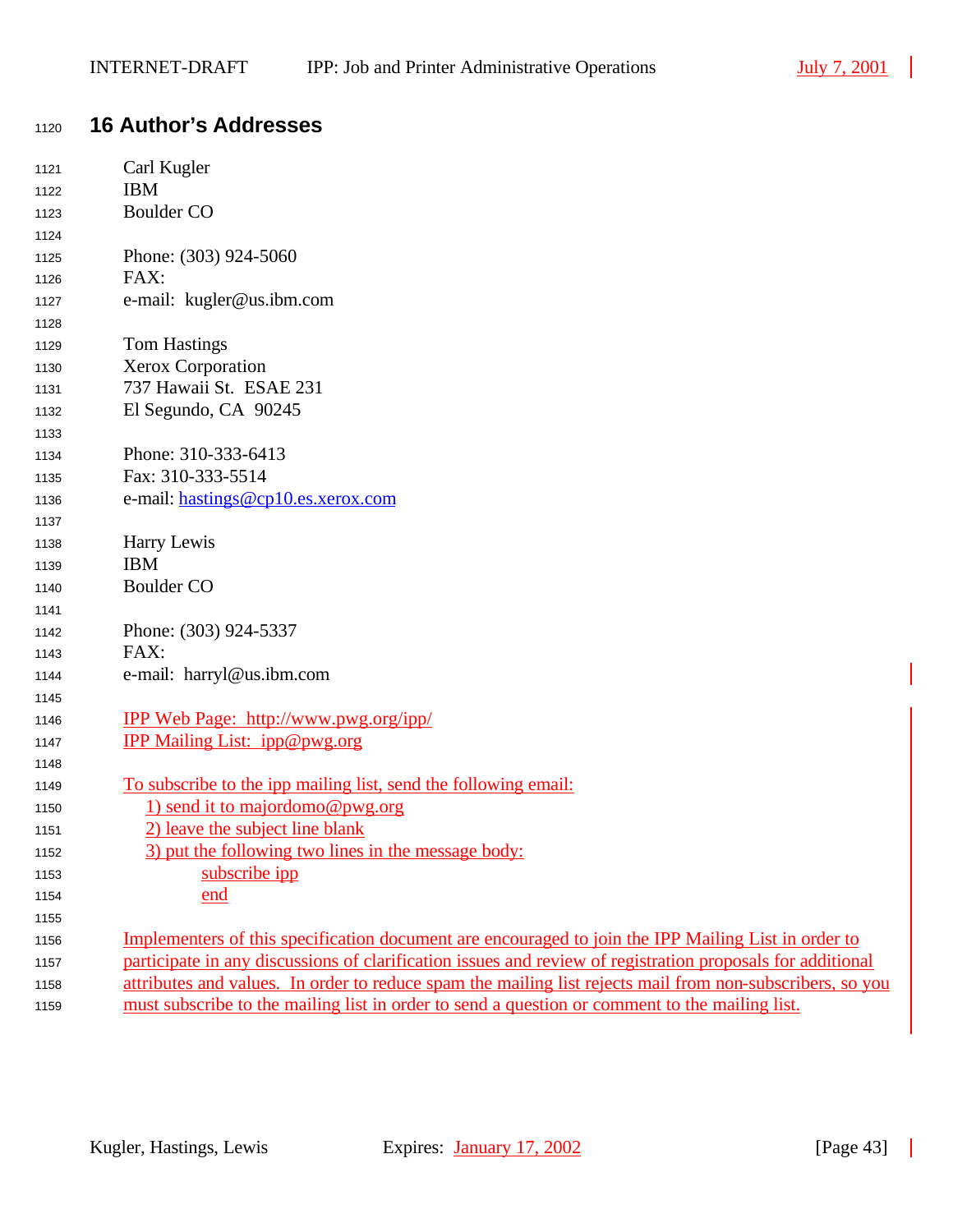## <sup>1160</sup> **17 References**

| 1161 | [ipp-iig]                                                                                                                                                                        |
|------|----------------------------------------------------------------------------------------------------------------------------------------------------------------------------------|
| 1162 | Hastings, T., Manros, C., "Internet Printing Protocol/1.1: draft-ietf-ipp-implementers-guide-v11-                                                                                |
| 1163 | 031.txt, work in progress, May 9, 2000July 17, 2001.                                                                                                                             |
| 1164 | $f$ ipp-mod                                                                                                                                                                      |
| 1165 | R. deBry, T. Hastings, R. Herriot, S. Isaacson, P. Powell, "Internet Printing Protocol/1.0: Model and                                                                            |
| 1166 | Semantics", <draft-ietf-ipp-model-v11-07.txt>, May 22, 2000.</draft-ietf-ipp-model-v11-07.txt>                                                                                   |
| 1167 | [ipp-ntfy]                                                                                                                                                                       |
| 1168 | Isaacson, S., Martin, J., deBry, R., Hastings, T., Shepherd, M., Bergman, R., "Internet Printing                                                                                 |
| 1169 | Protocol/1.1: IPP Event Notification Specification", <draft-ietf-ipp-not-spec-074.txt>, July 17,</draft-ietf-ipp-not-spec-074.txt>                                               |
| 1170 | 2001 July 13, 2000.                                                                                                                                                              |
| 1171 | [ipp-ops-admin-req]                                                                                                                                                              |
| 1172 | Hastings, T., "Internet Printing Protocol (IPP): Requirements for Job, Printer, and Device                                                                                       |
| 1173 | Administrative Operations", <draft-ietf-ipp-ops-admin-req-<math>010.txt&gt;, work in progress, <math>\frac{1 \text{u} \cdot 19}{19}</math>,</draft-ietf-ipp-ops-admin-req-<math> |
| 1174 | 2000July 17, 2001.                                                                                                                                                               |
| 1175 | $f$ ipp-pro $f$                                                                                                                                                                  |
| 1176 | Herriot, R., Butler, S., Moore, P., Tuner, R., "Internet Printing Protocol/1.1: Encoding and                                                                                     |
| 1177 | Transport", draft-ietf-ipp-protocol-v11-06.txt, May 30, 2000.                                                                                                                    |
| 1178 | $[RFC2566]$                                                                                                                                                                      |
| 1179 | R. deBry, T. Hastings, R. Herriot, S. Isaacson, P. Powell, "Internet Printing Protocol/1.0: Model and                                                                            |
| 1180 | Semantics", RFC 2566, April 1999.                                                                                                                                                |
| 1181 | [RFC2910]                                                                                                                                                                        |
| 1182 | Herriot, R., Butler, S., Moore, P., Tuner, R., "Internet Printing Protocol/1.1: Encoding and                                                                                     |
| 1183 | Transport", RFC 2910, September 2000.                                                                                                                                            |
| 1184 | [RFC2911]                                                                                                                                                                        |
| 1185 | R. deBry, T. Hastings, R. Herriot, S. Isaacson, P. Powell, "Internet Printing Protocol/1.0: Model and                                                                            |
| 1186 | Semantics", RFC 2911, September 2000.                                                                                                                                            |
| 1187 | Change History of this document is available at:                                                                                                                                 |

<sup>1188</sup> ftp://ftp.pwg.org/pub/pwg/ipp/new\_OPS/ipp-ops-set2-change-history.txt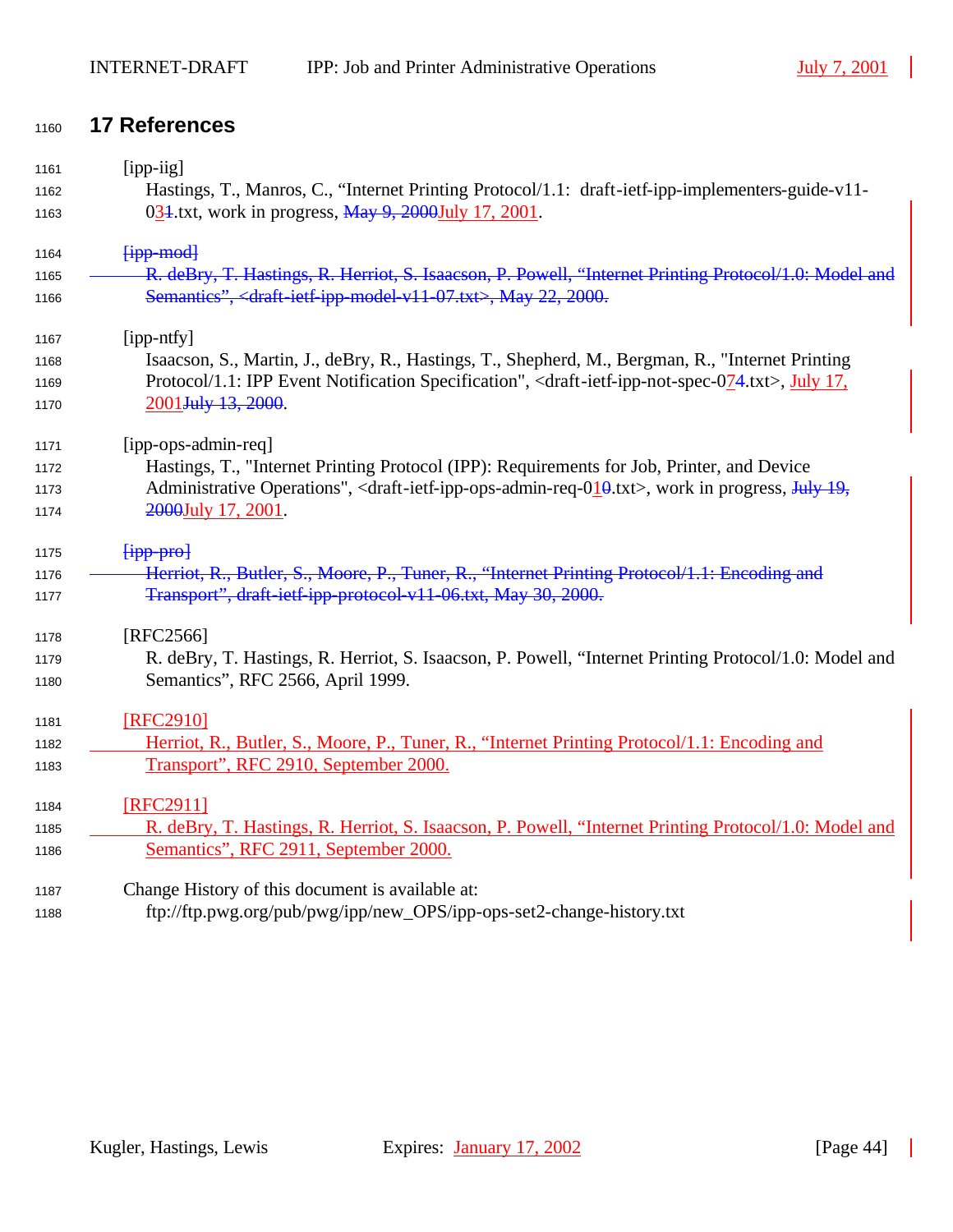# <sup>1189</sup> **18 Summary of Base IPP Documents**

| 1190 | The base set of IPP documents includes:                                                                      |
|------|--------------------------------------------------------------------------------------------------------------|
| 1191 | Design Goals for an Internet Printing Protocol [RFC2567]                                                     |
| 1192 | Rationale for the Structure and Model and Protocol for the Internet Printing Protocol [RFC2568]              |
| 1193 | <b>Internet Printing Protocol/1.1: Model and Semantics [RFC2911]</b>                                         |
| 1194 | Internet Printing Protocol/1.1: Encoding and Transport [RFC2910]                                             |
| 1195 | Internet Printing Protocol/1.1: Implementer's Guide [ipp-iig]                                                |
| 1196 | Mapping between LPD and IPP Protocols [RFC2569]                                                              |
| 1197 | Internet Printing Protocol (IPP): IPP Event Notifications and Subscriptions [ipp-ntfy]                       |
| 1198 |                                                                                                              |
| 1199 | The "Design Goals for an Internet Printing Protocol" document takes a broad look at distributed              |
| 1200 | printing functionality, and it enumerates real-life scenarios that help to clarify the features that need to |
| 1201 | be included in a printing protocol for the Internet. It identifies requirements for three types of users:    |
| 1202 | end users, operators, and administrators. It calls out a subset of end user requirements that are satisfied  |
| 1203 | in IPP/1.0. A few OPTIONAL operator operations have been added to IPP/1.1.                                   |
| 1204 | The "Rationale for the Structure and Model and Protocol for the Internet Printing Protocol" document         |
| 1205 | describes IPP from a high level view, defines a roadmap for the various documents that form the suite of     |
| 1206 | IPP specification documents, and gives background and rationale for the IETF working group's major           |
| 1207 | decisions.                                                                                                   |
| 1208 | The "Internet Printing Protocol/1.1: Model and Semantics" document describes a simplified model with         |
| 1209 | abstract objects, their attributes, and their operations that are independent of encoding and transport. It  |
| 1210 | introduces a Printer and a Job object. The Job object optionally supports multiple documents per Job.        |
| 1211 | It also addresses security, internationalization, and directory issues.                                      |
| 1212 | The "Internet Printing Protocol/1.1: Encoding and Transport" document is a formal mapping of the             |
| 1213 | abstract operations and attributes defined in the model document onto HTTP/1.1 [RFC2616]. It defines         |
| 1214 | the encoding rules for a new Internet MIME media type called "application/ipp". This document also           |
| 1215 | defines the rules for transporting over HTTP a message body whose Content-Type is "application/ipp".         |
| 1216 | This document defines the 'ippget' scheme for identifying IPP printers and jobs.                             |
| 1217 | The "Internet Printing Protocol/1.1: Implementer's Guide" document gives insight and advice to               |
| 1218 | implementers of IPP clients and IPP objects. It is intended to help them understand IPP/1.1 and some         |
| 1219 | of the considerations that may assist them in the design of their client and/or IPP object                   |
| 1220 | implementations. For example, a typical order of processing requests is given, including error checking.     |
| 1221 | Motivation for some of the specification decisions is also included.                                         |
| 1222 | The "Mapping between LPD and IPP Protocols" document gives some advice to implementers of                    |
| 1223 | gateways between IPP and LPD (Line Printer Daemon) implementations.                                          |
| 1224 | The "IPP Event Notifications and Subscriptions" document defines an extension to IPP/1.0 [RFC2566,           |
| 1225 | RFC2565] and IPP/1.1 [RFC2911, RFC2910]. This extension allows a client to subscribe to printing             |
| 1226 | related Events and defines the semantics for delivering asynchronous Event Notifications to the              |

 $\blacksquare$